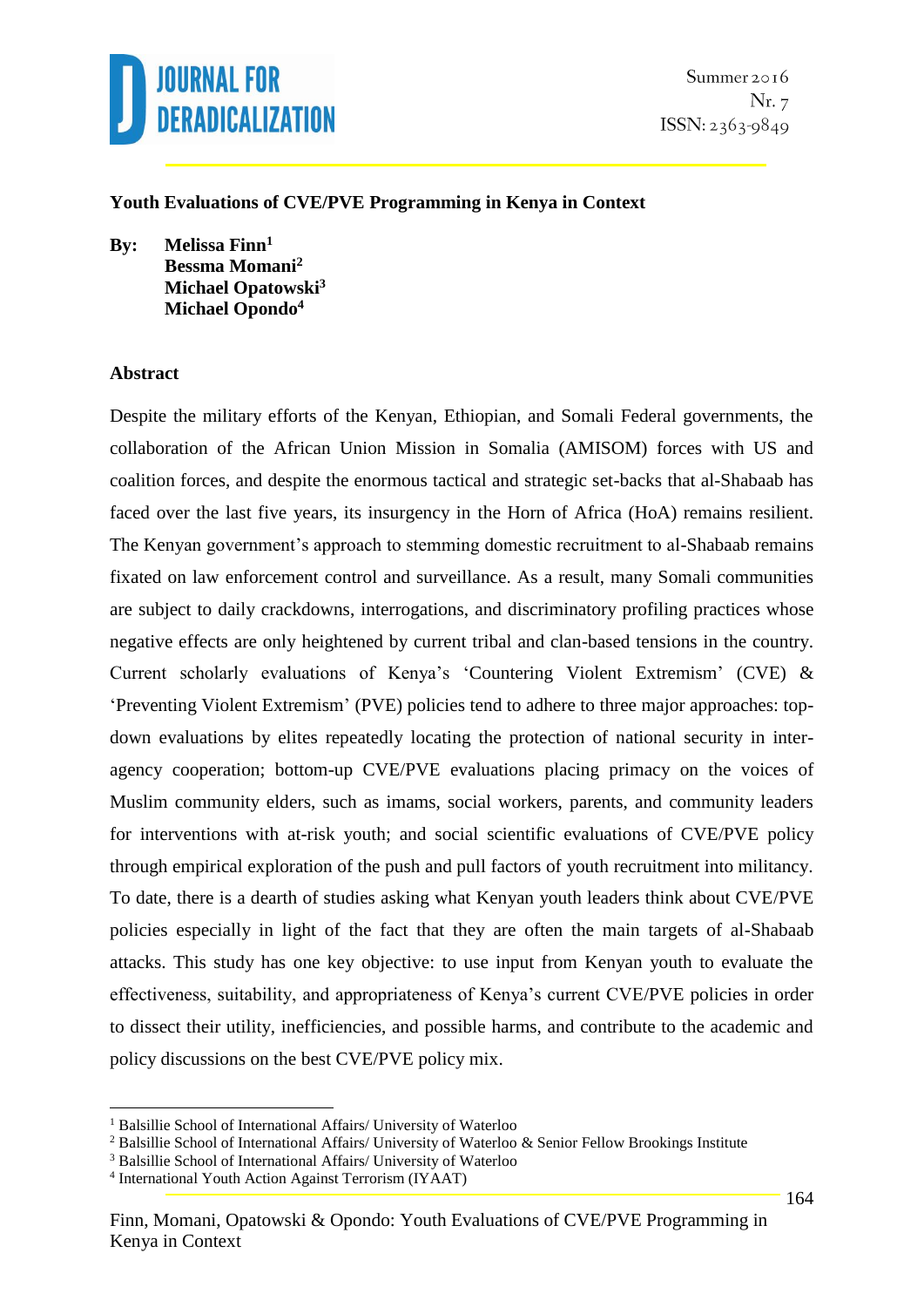

Summer 2016 Nr. 7  $ISSN: 2363-9849$ 

#### **Introduction**

The Kenyan government, mainly at the behest of US pressure, has crafted large-scale multi-agency partnerships for their 'Countering Violent Extremism' (CVE) strategies. The government also provides soft/tacit support for 'Preventing Violent Extremism' (PVE) and community-based approaches often implemented by non-governmental/civil society agencies. Although there are academic and government studies that critically evaluate CVE/PVE frameworks, there is a paucity of research that critically evaluates the presumed efficacy and ethics of the predominately top-down approaches taken in CVE/PVE. Those studies that do explore the potential of bottom-up CVE/PVE tend to privilege the voices of elders in the Muslim community, such as imams, social workers, parents, and community leaders. This paper addresses this lacunae by taking a bottom-up approach to CVE/PVE analysis that specifically asks Kenyan youth, an important demographic of concern targeted by militant groups. To date, there is a dearth of studies asking what Kenyan youth leaders think about CVE/PVE policies and recommendations (Hope 2012). This study thus has one key objective: to use input from Kenyan youth to evaluate the effectiveness, suitability, and appropriateness of Kenya's current CVE/PVE policies in order to dissect their utility, inefficiencies, and possible harms, and contribute to the academic and policy discussions on the best CVE/PVE policy mix.

In this paper, we will intentionally bracket the *significance* of the Somali insurgent group Harakat al-Shabaab al-Mujahideen, aka al-Shabaab's activities for the larger global struggle against non-state terrorism, and the sustained or 'tit-for-tat' militaristic (counterterrorism) responses of the state and/or regional/international coalitions. The main focus and purpose of this paper is to determine how Kenyan youth evaluate counter-terrorism and antiradicalization programming in Kenya. Kenyan youth evaluations of War on Terrorism priorities, the tactics of foreign players, or western strategic security concerns only matter in this paper to the extent that they matter to Kenyan youth. The tendency to contextualize African groups like al-Shabaab and Boko Haram in Nigeria within the discourse and objectives of the War on Terror immediately expands their significance for (western) elite interests and effaces the (daily) struggles of local youth in confronting and managing the fears of threats from state and non-state actors that often directly target them. Focusing on al-Shabaab in the War on Terror also props up why non-state militancy is a problem for states,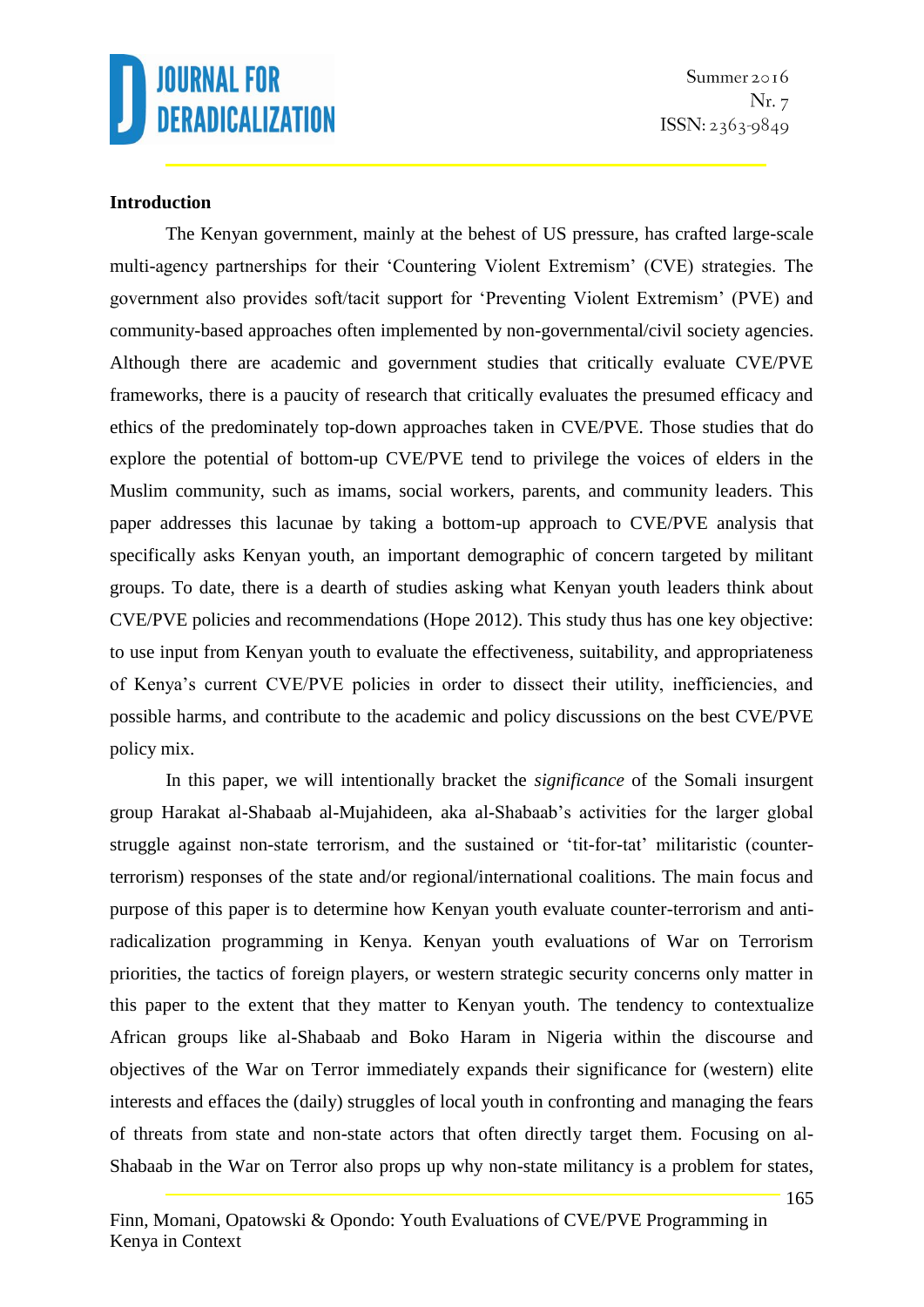but in the process, effaces how the historic and contemporary actions of states can create the conditions for non-state militancy. What we have found is that the role of state hard power and military counter-terrorism responses in further perpetuating non-state political violence is frequently identified, discussed, and critically evaluated among many university educated Kenyan youth.

Global war on terrorism framing vis-à-vis al-Shabaab is also problematic because it has shifted western engagement with African states from the 'developmentalization of security' for conflict prevention and peace-building, to the 'securitization of development' where welfare agendas are made subservient to security agendas and often through the coopting of local labor, energy, and passion (Bachmann and Hönke 2010: 100 – 101). The academic inclination, additionally, to frame al-Shabaab as a transnational terrorist threat because of its affiliation with al-Qaeda or its potential to export fighters to attack western sites or interests problematically glosses over the fact that Somalis and Kenyans are, by a wide margin, most vulnerable to al-Shabaab's political violence and are by a far majority, among the insurgency's civilian casualties. This academic inclination to over-emphasize al-Shabaab's threat to the west also obfuscates a running dilemma within al-Shabaab's allegiance to al-Qaeda (which is currently being held in abeyance) insofar as the group feigns the capacity to reconcile its apparent ethno-nationalist and global jhadi mandates, despite the fact that the main *raison d'etre* of its insurgency is the local struggle (Chonka, 2016).

The threat posed by al-Shabab is a complex one. On the one hand, al-Shabaab is a regional state security concern because it undermines the capacities of the Somali Federal Government to control and govern Somalia, and creates the conditions for the Kenyan government to justify securitizing, from discourse to extraordinary action (Buzan and Waever 1998), the Northern and Coastal provinces and parts of the interior. It is also the case that al-Shabaab has a history of executing extremely bold military attacks against government and armed forces personnel. For example, in January of 2016, more than 65 AMISOM and Kenyan Defense Forces (KDF) personnel were slaughtered in an attack inside Somalia in El-Adde. The suicide bombs used in that attack had an impact three times more powerful than the bomb that struck the US Embassy in Nairobi in 1998 and other bombs deployed were previously stolen from the looting of Ugandan and Burundi contingents. The attack garnered al-Shabaab a cache of new weapons, munitions, and armed personnel carriers (Daily Nation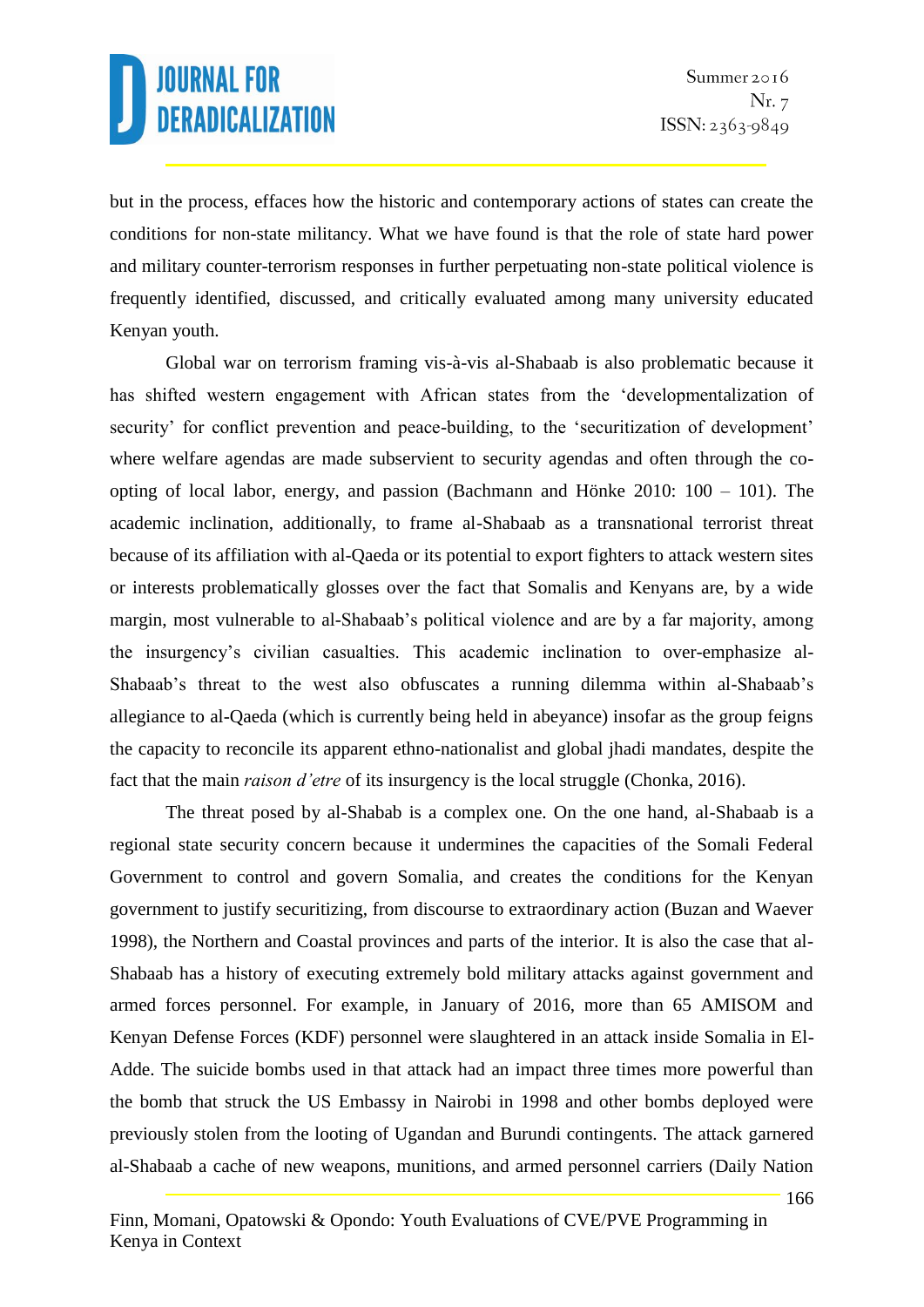2016). Al-Shabaab's chief Kenyan leader, Ahmad Iman Ali, justified the strikes as retribution for attacks against Kenyan Muslims including those in the Somali suburb of Eastleigh in Nairobi, an area subject to extensive security crackdowns and financial extortion (Anzalone 2016). Additionally, in 2015 alone, al-Shabaab attacked AMISOM more than 50 times and staged numerous attacks against civilians and personnel inside Kenyan territory itself (Anderson & McKnight, 2015).

On the other hand, al-Shabaab's militancy has a negative impact upon human security of refugees and civilians in Northeastern Kenya and Southwestern Somalia, the normal operations of formal and informal trade routes and pastoralist migrations across the Kenyan-Somali border, Kenya's ethnic relations, youth (in)security, and the appeal of the Kenyan tourism industry. One of the most recent Kenyan civilian tragedies was the mass murder of 148 university students and teachers at Garissa University by al-Shabaab in April 2015. Prior to that, al-Shabaab militants attacked the Westgate Mall in September 2013 causing 67 deaths and nearly 200 casualties.

Tragic events in Nairobi, Mombasa, Mpeketoni, Mandera, Garissa, and beyond over the past twenty years have highlighted that it is very difficult to stop radicalized individuals armed with resources and determination from carrying out acts of violence against civilian and government targets. The Horn of Africa (HoA)<sup>5</sup> region is not afflicted with lone-wolf or small-cell attacks like those afflicting cities in the Global North, but rather with a large-scale and highly adaptive insurgency guided by an uncompromising, historically aggrieved, religiously nativist, and fascist survivalist mandate predicated on member sacrifices which bears some similarities to the mandate of Boko Haram in Nigeria. Al-Shabaab's methods of 'governance' in their areas of control, its competitive relationship with the Somali government, and its cross-border attacks against the African Union, the Burundi armed forces, the Ethiopian armed forces, the Kenyan Defence Forces (KDF), and local citizens in these countries continue to erode human and state security in the region. According to the Eastern African Development Agency (EADA), hundreds of thousands of Kenyan youth are vulnerable to the recruitment drives of al-Shabaab and other regional militias including

<sup>&</sup>lt;u>.</u> <sup>5</sup> The 'Horn of Africa' is a region is positioned on the Red Sea, Gulf of Aden, and contains the headwaters of the Nile River. According to de Waal and Ibreck, locals of the regional states and unrecognized state of the Republic of Somaliland do not see themselves as citizens of the 'Horn', rather it is an external label to demarcate the region's importance for geopolitical-economic considerations (de Waal and Ibreck 2016).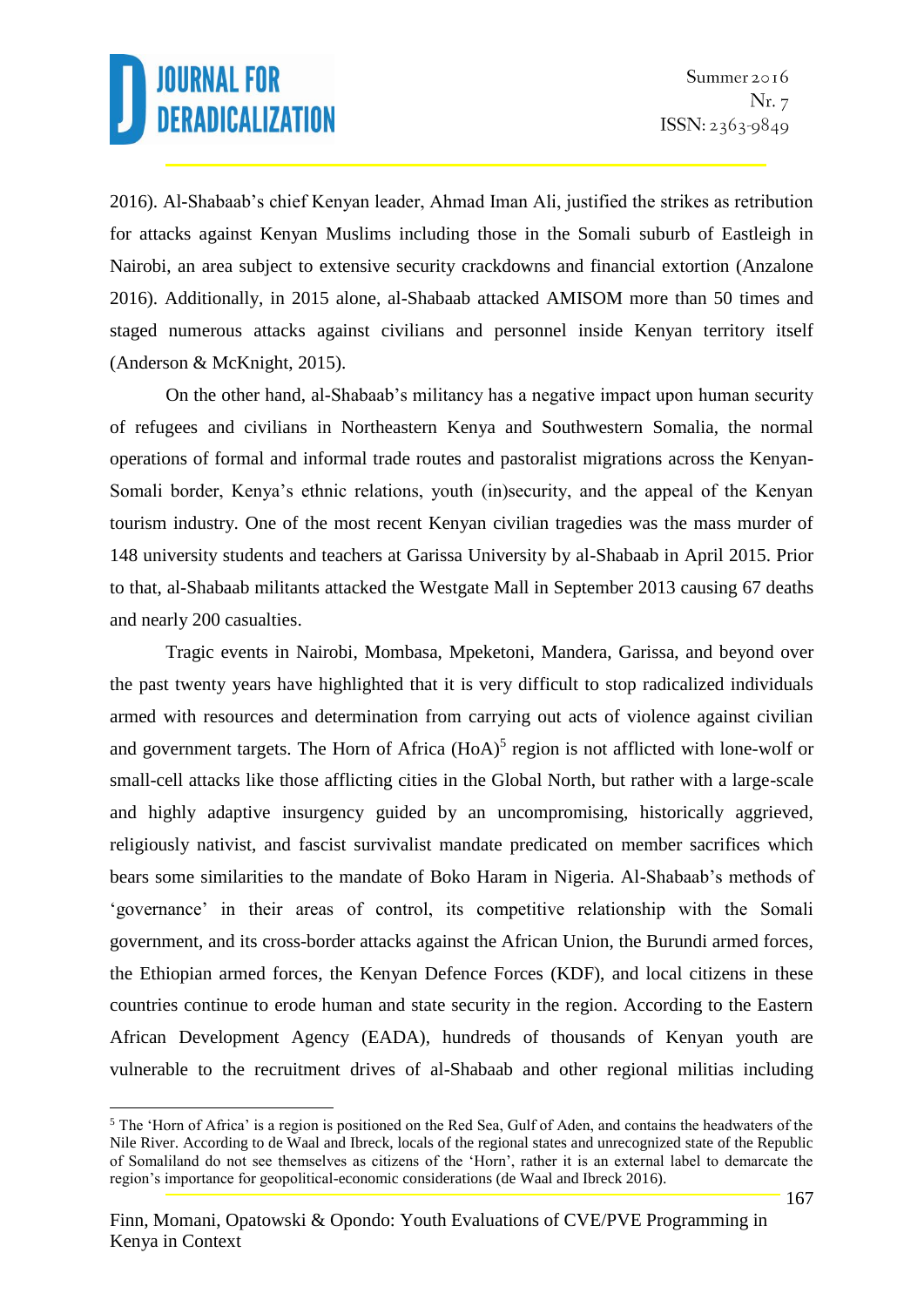disenfranchised and unemployed youth in rural Kenya at-risk to financial incentives and other 'pull' factors, and more educated and mobile youth of urban Kenya vulnerable to extremist messaging and ideology (EADA personal communications).

Anzalone (2016) notes that al-Shabaab has been concerted in recruiting Swahili speaking foreign fighters, and that after 2013, the number of Swahili speaking East Africans featured in its media operations campaigns dramatically increased. He writes that, "This recruitment effort includes media operations messaging that highlights discrimination and claims that Kenyan Muslims are being persecuted by their own government, such as extrajudicial killings allegedly carried out by Kenya's anti-terrorism police. Al-Shabaab, despite its claim that it places its 'Islamic' identity over any other form of identity, has even made appeals in some of its media releases to Somali nationalism and pride, for example by highlighting the persecution of ethnic Somalis inside Kenya and the inclusion of the British colonial rulers of large, historically Somali regions inside the new Kenyan nation-state" (Anzalone 2016, 15).

Despite al-Shabaab's complex recruitment efforts, Kenyan youth have proven resilient to extremist recruitment, and often despite the widespread structural inequities that burden their lives, rob them of opportunities, and paint them as threats, and the national media's portrayal of the Northern and Coastal Kenya provinces as bastions of insecurity and instability. Although the North has a "reputation for being a conflict-ridden and ungoverned borderland," the Northern provinces have some of the lowest crime rates in the country and "neither North Eastern province nor northern Coast province were affected by post-election violence" in 2007 (Bradbury and Kleinman 2010: 50). One of the authors of this paper was given access to a monthly report by a private security firm in Kenya that consolidated incidents of crime in November 2015, April 2016, and May 2016. Consistently, criminal incidents in the country during these months were clustered prominently in the Nairobi province and western provinces and with less severity along the lower coastal provinces. In the Northeastern region, several events classified as 'terrorism' occurred, but the region was otherwise largely absent of other forms of criminality. Political violence in the Northern and coastal provinces has a significant profile because, among other things, it affects the national tourism sector extremely negatively and is perceived by the Government to erode Kenya's economic prosperity and security (UNDP 2013).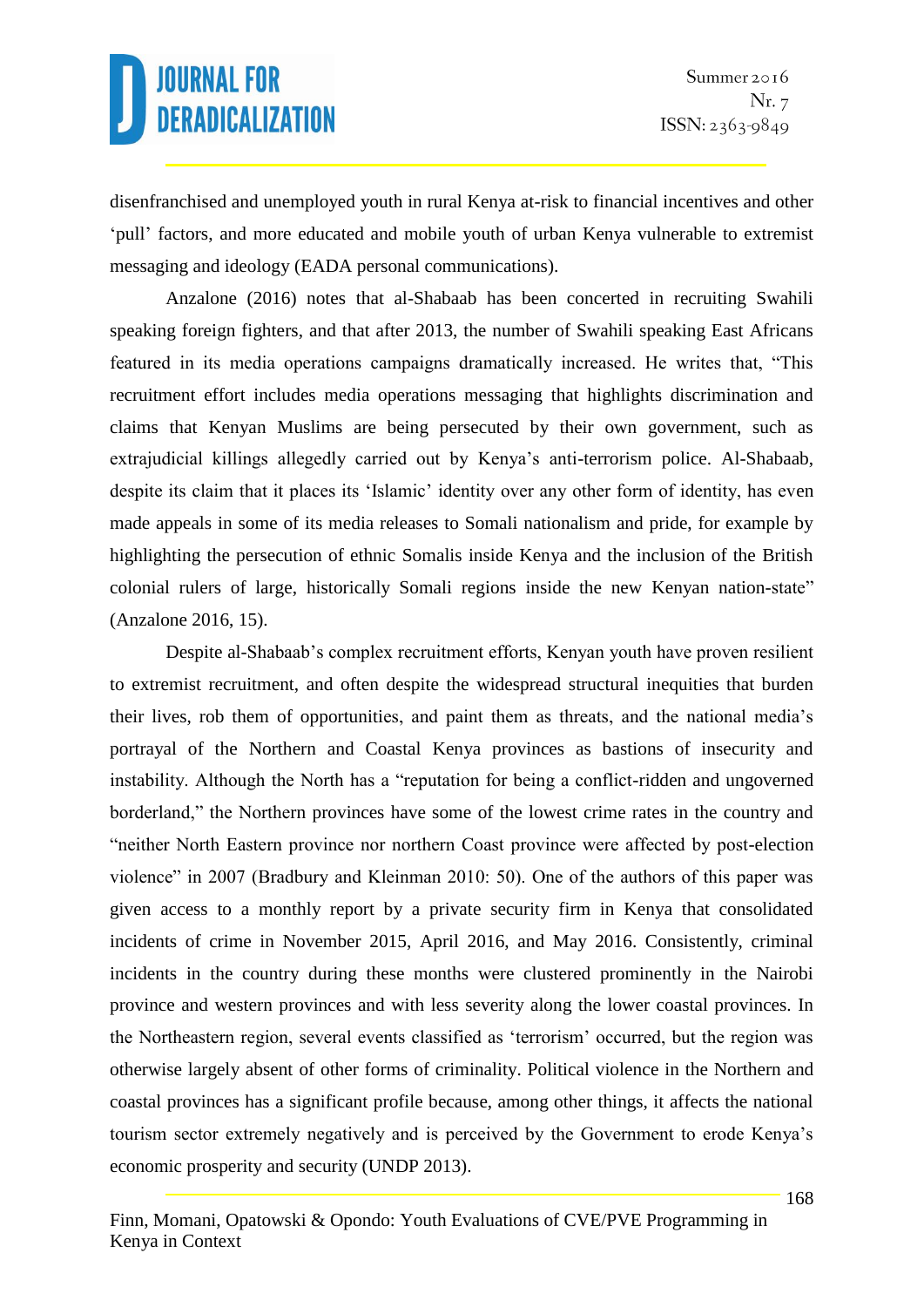The people we interviewed for this study expressed concern that radicalization into violent extremism among Kenyan youth is more significant for national unity than for societal security. Kenya is nearing an election in August 2017 and ethnic tensions are currently intensifying. The concern is that radicalized youth might be moved to violent action in the intervening year to capitalize on the tensions, and/or, that politicians may use the election period as a pre-text in 2017 to incite ethnic or sectarian violence for political gain. There is a possibility that the post-2017 election situation could unfold much like the post-2007 election campaign in which high levels of sectarian and ethnic political violence nearly broke apart civil society in Kenya. These rising ethnic tensions, including the systematic profiling of and fear-mongering about ethnic Somalis, are both cause and consequence of the actions of security and law enforcement personnel cracking down violently on peaceful democratic protests with impunity, and conducting extra-judicial raids and executions of young people on the pretext of curbing lawlessness. The stark political divides of the election campaign were poignantly and sensationally captured in the alleged assassination of a vocal political opponent to Uhuru Kenyatta's Administration, businessman Jacob Juma on 5 May 2016. Such divides might be capitalized upon by youth to stir up more unrest.

The policy of the Kenyan government and the African Union, to date, has been to lean very heavily on hard-power responses in an attempt to crush the al-Shabaab insurgency and erode its territorial control over parts of South-western and Central Somalia, and to crackdown punitively on Kenyan neighborhoods deemed hotbeds for al-Shabaab recruitment and materiel support. The end result of many of these counter-terrorism approaches is disproportionate and arbitrary responses from law enforcement, and the use of the law as a pretext to persecute minority and opposition groups. Those who support such hard-power and law enforcement centered initiatives cite militant deaths or arrests of high-risk youth as indicators of progress, but al-Shabaab recruitment continues despite these apparent tactical gains (Anzalone 2016; Stratfor 2015). In fact, the perpetuation of permissive structural conditions, including the Kenyan government's systematic targeting of people on the basis of race and religion most notably young Kenyan-Somali and Somali refugee men are fuelling this recruitment. A deficit of trust exists between civilians and security forces in Kenya and East Africa that further erodes Kenyan national and regional security (Global Center on Cooperative Security 2015).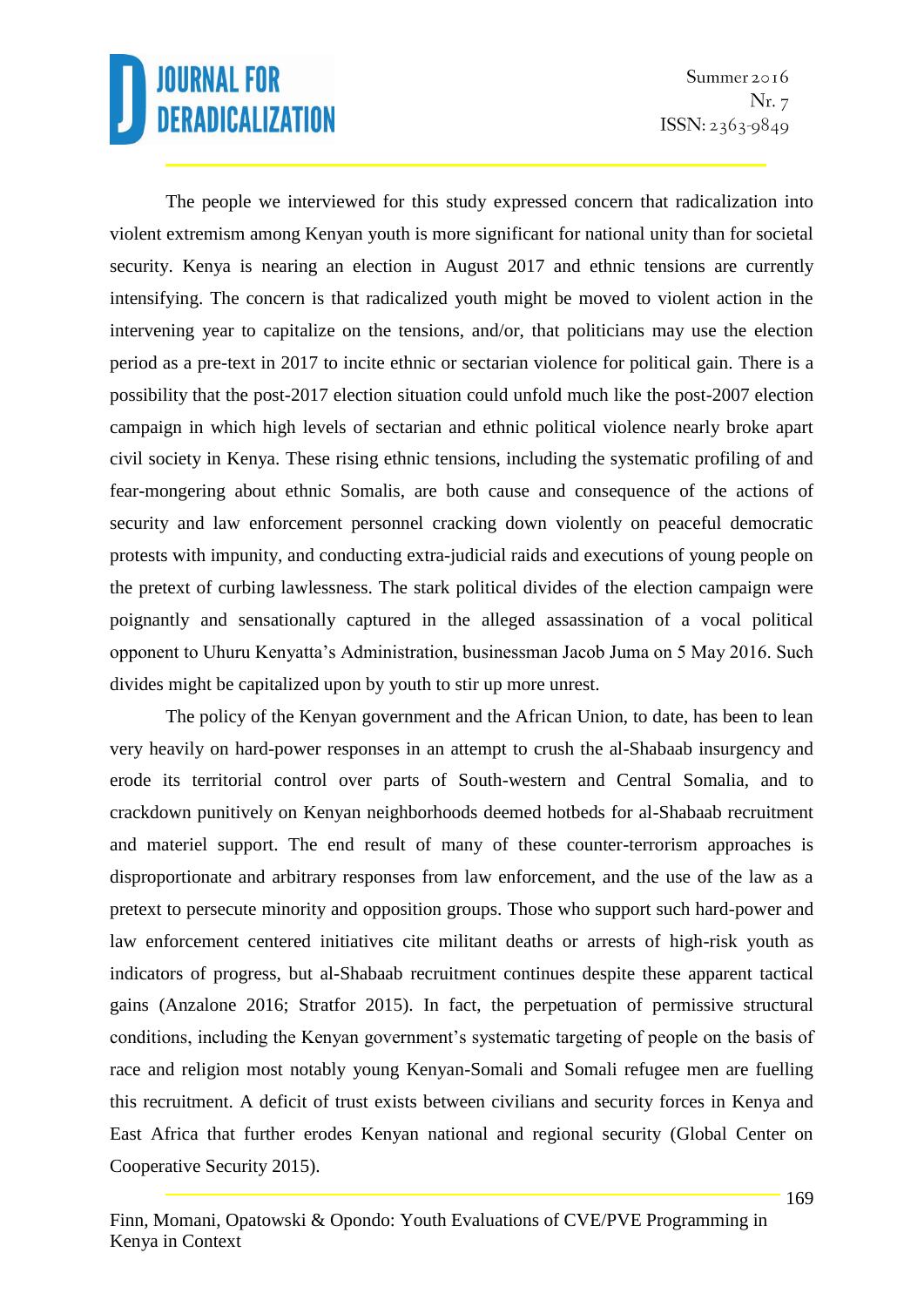1

Summer 2016 Nr. 7  $ISSN: 2363-9849$ 

In an attempt to re-examine the efficacy and legitimacy of military and police-led, as well as community-driven approaches to the problem, this paper examines Kenyan youth evaluations of official government and non-government CVE/PVE approaches, and provides a number of novel suggestions for more soft-power and grass-roots community-based approaches to counter/prevent violent extremism and promote anti-radicalization. Countering and preventing violent extremism, or even deradicalization, or what Khalil and Zeuthen (2016), following Horgan and Braddock (2010), call 'risk reduction' programs, $6$  for individuals previously involved in the production of political violence (including defectors and those serving sentences), are not necessarily counter-terrorism, in our view. As Dr. Mustafa Ali, chair of the Building Resilience Against Violent Extremism (BRAVE) Muslim community initiative puts it, "there is a difference between counter terrorism and countering violent extremism. Counter terrorism is very security [oriented], but countering violent extremism was an attempt to move towards communities…Everything needs to be anchored on the communities. Not security. And people should not really [re]think [the idea] that when you are doing counter terrorism you are preventing violent extremism" (Ali 2015). Although it is beyond the scope of the present paper, it is worth noting that Khalil and Zeuthen (2016) provide a substantive defense for why 'risk reduction' is conceptually preferable over 'disengagement' or 'deradicalization'; the former concept excludes efforts to prevent former militants from returning in any way to violent activism, and the latter concept assumes that all individuals that contribute to violence harbor radical views or that an attitude change is necessary to adapt behavior.

Social science evidence indicates that military counter-attacks, structural disenfranchisement such as exclusions from the provisions of formal citizenship, police crackdowns, racial profiling, and un-addressed historical injustices fuel Kenyan youth recruitment into al-Shabaab and other militias. The evidence reveals that development and employment are crucial components of effective CVE/PVE programming. The literature on the best CVE/PVE practices suggests, for example, that sensitive development programming

<sup>6</sup> According to Khalil and Zeuthen (2016), "Risk reduction programs involve a wide range of non-coercive activities (such as vocational training, counseling, exposure to counter-ideologies, assistance with social networking, livelihood support and so on) applied with the aim of ensuring that individuals who previously contributed to violent extremism (for instance, through perpetrating attacks, manufacturing explosives, planning, financing, collecting intelligence, recruiting, and so on) do not return to such activities."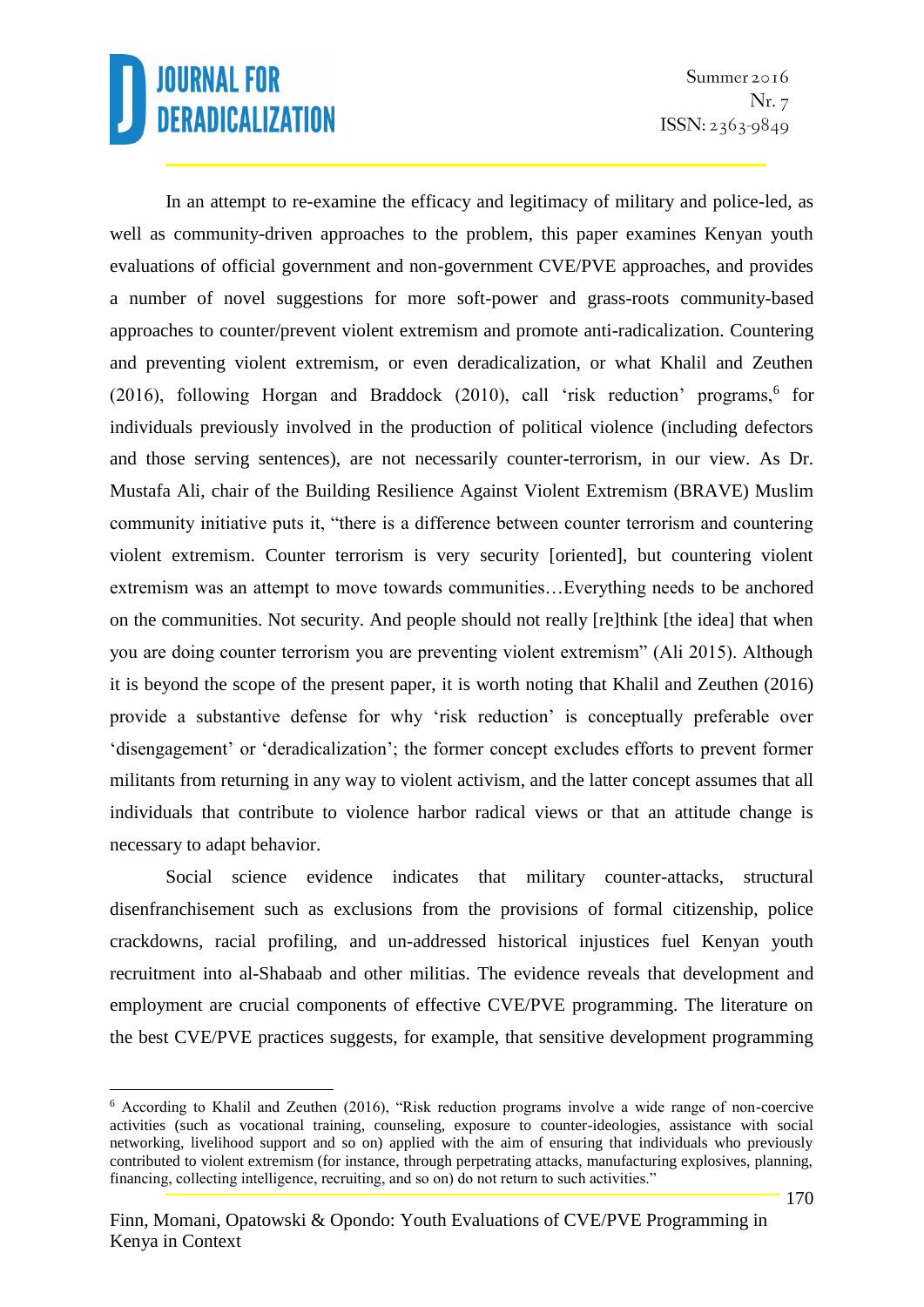that helps advance job opportunities for idle youth can help mitigate their descent into militarism (Global Center on Cooperative Security 2015). According to this same literature, soft-power and grassroots community initiatives, especially those that involve Muslim women and mothers, have the greatest potential to produce tangible results for the reduction of radicalization to violent extremism in Kenya. Soft-power approaches not only challenge the narratives of extremist groups, but they also mitigate the 'push' and 'pull' (or structural, individual incentive-based, and enabling) factors (Khalil and Zeuthen 2016) that bring otherwise disenfranchised youth into their fold. Kenyan youth are keenly aware of the kinds of policies and programming that will help mitigate terrorism in their society, and additionally, what is going awry in the status quo approaches; this paper explores their ideas. We think that Kenyan youth opinions matter because they are a frequently untapped source of insights and angles, and because youth are targets of militancy and thus have much to offer in expressing how their vulnerabilities might be mitigated.

#### **Contextualizing al-Shabaab's Violent Activism in Kenya**

Insecurity in Kenya is caused by a host of factors including cattle rustling among pastoralist communities to the North, border disputes, pronounced levels of lawlessness and crime especially in Central and Western Kenya, resource conflict, inter-clan wars, widespread political corruption (Patterson 2015), ethnic divisiveness, Islamophobia, harsh law enforcement practices, poverty, drought, extensive unemployment, insufficient and arbitrary public service provisions, and the insurgency of the Somali group Harakat Al Shabab Al al-Shabaab Al Mujahideen, or al-Shabaab (HSM) for short. Al-Shabaab is a militant Islamist organization whose members adhere to the Salafist school of thought in Islam.

Distinct from other militant actors in the Horn of Africa (HoA), including those it has bought off, killed off, or absorbed, Al-Shabaab struggles, but still manages to maintain a broad territorial and operational presence and, due to its religious rather than explicitly tribal orientation, enjoys diversity among clan identifications in its senior leadership and among its ideologue supporters (Chonka 2016; Mueller 2016). In addition to military tactics and practical governance strategies attentive to 'hearts and minds' priorities, al-Shabaab actively pursues a propaganda war promoting "an all-encompassing *lebenswelt/lifeworld* narrative legitimating their armed struggle against the 'infidels/believers' (*gaal*) and their 'apostate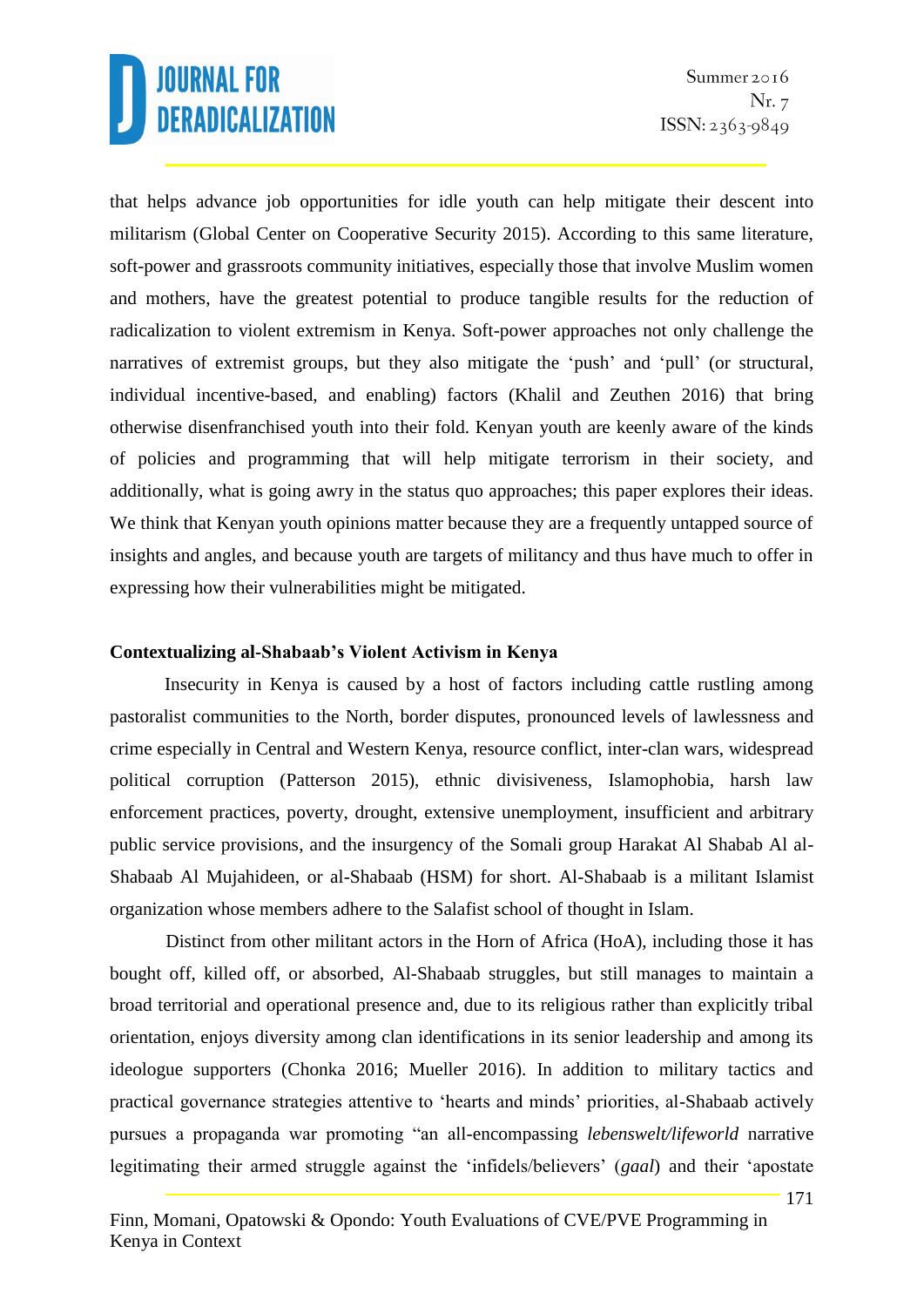stooges' (*murtad/dabdhilif*). This operates both in terms of the global jihad of transnational Islamist militancy and also through vocabularies of Somali nationalism and anti-colonialism, drawing on assumptions of shared cultural, religious and political identity" (Chonka 2016: 248).

Al-Shabaab is an off-shoot of the Islamic Courts Union that was formed in Somalia following state collapse in the 1990s (Mueller 2016). The splinter group gained nationalist 'street credibility', so to speak, in its resistance against the Ethiopian invasion of Somali in 2006. This is significant because al-Shabaab often presents itself as the savior of the Somali people on both religious and nationalist grounds while simultaneously eschewing, to a large extent, the relevancy of tribal affiliation that is otherwise very prominent in Somalia and Kenya, and propping itself up as an inter-clan mediator following local norms (Chonka 2016; Mueller 2016). Al-Shabaab's resilience over time, despite battlefield setbacks and lost territory, is attributable to its continued ability to tap mainstream Somali public sphere criticism about the subservience of local political leaders to foreign security agendas and the 'neo-colonial' division of the Somali *ummah* (community) in the historic demarcation of the Somali-Kenyan border that, among other things, undermined the migration routes of Somali pastoralist farmers and thus a key aspect of the Somali culture and economic security (Anzalone 2016; Chonka 2016; Mueller 2016).

The ideological and operational animus of al-Shabaab has been energized for more than a decade by the actions of external players in the region including the governments and militaries of Ethiopia, Eritrea, and Kenya. Al-Shabaab's personnel and sympathizers point out that the Kenyan and Ethiopian militaries enjoy a *carte blanche* to invade and occupy Somali national territory, they are aware of the US' role in sustaining successions of corrupt and inept Somali federal leaders, and are sensitive to the terrorism of US drone strikes. Al-Shabaab targets Kenya state and society in response to a number of real and perceived acts of aggression and intervention orchestrated by the Kenyan government. Reports suggest that al-Shabaab was planning attacks in Kenya in 2009 as retribution for the harsh security and counter-terrorism practices perpetrated against Kenyan-Somalis. In 2011, the government of Kenya launched a military operation (Operation Linda Nchi which is Swahili for 'Protect the Country') designed to invade and occupy Southern Somalia. Operation Linda Nchi was justified as retaliation for kidnappings undertaken by al-Shabaab in Kenya. In fact, al-Shabaab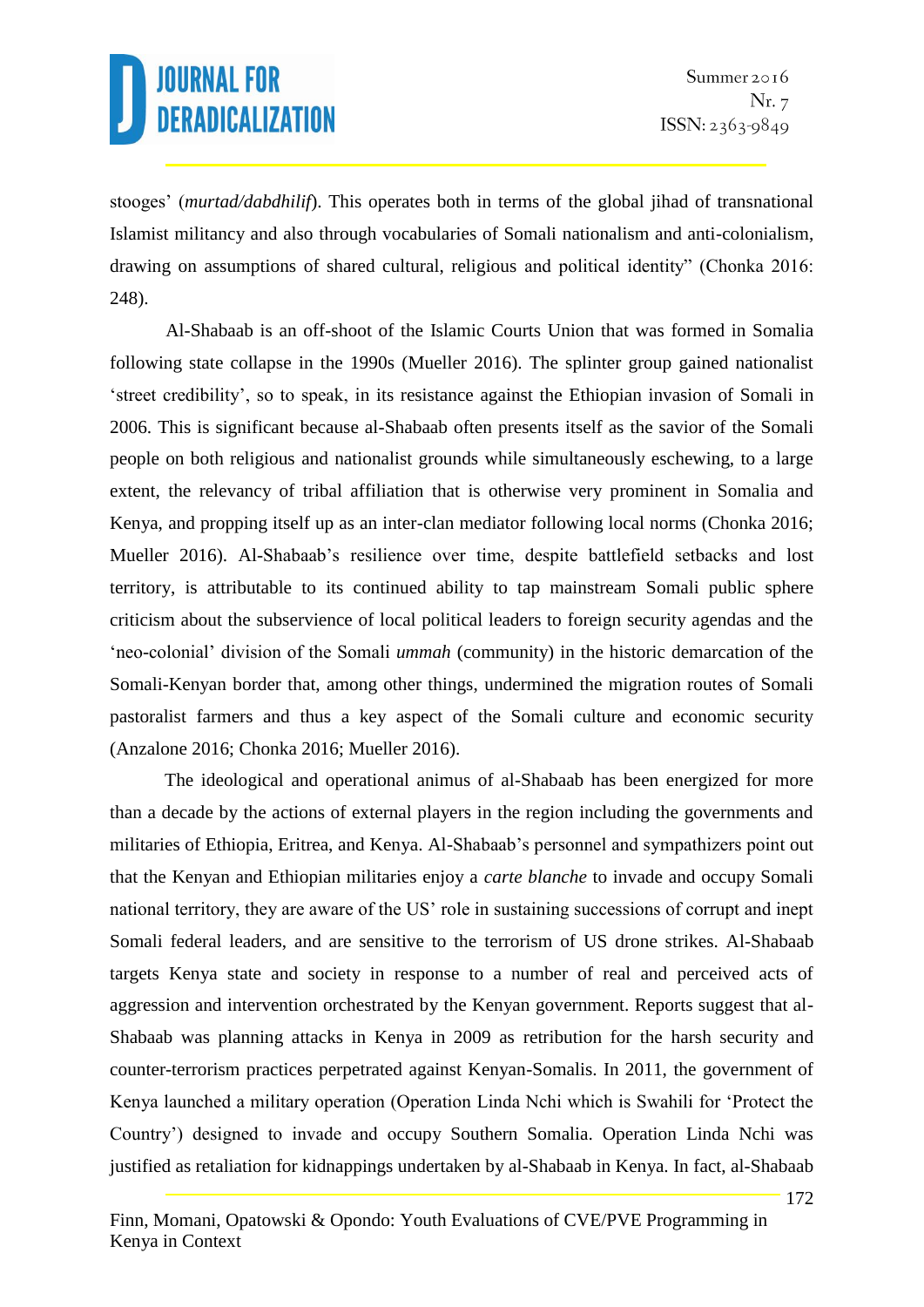was quick to see through this narrative whose economic pretexts later emerged from the words of government officials. Removing al-Shabaab from the port at Kismayo was deemed by the Kenyan government to be critical for Kenya's economic power in the region, and its standing as a site for foreign investment, oil imports and exploration, and trade (Mueller 2016).

According to the International Crisis Group (2012; cited in Mueller 2016), Operation Linda Nchi was a historic security gamble. It ultimately provided the recruitment fodder for al-Shabaab to drive its operations into Kenyan territory. The operation was seen as an act of conquest that spurred local Somalis, Kenyan-Somalis, and diasporic Somalis into allegiance and action (Mueller 2016). Mueller argues that the execution of Operation Linda Nchi into Southern Somalia happened precisely when the region was facing a severe drought-induced famine, high food prices, and the movement of hundreds of thousands of internally displaced persons. Kenya clamped down on its border, and significantly reduced the number of refugees permitted entry and engaged in indiscriminate bombardment to secure the Kismayo port (Mueller 2016).

Drawing upon the Global Terrorism Database (GTD), Mueller (2016) shows that al-Shabaab's attacks have moved in an upward trajectory from 2007 – 2013. During its height from 2006 – 2012, al-Shabaab engaged in a number of tactics including assassinations, armed assaults, bombings/sacrificial bombings, hijackings, hostage takings, and attacks on facilities/infrastructure. According to Chris Anzalone (2106), al-Shabaab currently seeks to bleed and destabilize the SFG, AMISOM, and allied militia forces that are preventing its reconquest of territory through tactics such as grenade throwing, mortar fire on checkpoints, the use of snipers, and political assassinations. Al-Shabaab's targeting of Kenyan civilians is designed to force the Kenyatta government to withdraw completely from Somalia. External pressure from AMISOM and Somali Federal Government (SFG) troops since 2013 have forced the group to shift from traditional military warfare to more guerrilla 'hit-and-run' style tactics; tactics which Anzalone describes as a return to its 2007-2008 guerrilla roots (Anzalone 2016; Mueller 2016). The most prominent targets of al-Shabaab's attacks are government officials from Somalia, military personnel, civilians, and journalists. As Anazlone (2016) notes, "Attacks on soft targets are usually justified through claims that SFG, African Union, or international officials frequent the attacked locations. In some cases, such as the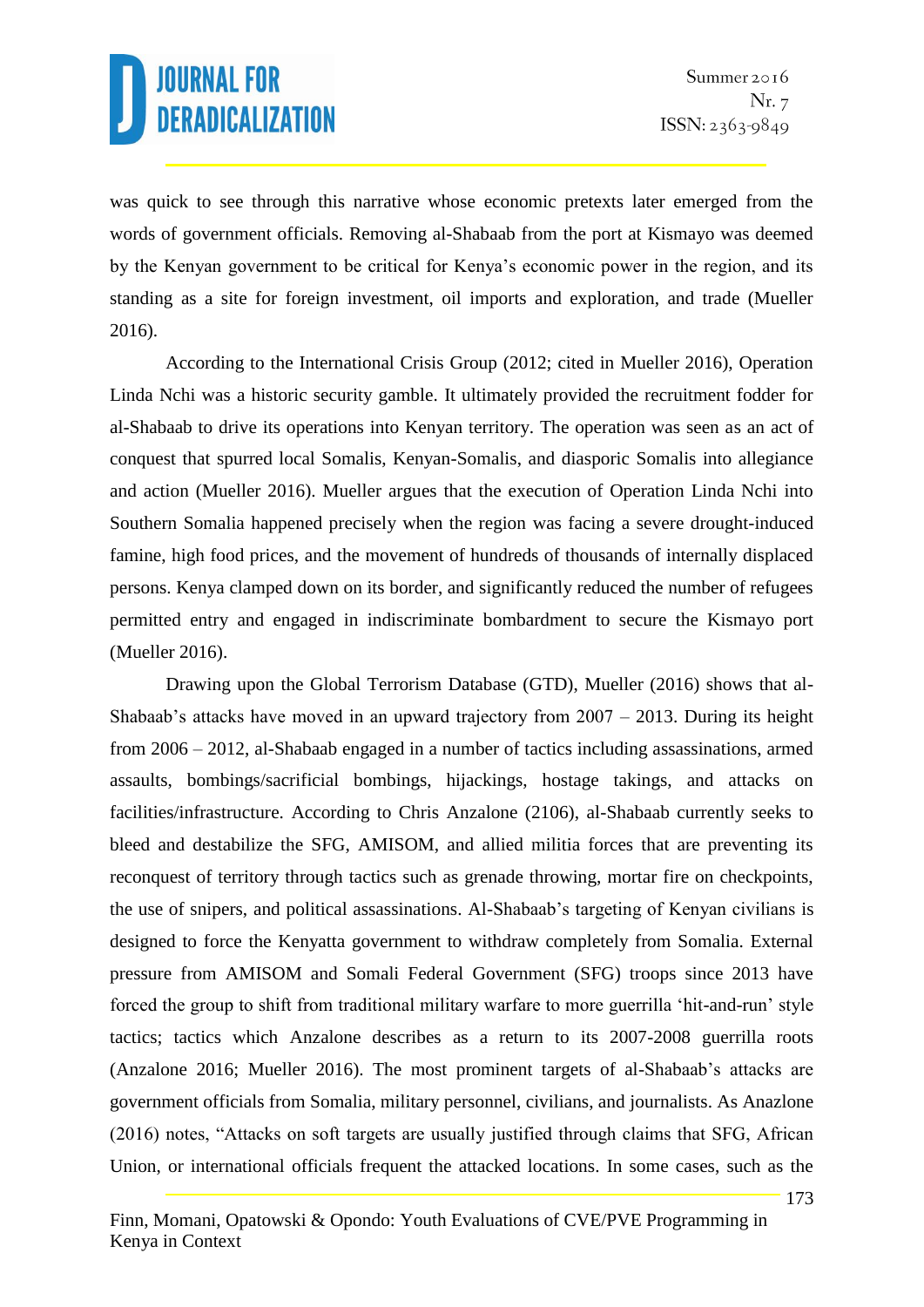Sahafi Hotel in central Mogadishu, the targeted location was known as a popular gathering place for SFG, AMISOM, and foreign government personnel and contractors" (14). Direct targeting of non-Muslims has also always been within the repertoire of al-Shabaab's violent action. Mainly targeting non-Muslims, the Westgate and Garissa University attacks were used to "increase domestic pressure on the Kenyan government to withdraw its troops from Somalia by inflicting a high number of casualties and creating domestic instability" (Anzalone 2016, 14).

Structural issues such as those listed above including state repression, limited economic opportunities, and historic tensions are enabling factors for al-Shabaab's militancy, but are not the only drivers of al-Shabaab's recruitment. Youth who pursue militancy in al-Shabaab also often seek improved status, material incentives for involvement, revenge, avoidance of repercussions for non-involvement, and can be ideationally supported by mentors and peers online and off-line (Khalil and Zeuthen 2016). Whenever al-Shabaab executes attacks inside Kenyan territory, many of the already existing structural problems supporting violent extremism recruitment are further exacerbated by civilian, government, and security personnel responses.

#### **Methodology**

In the sections that follow, we first review the literature on CVE/PVE program evaluation, investigate the initiatives that have been taken, and then turn to examine what Kenyan university youth leaders think about current CVE/PVE policies, and the suggestions they offer to any identified problems or limitations to those policies and approaches. We have gathered data on youth evaluations from three main sources including: 1) surveys distributed to youth populations via youth activists and through requests made to youth participants at the International Youth Action Against Terrorism (IYAAT) conference held in Nairobi in February 2016 (71 completed surveys were received); 2) statements made by youth and nonyouth attendees at the IYAAT conference; and 3) in-depth interviews with prominent youth stakeholders. There is selection bias in our own survey sample insofar as our respondents are primarily, although not exclusively, composed of non-Somali Kenyan university and college students. All participants in our study are between the ages of 18 and 29 years. Kenyan-Somalis are among the survey respondents and make up the vast majority of our interviewees.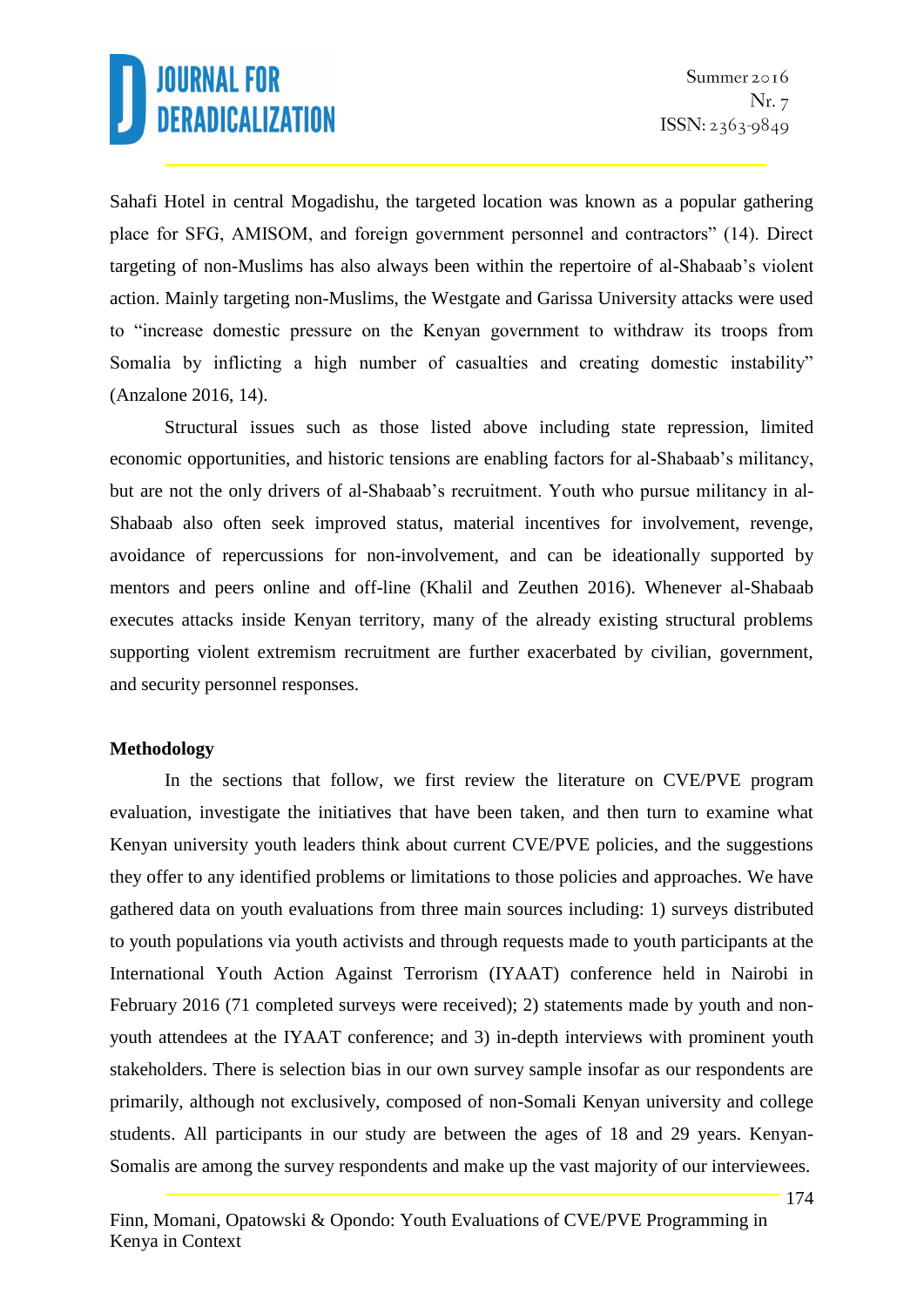The data from these sources provides multi-instrument and multi-stakeholder CVE/PVE policy evaluation. What follows is not an experimental monitoring and evaluation design for a CVE/PVE program. It is an evaluation process of youth perceptions and experiences of, and recommendations for improved CVE/PVE programming. Youth in Kenya are the targets and perpetrators of political violence against civilians and military personnel in Kenya. As our findings uncover, many Kenyan youths feel that they have been systematically excluded from the CVE/PVE review process. By privileging their voices, this study develops a novel way to evaluate not only the impact of CVE/PVE policies, but also contribute to the evaluation literature that seeks to overcome and mitigate some of the unintended consequences of program evaluation including alienating and marginalizing the very demographic that is, at once, potential program participant, stakeholder, and victim, and garnering youth buy-in as active evaluators of programs that impact their lives directly. We find, in our study, that Kenyan youth leaders are hungry to have their voices heard and many say that merely filling out our survey caused them to re-evaluate their own prejudices and misconceptions, while giving them a platform to speak on a topic perceived to be an existential threat to their daily movement and well-being.

#### **Evaluating Kenya's CVE/PVE Policies and their Effects: Review of the Literature**

| 1996                     | The Youth Agenda (YAA) is formed by student leaders from<br>Kenya's universities                                                                                                       |
|--------------------------|----------------------------------------------------------------------------------------------------------------------------------------------------------------------------------------|
| <b>March 1997</b>        | YAA led National Youth Convention in Limuru (first time a<br>large group of young people meet to deliberate the role of<br>youth in Kenya)                                             |
| 1997                     | Jua Kali Voucher Programme is initiated. It intends to<br>improve youths' employability by providing them with skills<br>through general training or more specific vocational training |
| <b>August 7, 1998</b>    | Dual bombings take place outside the US embassies in Kenya<br>and Tanzania (213 dead, 5,000 injured)                                                                                   |
| 2002                     | Kenya National Youth Policy is developed (revised in 2006)                                                                                                                             |
| <b>November 28, 2002</b> | Car bomb detonates at an Israeli-owned hotel (18 dead)                                                                                                                                 |

#### **Timeline of Important Events in Kenya**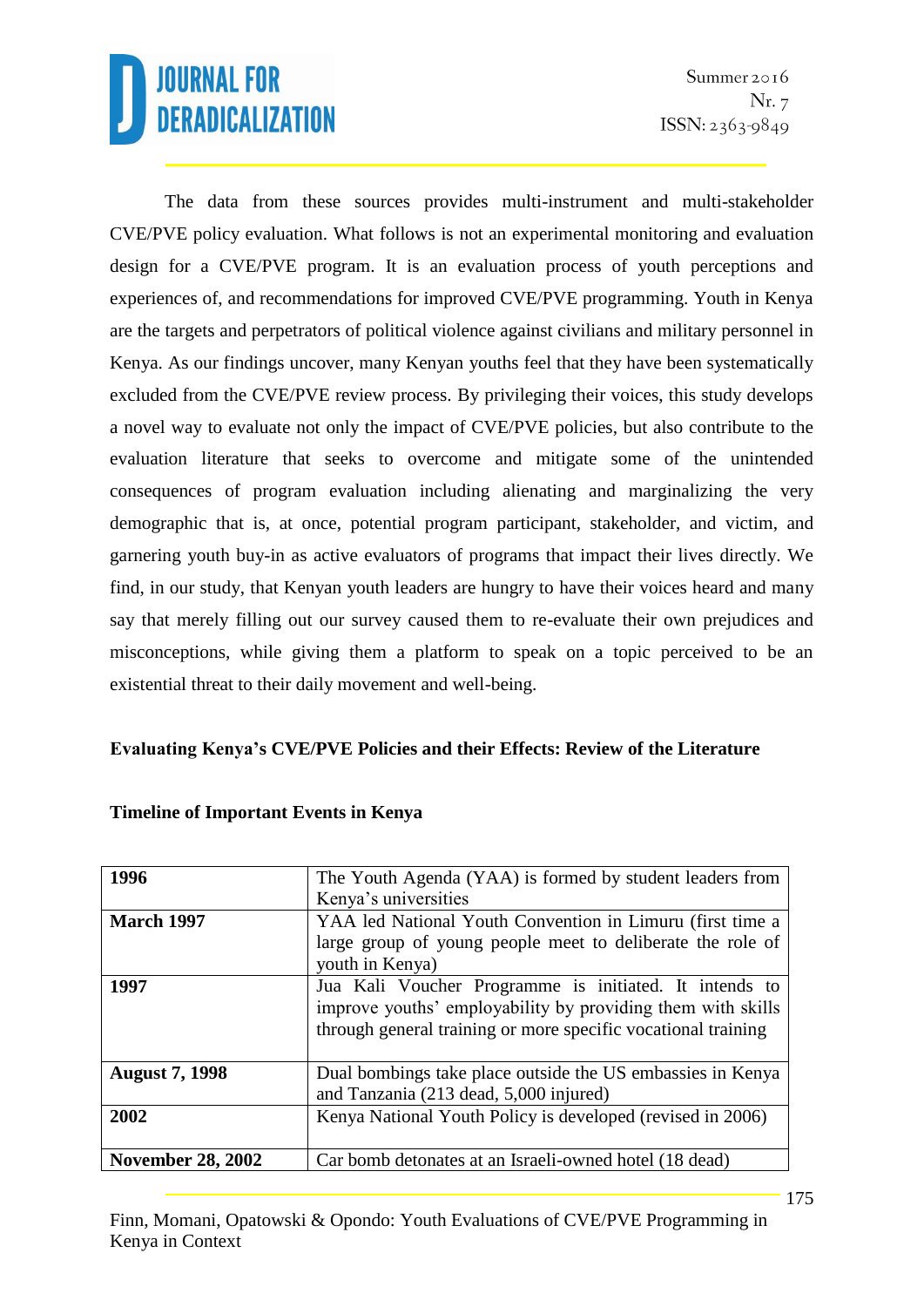

| November, 2003            | Kenya Muslim Youth Alliance is founded                          |
|---------------------------|-----------------------------------------------------------------|
| 2005                      | Ministry of State and Youth Affairs is created (disbanded in    |
|                           | 2013)                                                           |
| 2006                      | Kenya National Youth Policy and the Strategic Plan is           |
|                           | enacted (2007-2012)                                             |
| <b>December 8, 2006</b>   | Youth Enterprise Development Fund is established                |
| <b>June 11, 2007</b>      | A suicide bomber is the only fatality in an attack in Nairobi   |
|                           | $(41$ injured)                                                  |
| December 27, 2007         | Kenya general elections are held, violence ensues               |
|                           |                                                                 |
| <b>February 28, 2008</b>  | National Accord Reconciliation Agreement (NARA) is              |
|                           | signed following the constitutional and political crisis of the |
|                           | general elections. It is mediated by former UN secretary        |
|                           | General Kofi Annan as a measure of restoring sustainable        |
|                           | peace in the country. Agenda item 4 of the NARA pertains to     |
|                           | addressing youth unemployment                                   |
|                           |                                                                 |
| <b>September</b><br>18    | National Youth Convention (NYC IV) is held                      |
| <b>September 20, 2008</b> |                                                                 |
| 2009                      | National Youth Council Act establishes National Youth           |
|                           | Council                                                         |
| <b>August 11, 2009</b>    | International Youth Day is held and Nairobi forum:              |
|                           | "Harnessing Responsive Youth Development Initiatives for a      |
|                           | Sustainable Kenyan Economy" takes place.                        |
|                           |                                                                 |
| <b>June 13, 2010</b>      | Two explosions at a religious gathering of Christian            |
|                           | evangelists (6 dead, 80 wounded)                                |
|                           |                                                                 |
| <b>August 4, 2010</b>     | A constitutional referendum is held in lieu of violence during  |
|                           | the 2007 elections, a new constitution is enacted               |
| <b>December 20, 2010</b>  | Grenade attack on a bus in Nairobi (3 dead)                     |
| <b>October 16, 2011</b>   | Kenyan invasion of South Somalia (Operation Linda Nchi)         |
| <b>October 24, 2011</b>   | Attack on Mwaura's bar in Nairobi (1 death, 30 injured);        |
|                           | attack at the Machakos bus terminal (5 dead, 64 injured)        |
|                           |                                                                 |
| October 27, 2011          | Rocket attack kills Kenyan officials (4 dead)                   |
| <b>November 24, 2011</b>  | Two grenade attacks in Garissa (3 dead, 27 injured)             |
| <b>January 1, 2012</b>    | A grenade attack and shootout at a bar in Garissa (5 dead)      |
| <b>January 12, 2012</b>   | Attack on a police post in northeast Kenya (6 dead)             |
|                           |                                                                 |
| <b>March 10, 2012</b>     | Attack on a Nairobi bus terminal (9 dead, 60 injured)           |
|                           |                                                                 |
| <b>June 24, 2012</b>      | Attack on a bar in Mombasa (3 dead, dozens injured)             |
| June 29, 2012             | Access to Government Procurement Opportunities (AGPO) is        |
|                           | launched at KICC by the Public Procurement Directorate          |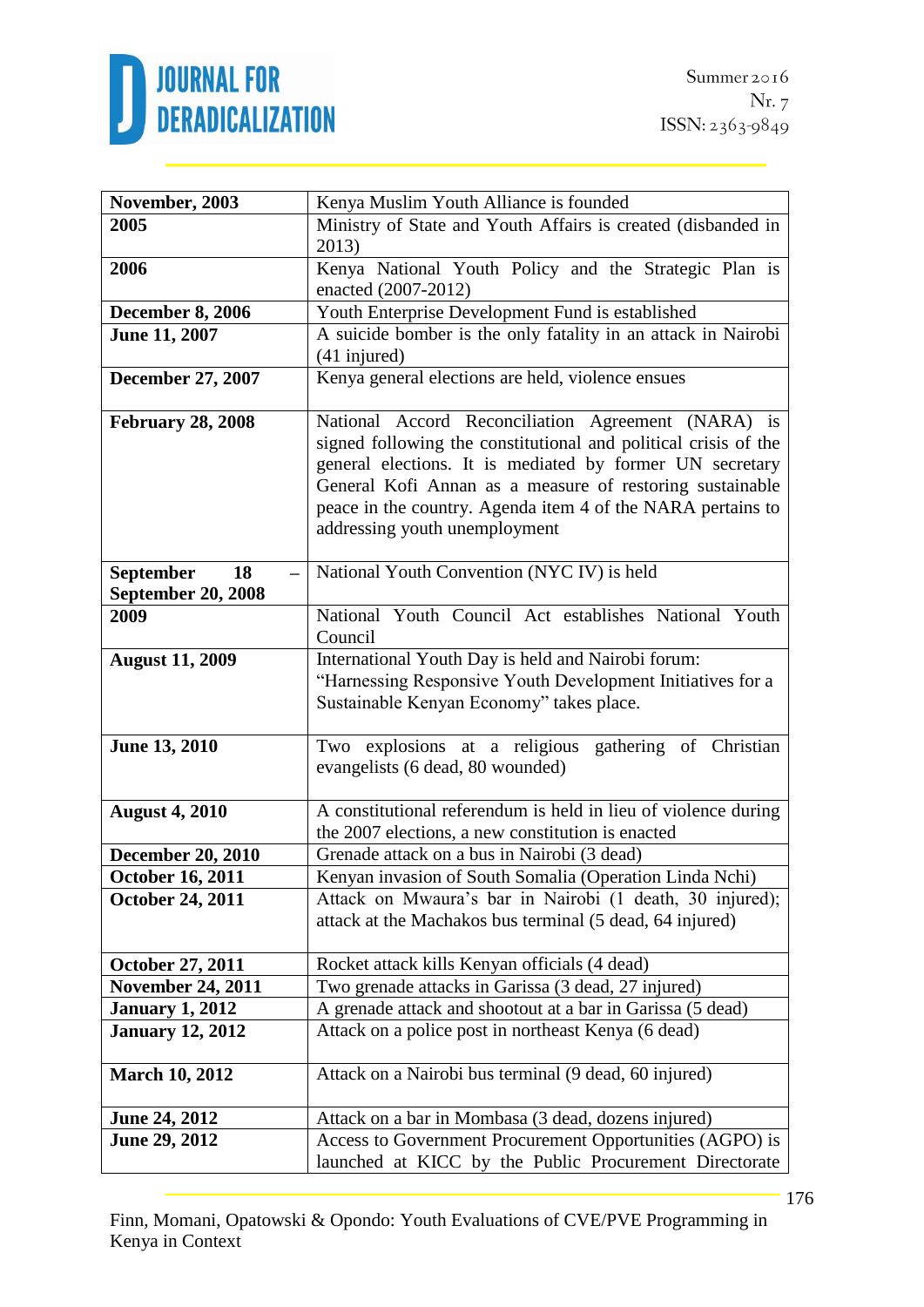

|                                     | under the Ministry of Finance                                                                                                                                                                                                                                                                |
|-------------------------------------|----------------------------------------------------------------------------------------------------------------------------------------------------------------------------------------------------------------------------------------------------------------------------------------------|
| <b>July 1, 2012</b>                 | Attack on a Garissa church (18 dead, 40 injured)                                                                                                                                                                                                                                             |
| <b>November 18, 2012</b>            | Bomb attack on a bus (9 dead)                                                                                                                                                                                                                                                                |
| <b>December 7, 2012</b>             | Grenade attack at the Al-Hidaya mosque in Eastleigh (5 dead)                                                                                                                                                                                                                                 |
| <b>January 16, 2013</b>             | Attack on a hotel in Garissa (4 dead, 6 injured)                                                                                                                                                                                                                                             |
| January 31 - February<br>1,2013     | Brand Kenya Board holds National Youth Summit at<br>Kenyatta Conference Centre (KICC)                                                                                                                                                                                                        |
| <b>March 3, 2013</b>                | Attacks against security forces on the Kenyan coast (12 dead)                                                                                                                                                                                                                                |
| <b>March 4, 2013</b>                | Kenya general elections                                                                                                                                                                                                                                                                      |
| April 2013                          | Ministry of State and Youth Affairs is disbanded                                                                                                                                                                                                                                             |
| September 8, 2013                   | President Uhuru Kenyatta launches the Uwezo Fund                                                                                                                                                                                                                                             |
| <b>September 21, 2013</b>           | Westgate Mall massacre (67 dead, 170 injured)                                                                                                                                                                                                                                                |
| <b>February 12, 2014</b>            | Attack on a stone quarry in Mandera (36 dead)                                                                                                                                                                                                                                                |
| <b>March 23, 2014</b>               | Gunmen attack Kenyan church in Mombasa (6 dead)                                                                                                                                                                                                                                              |
| <b>March 31, 2014</b>               | Explosion in Nairobi (6 dead, 12 injured)                                                                                                                                                                                                                                                    |
| April 1, 2014 - mid<br><b>April</b> | Operation Usalama Watch, a government initiative to curtail<br>extremist violence, targets Somali communities (in Eastleigh<br>neighbourhood & Likoni area). Security forces raid homes,<br>buildings and shops, and detain 4,000 people without charge.<br>Corruption and abuse are rampant |
| June 6, 2014                        | National Youth Convention is held (YAA plays a major role<br>in its facilitation)                                                                                                                                                                                                            |
| June 15, 2014                       | Gunmen attack three hotels, a petrol station and police station<br>in Mpeketoni (65 dead)                                                                                                                                                                                                    |
| June 17, 2014                       | Fighters attack villages near Mpeketoni (15 dead)                                                                                                                                                                                                                                            |
| June 26, 2014                       | Governor Issa Timami arrested on charges related to<br>Mpeketoni attacks                                                                                                                                                                                                                     |
| <b>July 6, 2014</b>                 | Gunmen assault Kenyan coast (Lamu County) in two separate<br>attacks (29 dead)                                                                                                                                                                                                               |
| <b>July 8, 2014</b>                 | YAA and KYPA hold an open forum between youth and<br>young parliamentarians                                                                                                                                                                                                                  |
| <b>July 18, 2014</b>                | Gunmen attack a bus in Lamu County (7 dead)                                                                                                                                                                                                                                                  |
| September 3, 2014                   | YAA facilitates the convening of 47 Youth County<br>Executives and the Youth Officers in the Ministry of<br>Devolution and Planning                                                                                                                                                          |
| <b>November 22, 2014</b>            | Extremists hijack a bus near Mandera and kill non-Muslims<br>$(28$ dead)                                                                                                                                                                                                                     |
| <b>December 2, 2014</b>             | Gunmen attack quarry in Mandera (36 dead)                                                                                                                                                                                                                                                    |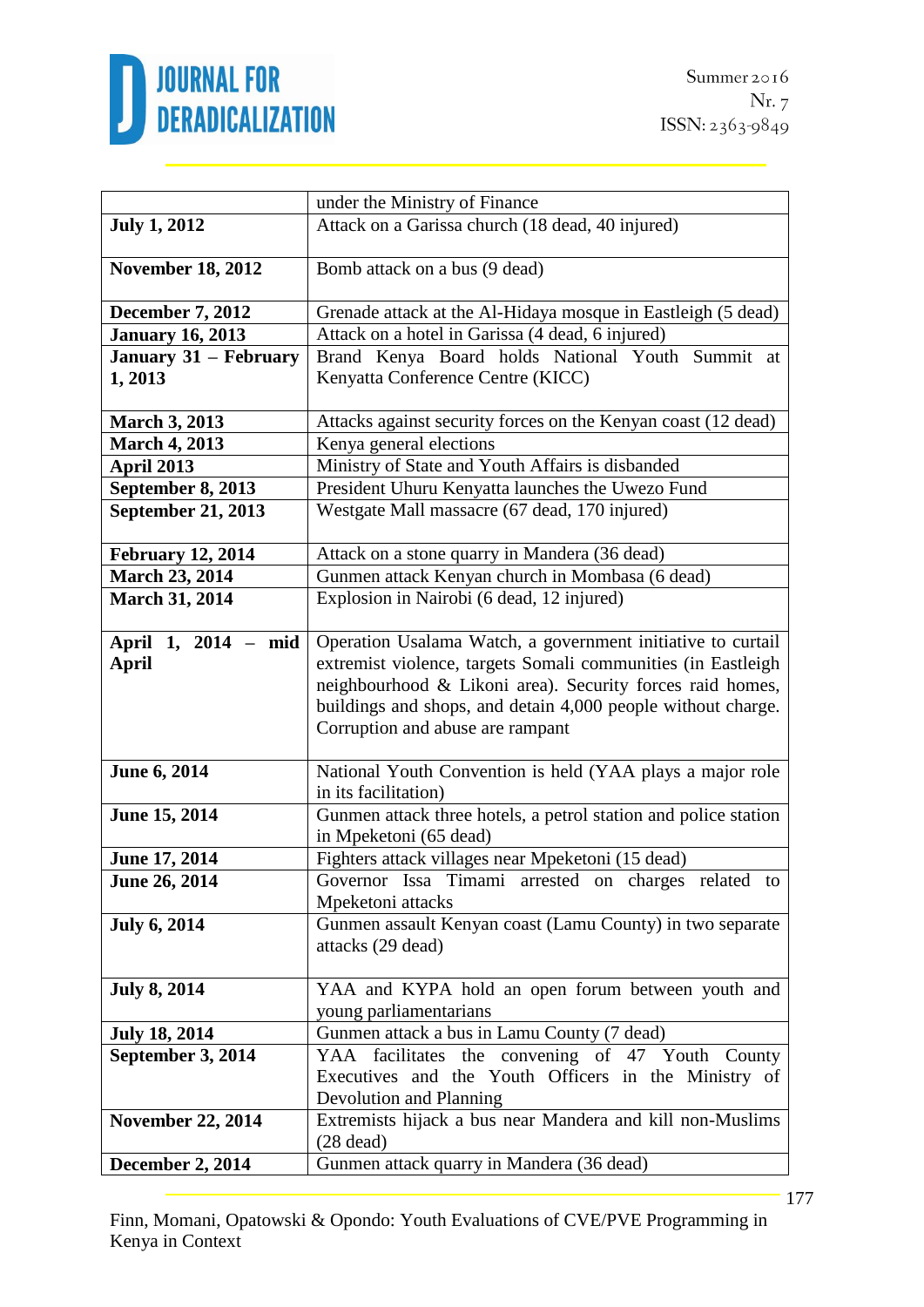

| <b>April 2, 2015</b>      | Attack on Garissa University College (148 dead, 79 injured)  |
|---------------------------|--------------------------------------------------------------|
| June 25, 2015             | Kenya Summit to Counter Violent Extremism                    |
| <b>August 29, 2015</b>    | IGAD two-day Experts workshop on CVE                         |
| <b>September</b><br>-18   | - International Day of Peace organized by the National Youth |
| <b>September 21, 2015</b> | Council                                                      |

#### **Literature Review of CVE/PVE Policy Evaluation**

This paper presents an alternative way of evaluating CVE/PVE policies and their impact by probing youth opinions on the issues related to terrorism and counter-terrorism. We contextualize this analysis with a short review of the metrics of CVE/PVE evaluation and any problems that are highlighted by the literature.

In a comprehensive report guiding CVE/PVE program design and evaluation, Khalil and Zeuthen (2016) note that the commonly used categories for VE drivers, "push" and "pull" factors, would be improved by new categories focusing on structural motivators, individual incentives, and enabling factors. CVE/PVE practitioners are also encouraged to clarify programme logic(s), identify questionable assumptions, pin-point potentially problematic areas of interventions, and enhance pre/mid-program critical thinking by applying evaluation methods such as 'results frameworks' and 'theories of change' to maximize the desired impact(s) of programming (Khalil and Zeuthen 2016). Feddes and Gallucci (2015) found that most evaluative studies of CVE/PVE policies do not include 'theory of change' methodologies despite the evidence of their effectiveness in systematically ensuring anticipated outcomes are achieved in an intervention.

Encouraging the development of holistic prevention and attentiveness to local contextual factors, Khalil and Zeuthen emphasize that CVE/PVE are not development programming by another name. While they note that structural issues such as poverty and unemployment are important drivers, they argue that these conditions are not sufficient, absent the presence of other issues such as social networks, radicalizing mentorship, the pursuit of revenge, and status-seeking behavior, etc. They add further that initiatives and interventions are most effectively implemented when they target at-risk individuals for such activities such as mentorship and career training, instead of conducting blanket programming (USAID CVE programming is singled out by the authors as a prime example of the latter tendency). The authors also suggest that the desire to mitigate the potentially negative effects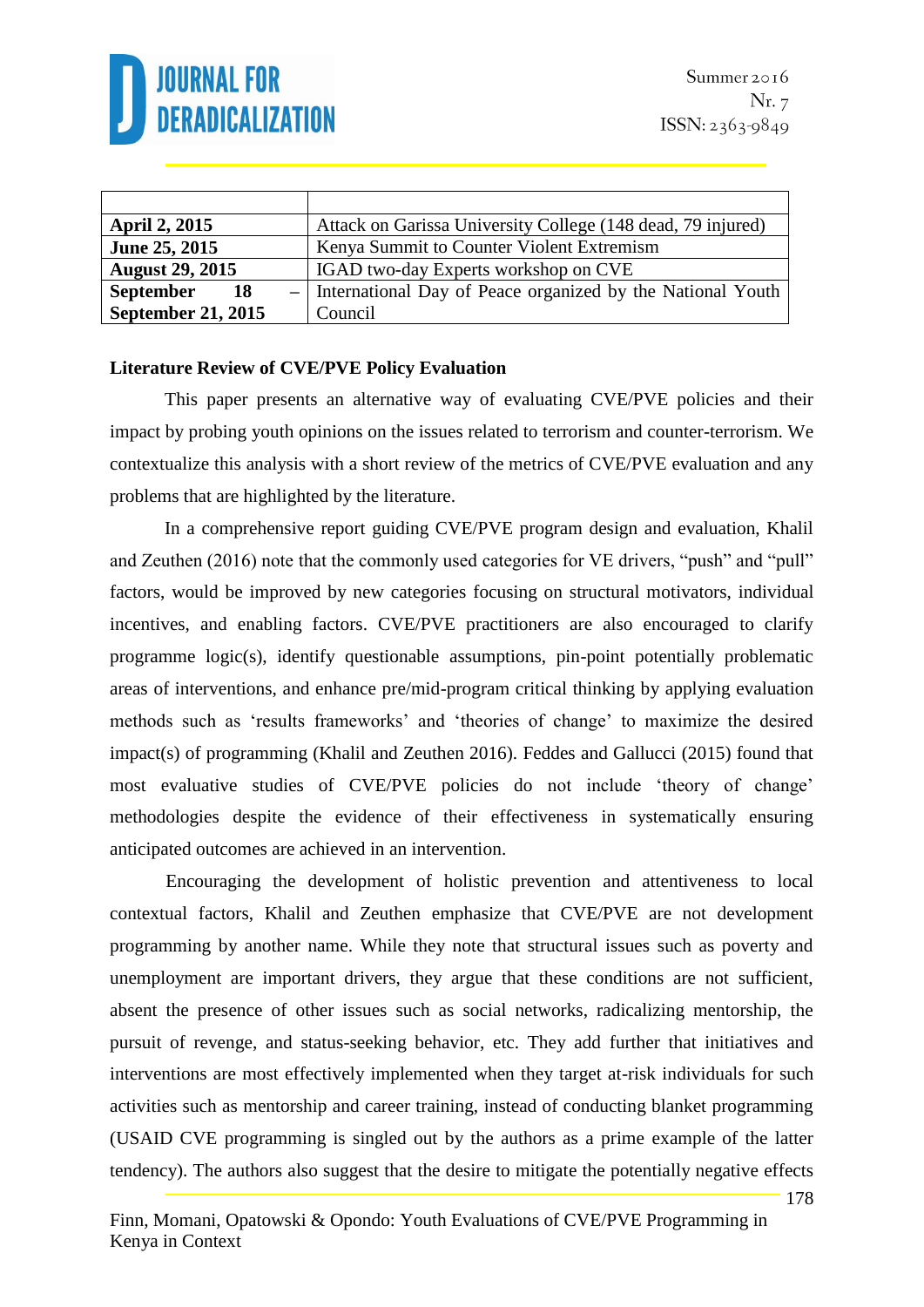of CVE/PVE programming such as stigmatization or causing implementing partners in the field to be vulnerable to attack should not cause developers to be risk-adverse. And as a final recommendation, Khalil and Zeuthen outline the importance of experimental or quasiexperimental methods that use pre- and post-program testing with a control group to evaluate the performance of CVE/PVE programmes (Khalil and Zeuthen 2016).

Feddes and Gallucci (2015) found in a literature review on the methodologies used in evaluating CVE/PVE programming that despite the plethora of different initiatives across the world, the impact, underlying mechanisms, and economic costs of the programs were often not evaluated or measured. They found that systematic reviews tended to focus on the effects of government strategies and investigations of PVE and de-radicalization initiatives. Provocatively, the authors note, citing Lum, Kennedy, and Sherley (2008), that evaluation research on counter-terrorism interventions are almost completely absent. This view was supported more recently by Christmann (2012). It has been difficult for researchers to reach consensus on indicators of progress in anti-radicalization because, as Martine Zeuthen noted at the International Youth Action Against Terrorism (IYAAT) conference in February 2016 in Nairobi, the absence of acts of political violence is not necessarily confirmation that the programs instituted are working. To a large extent, this is the premise upon which many governments across the world seem to be operating for their CVE/PVE programming.

Overall, Feddes and Gallucci (2015) found that the interventions in the literature that contained an experimental or quasi-experimental approach included educational initiatives on democracy, raising awareness about radicalization in among communities containing at-risk youth, or finding ways to evaluate the effectiveness of family members and frontline professionals to protectively enhance resilience to violent extremism. The authors found that already radicalized individuals were the targets of the majority of interventions, followed by non-radical groups, non-radical individuals, and radicalized violent groups. In terms of prevention, this finding reveals that evaluative studies are more concerned with antiradicalization and de-radicalization than PVE. The goals of most evaluations was to determine if CVE/PVE programming supported prevention (assuage), suppression (disengage), or restoration (de-radicalize) of particular behaviors over a short or long period of time. Some studies included control groups, but most did not. From their review, not a single evaluative study in their list was conducted in Kenya, or Somalia for that matter.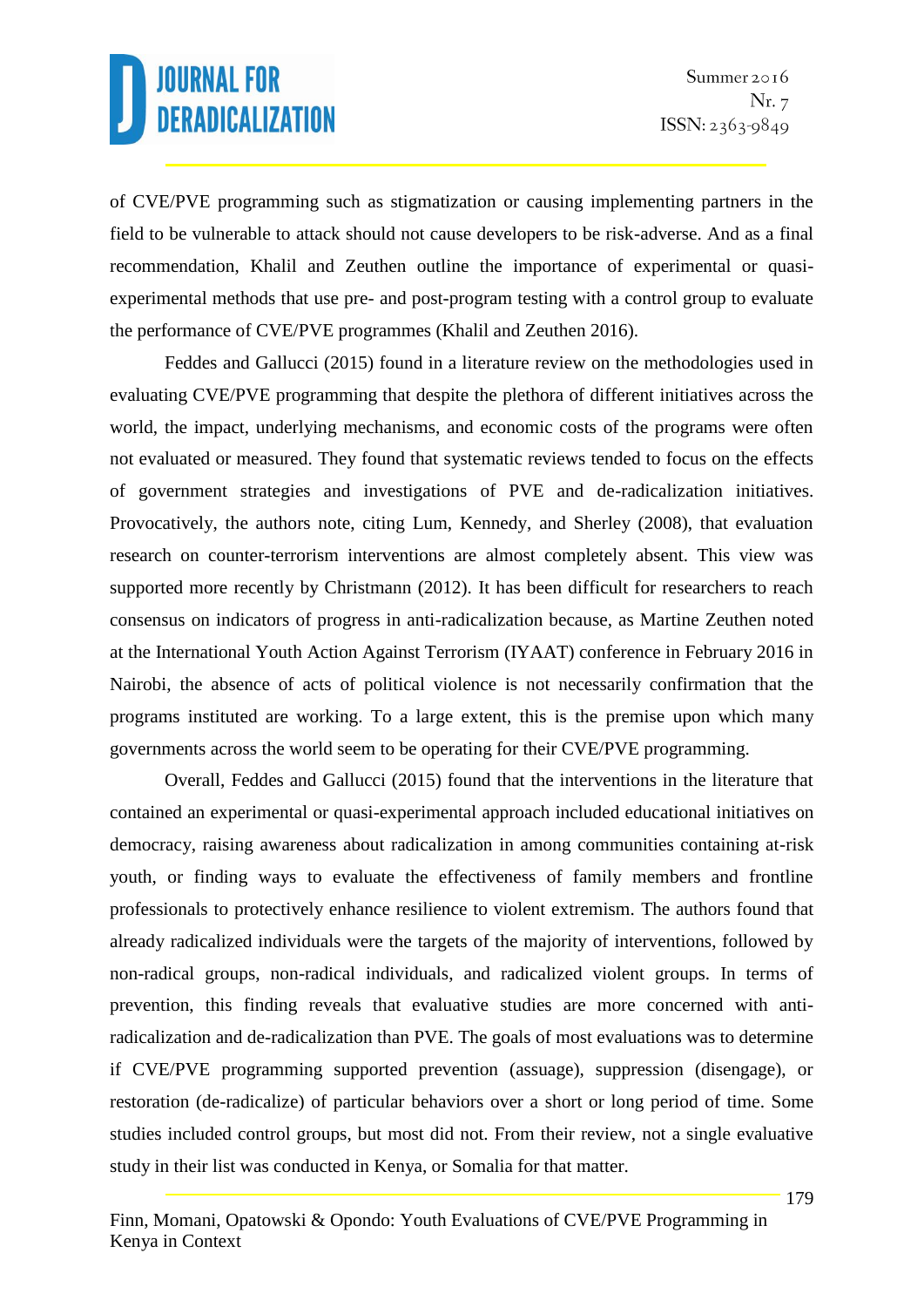Summer 2016 Nr. 7  $ISSN: 2363-9849$ 

Caitlin Mastroe (2016) reviewed efforts taken by the UK government to monitor, measure, and evaluate the effectiveness of its *Prevent* strategy which seeks to build educational infrastructure and knowledge to help educators and community leaders intervene in an individual's descent into VE. Like Zeuthen, Mastroe (2016) notes that pin-pointing the outcomes variable on a counter-factual, "observing the individuals that did not radicalize (as a direct result of the CVE initiatives), but would have radicalized otherwise" is an impossible proposition and task. Quantitatively counting instances of terrorism (or their lack) and charting recidivism rates of participants in prison-based CVE programs are also problematic; the former gives no indication of the reasons for any increase or decrease of terrorist events and the latter can show improvement due to conformity and a willingness on the part of the participant to impress evaluators more than an objective measure of the effectiveness of the program. Other issues raised by Mastroe include attempting to evaluate short-term programs dealing with a long-term problem, the fact that governments classify or keep unpublished data on their CVE/PVE programs, the difficulty of comparing different CVE/PVE programs trying to address terrorism in distinct ways. The indicators of effectiveness of the *Prevent* strategy included: evaluation of local authorities on community engagement, knowledge and understanding of violent extremism; development of an action plan; and effective oversight, implementation, and evaluation of the action plan. The Prevent intervention has been criticized for stigmatizing the Muslim community, policing ideas, lacking community buy-in, lacking mechanisms for community members to offer inputs, producing distorted outcomes from educators reporting on their own students, taking a one-method-fits all communities approach, and treating community cohesion as a necessary condition for counter-terrorism agendas (Mastroe 2016).

#### **Epistemological Priorities Affect Angles of Emphasis**

There are several predominate epistemological tendencies in the literature critically evaluating Kenya's CVE/PVE policies. Regarding the question of whose knowledge gets privileged as the reference point for evaluation, the vast majority of studies privilege the voices and/or interests of western elites as key informants or take a top-down approach to evaluate programs without discussing in a substantive way the worldviews and experiences of civilians caught between state and non-state violence. A number of studies tackle CVE/PVE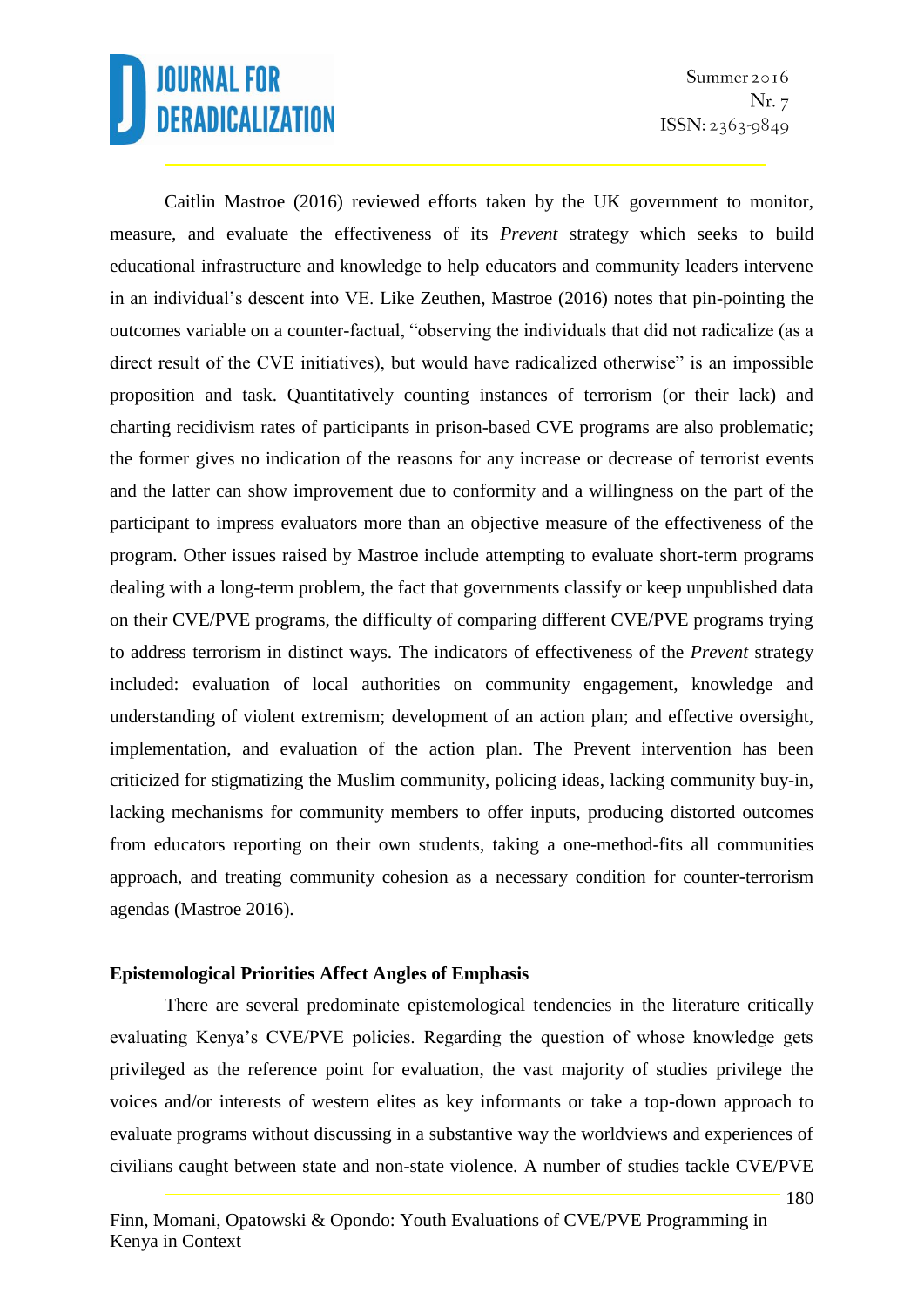policies in Kenya by epistemologically privileging local development agencies, Muslim community leaders, local politicians, or academics in universities or think-tanks, but mainly do so to critically evaluate elite positions, decision-making, initiatives, or approaches (e.g., asking whether the war on terror is or is not a pretext to broaden neo-colonial control of East Africa; asking whether western militaries and combatant forces can legitimately launch a viable 'hearts and minds' campaign, such as via a civilian branch proxy). This tendency is also prevalent in studies offering an important side-argument that problematizes western framing of the issue (e.g., whether the 'hearts and minds' campaigns of western players in fact efface the massive structural issues that feed and sustain insurgent groups in East Africa; whether aid can legitimately support the 'securitization of development') (Bachmann and Hönke 2010).

Studies citing local voices also help to pin-point the western academic tendency to privilege its own epistemological and discursive framework (e.g., whether western theoretical premises such as the Westphalian model of states, or nationalism for that matter help advance the conversation on anti-radicalization in a context where East African peoples have a myriad of floating and changing identity markers) (Bachmann and Hönke 2010). A few studies privilege the local voice to explicitly evaluate the impact of anti-radicalization programming for local populations. Even fewer studies examine how Kenyan youth evaluate and measure the impact of CVE/PVE policies on their lives, opportunities, and futures (Mogire and Agade 2011; Aldrich 2014; Bradbury and Kleinman 2010). Here, we conduct a short review of the most significant themes, arguments, and findings of the literature on this topic in order to ultimately explain, in the section that follows, how the privileging of the Kenyan youth voice fills important contours to the discussion of the efficacy and impact of CVE/PVE policies on Kenyan society.

#### **Kenyan CVE/PVE Policies in the Context of International Human Rights Law**

The International Covenant on Civil and Political Rights (ICCPR), which is part of the International Bill of Human Rights, makes provision for the following rights that all people are entitled to: the right to life, freedom from torture, freedom from slavery, the right to liberty and security, the right when detained to be treated humanely, freedom of movement, the right to a free trial, freedom from retrospective penalties, the right to be recognized as a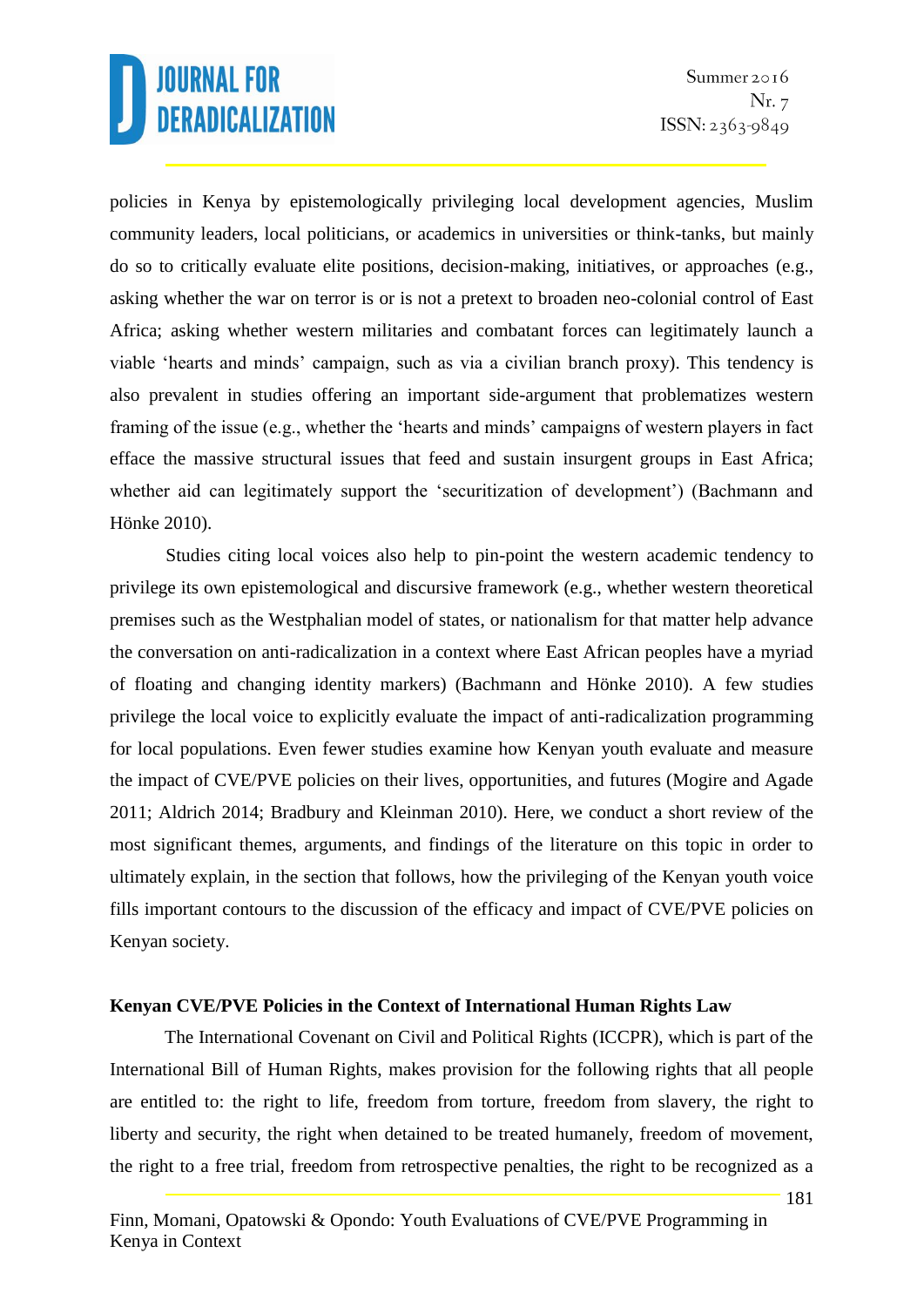person before the law, the right to private and family life, the right to protection of reputation, freedom from thought/conscience/religion/belief, freedom of opinion and expression, freedom from prohibition on incitement to discrimination, hatred, or violence, freedom of assembly and association, equal protection of the law, the right to participate in public affairs, the right to ethnic/linguistic or religious minorities to enjoy their culture and to profess their religion and use their own language, and, finally, the right to effective remedy when rights and freedoms have been violated (International Council on Human Rights 2008).

The ICCPR makes provisions that certain rights can be suspended during certain circumstances (Hoffman 2004), however, the following rights may not be suspended under any circumstances: the right to life, prohibition on torture/cruel/inhumane or degrading torture or punishment, prohibition on slavery, prohibition on imprisonment for contractual obligation, prohibition on retrospective criminal punishments, the right to recognition as a person before the law, and the right to freedom of thought, conscience, and religion. A state must respect its obligations under international law, including those of any person suspected or known for violent extremism (Jawad 2015).

CVE/PVE activities face several challenges in the balance between human rights protection and security assurances vis-à-vis the prescriptions of the ICCPR. The right to life, prohibition on torture/cruel/inhumane or degrading torture or punishment, prohibition on imprisonment for contractual obligation, and the right to recognition as a person before the law are often violated in the name of CVE/PVE. People in Kenya have been executed with impunity in successive governments' particular wars on terror. According to International Law, forces must give suspects opportunities to surrender before employing the use of force. Shoot-to-kill policies in Kenya (and elsewhere) have also led to 'shoot first, ask question later' actions. Such policies are justified in the era of sacrificial bombings where shoot-to-kill is perceived as the only-option when everyone is a potential suspect of disclosed bombs (Boon 2012).

#### **States, Inter-Agency Collaboration, and Regional Regimes**

The Kenyan Government's anti-terrorism drive became concerted after the 1998 US Embassy bombing in Nairobi. After the attacks in the US on September 11, 2001, Kenya was designated an 'anchor state' by the Bush Administration and the frontline in the War on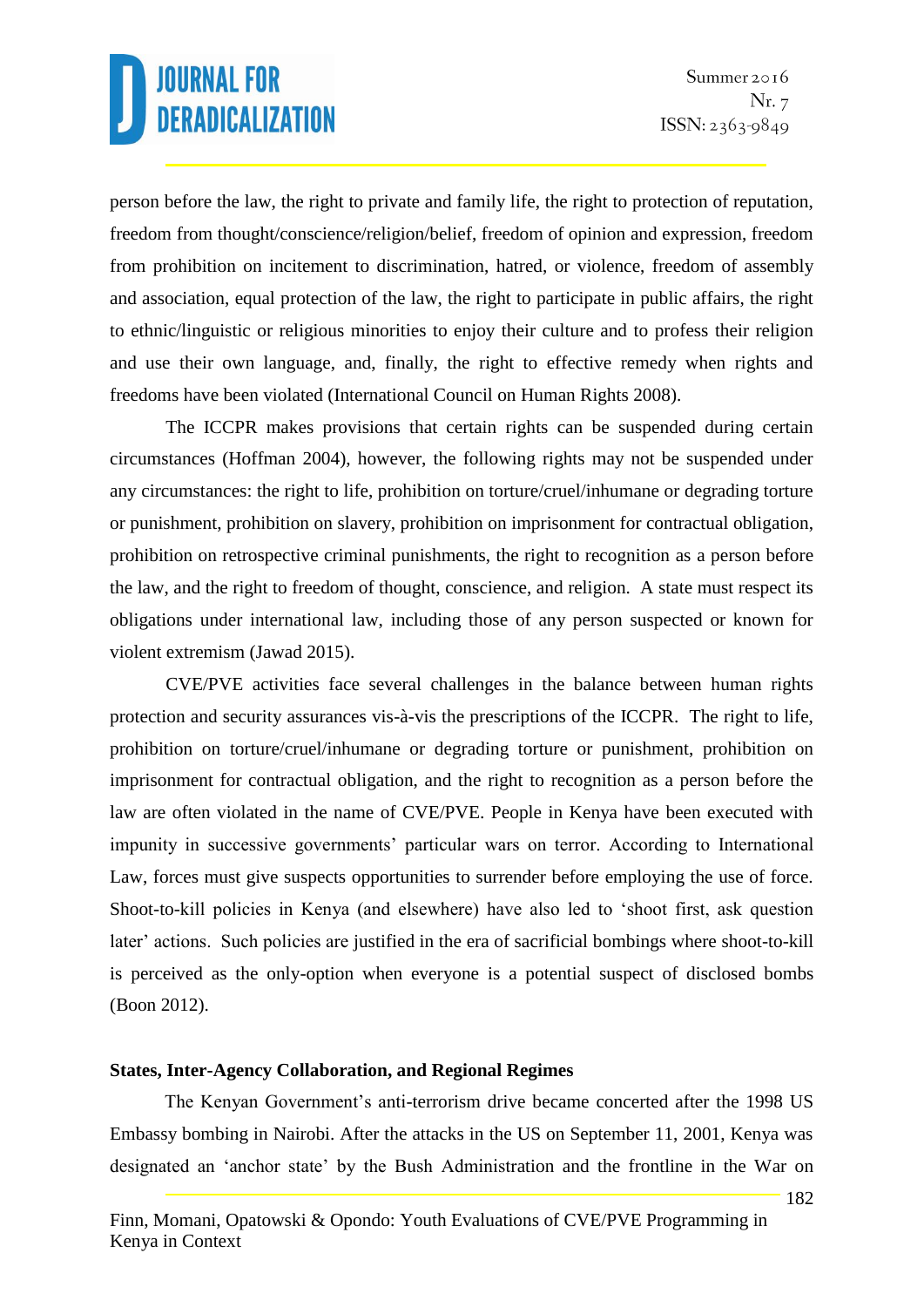Terrorism. Kenya was listed by name in the National Security Strategy of the US Government in 2002. These designations raised Kenya's profile, made Kenya a key locale for combating terrorism, and its institutional weaknesses key areas for foreign intervention (Mogire and Agade 2011; Bachmann and Hönke 2010). Officially speaking, since that time, Kenyan has invested significant personnel, state funds, and proxy support to local allies to shore up its struggle against the al-Shabaab insurgency and the criminal activities of organized syndicates. There is no doubt that divergent foreign approaches seeking to support Kenyan security for regional and international security drive the Kenyan government into many difficult positions. For example, the approaches of the British, Danish, and American governments are themselves respectively driven by radicalization prevention, fighting terrorism through development, and leveraging military instruments in the fight against terrorism with a marginal side-interest in democratizing the political sphere. Thus, it is the case that Kenyan CVE/PVE policy development cannot be extracted or divorced from a context where the following conflicting strategies are imposed upon the state: 1) granting hard security assistance to state security forces; 2) providing legal advice on anti-terrorism legislation, and 3) engaging with crucial parts of the population on soft security issues" (Bachmann and Hönke 2010: 104 – 107).

Kenya partners with regional and international actors in a bid to shore up and fortify its counter-terrorism infrastructure. Kenya's participation in regional economic communities (RECs) has left an indelible mark on the direction that successive government administrations have taken in developing CVE/PVE approaches including establishing and implementing travel and financial bans (and the freezing of assets) for people suspected of planning or executing terrorism attacks. REC input has also influenced how regional governments have dealt with Somali warlords, interdicted the transfer of arms, ammunition, supplies, and personnel from foreign sources for al-Shabaab at Somali airports via calls on international supporters to impose no-fly zones, and used state navies to block seaports. Demeke and Gebru (2014: 225) analyze the role of the REC, Inter-governmental Authority on Development (IGAD) in the struggle against terrorism. Kenya is a member state in IGAD. According to the authors, "The ultimate objective of IGAD is to achieve economic cooperation and integration by averting the destructive energies of conflict into regional cooperation and development" (Demeke and Gebru 2014: 219). The US embassy bombings in Kenya and Tanzania in 1998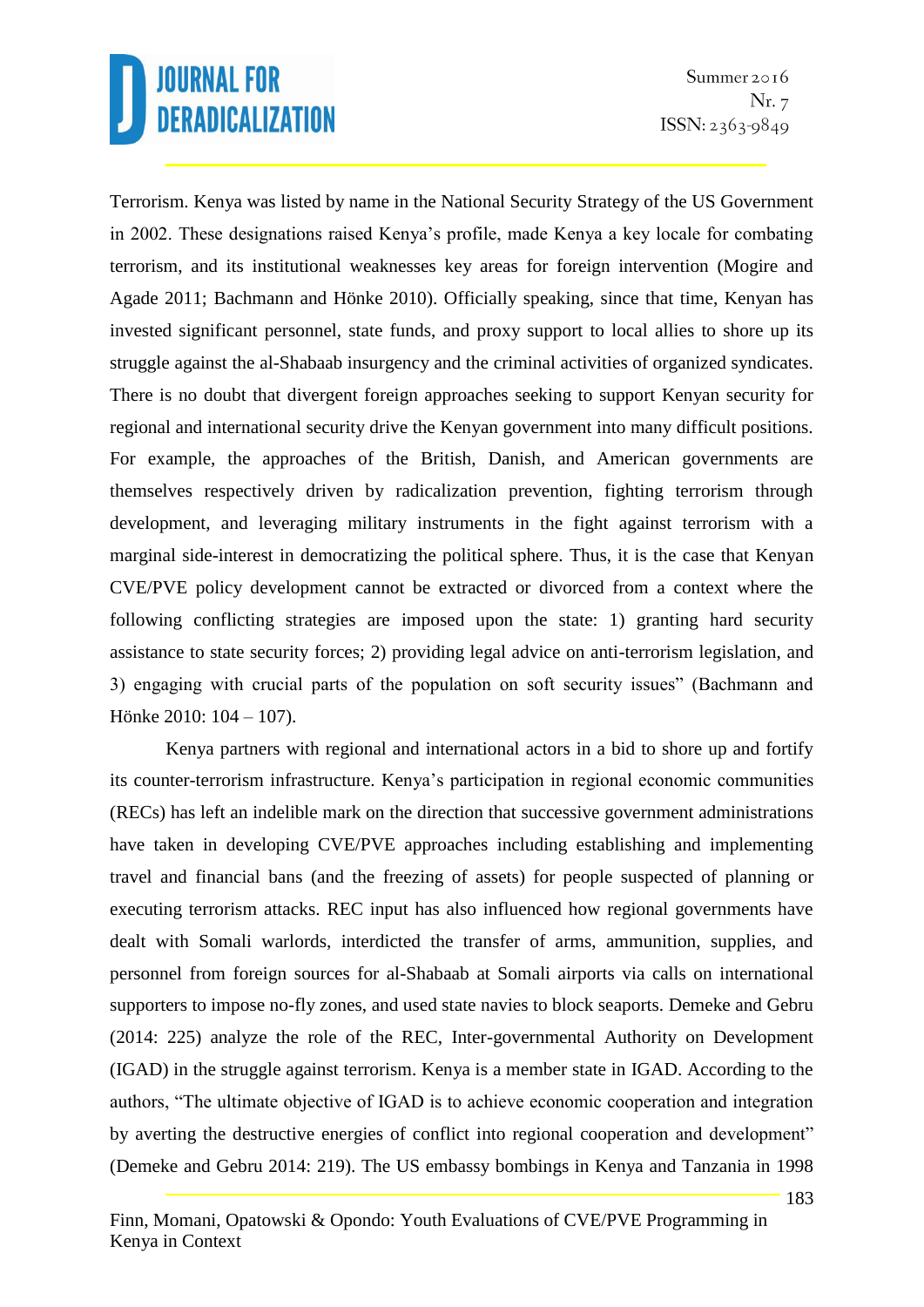prompted the emergence of regional security regimes. The Organization for African Union (OAU) adopted a convention for the prevention and combating of terrorism in 1999 and in 2002, guidance was given on how regional economic communities like IGAD could begin implementing counter-terrorism measures and implement UN Security Council Resolution 1373. Resolution 1373 was designed to empower regional regimes as viable sources of counter-terrorism and counter-transnational organized crime policy-making and programming. CVE/PVE capacity-building for IGAD started on these premises. Seeking to implement the UN Global Counter-Terrorism Strategy in its regional sphere of concern, IGAD adopted two new conventions on extradition and mutual legal assistance, and adopted their Security Strategy in 2010. The newly rebranded IGAD Peace and Security Strategy (IPSS) developed four pillars in counter-terrorism, transnational organized crime, maritime security, and security institutions capacity-building. Demeke and Gebru add that in "addition to acceding to global, regional, and sub-regional treaties…member states have been introducing legal codes that help them in fighting terrorism and other transnational crimes at national level" (2014: 222)

IGAD's Security Sector Program unit (ISSP) has the mandate to develop security sector reform. Part of this work involves collaborating with the Eastern Africa Police Chiefs Cooperation Organization (EAPCCO) and the US-coalition Combined Joint Task Force – Horn of Africa (CJTF- HOA), including the allied armed forces of Ethiopia, Uganda, Kenya and Djibouti, and the navies of Kenya and Djibouti, to undermine 'terrorist' mobilization in the Horn of Africa (Demeke and Gebru 2014). Beyond security sector reform, IGAD has been instrumental in leading prominent and controversial interventions in member states. IGAD states such as Kenya are the main contributors to the African Union Mission in Somalia (AMISOM) which intervenes in Somalia, and had staged an intervention in Ethiopia in 2006 and Kenya in 2011 in collaboration with troops from the Somali Transitional Federal Government (TFG). AMISOM's predecessor, deployed a "peacekeeping" force to fight the Union of Islamic Court in Somalia; the US military ran counter-terrorism operations against the Islamic Courts from the island of Lamu, Kenya (Demeke and Gebru 2014; Bachmann and Hönke 2010).

IGAD has sought to mitigate structural sources of insecurity including poverty, drought turning into famine, and poor governance by using trade and infrastructure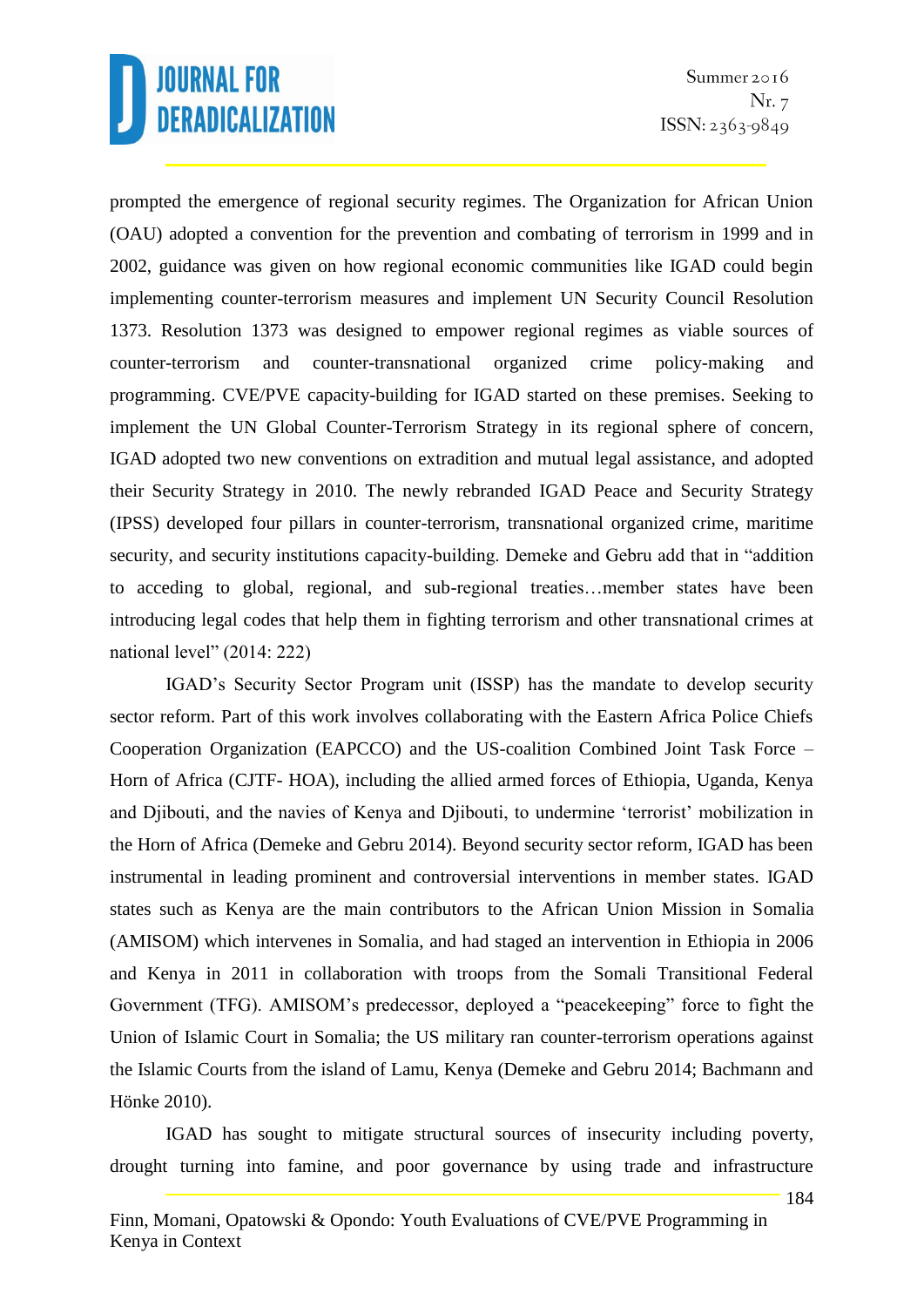development as a pretext to develop interconnectedness and collaboration between member states. Kenya was given the responsibility of dealing with drought resilience and resource management in the region. Counter-terrorism training programs for member states were developed by IGAD to enhance the knowledge and skills of the security sector including the Kenyan Defense Forces, police forces, border personnel, intelligence, and judiciary (Demeke and Gebru 2014). In attendance at these training seminars are representatives and personnel from agencies in Kenya that are expressly created to deal with terrorism including: the National Security Intelligence Service (NSIS), the National Counter Terrorism Centre (NCTC), the Anti-Terrorism Police Unit (ATPU), the Maritime Interdiction Unit, the Joint Terrorism Task Force (JTTF), and the Special Prosecution Unit (SPU) (Mogire and Agade, 2011).

IGAD workshops have focused on enhancing border security, community policing, coordinating counter-terrorism effects among various agencies, advanced interrogation skills, "strengthening of cross-border cooperation networks amongst law enforcement officials," open source analysis and sharing of information, community engagement, strengthening regional financial infrastructure, effective counter-terrorism in the criminal justice sector, "[w]itness and victim protection, interagency cooperation, [creating] incentives to terrorist suspects to cooperate and investigating and prosecuting preparatory offences" (Demeke and Gebru 2014: 224).

These US-supported agencies have engaged in an ad hoc and often inconsistent approach to terrorism including not taking action against domestic militias that perpetrated the post-election violence in 2007 because of their close connections to Kenyan political elites. Attempts to mitigate al-Shabaab's Kenyan recruitment have led these agencies to construct policies, approaches, and activities around the presumption that Muslims, and specifically Somalis, support terrorism activities (Mogire and Agade 2011). The Anti-Terrorism Police Unit, in concert with the FBI, has been accused of torturing suspects, conducting arbitrary arrests, detaining without charge, disappearing people, detaining suspects' relatives, and conducting rendition (Mogire and Agade 2011).

The British government's training of Kenyan special counter-terrorism forces ceased in 2008 after human rights violations were perpetrated against Mt. Elgon locals (Bachmann and Hönke 2010). This team shared information and intelligence for prevention purposes and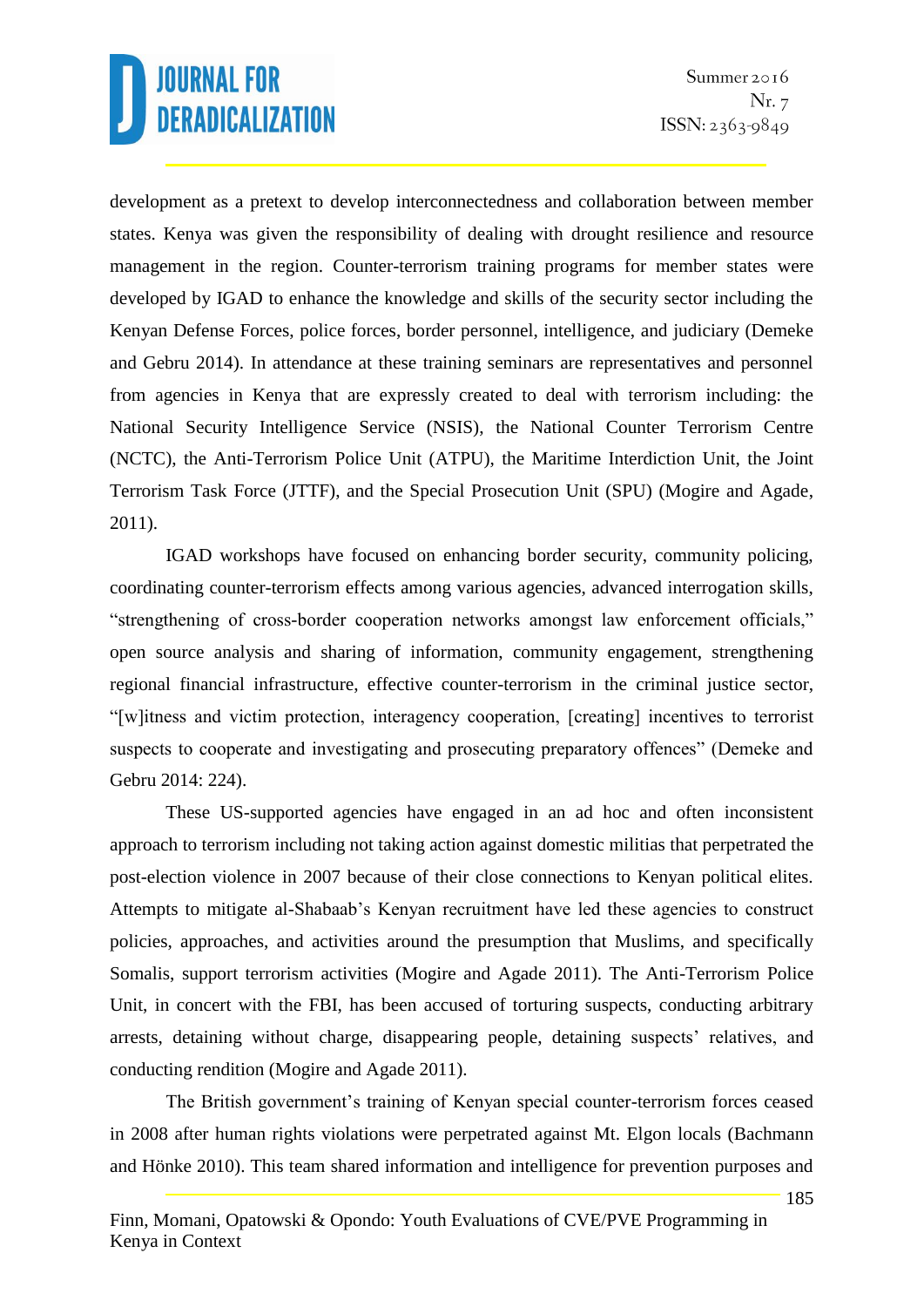collaborated for the extradition of the 2010 Kampala attackers from Kenyan and Tanzania to Uganda for prosecution which was widely criticized for being guided by political expediency and international line-toeing that created a permissive atmosphere for the abuse of the bombing suspects' human rights (Demeke and Gebru 2014; Open Society Justice Initiative, 2013).

A paper written by Alex de Waal and Rachel Ibreck (2016) and commissioned by the Human Security Study Group outlines the multifarious challenges for human security expansion, protection, and development in the Horn of Africa. To support their analysis, the authors engaged policy-makers, civil society actors, and academics. Regarding Kenya's counter-terrorism infrastructure and polices, de Waal and Ibreck point out that the central concern of government is to politically survive and that many of the HoA regional leaders are experts in 'political marketplace' management (de Waal 2015; de Waal and Ibreck 2016). The authors argue that a common Janus-faced political strategy is to politically broker and sometimes capitalize upon turbulence and unpredictability by, among other methods, externally presenting an image of principled governance while governing internally on the basis of alternative principles. They also mention that the Kenyan Defense Force contingent in Somalia has been accused of violating international humanitarian law, attacking civilians, and engaging in profit smuggling operations with al-Shabaab (de Waal and Ibreck 2016).

In January 2016, the Republic of Kenya and the United Nations Development Programme (UNDP – Kenya) produced a United Nations Development Assistance Framework (UNDAF) programme document outlining the strategies the Government, supported by several governmental and non-governmental agencies, would adopt in a oneyear project to help achieve security and development in Kenya over the next 15 years. Kenya is not an enormously wealthy country, however its in-kind contributions to the project were 20,000 USD supported by 430,000 USD delivered by the Government of Japan. This capacity-building project was designed to enhance the abilities of the National Counter Terrorism Center (NCTC) to develop and implement CVE/PVE strategies and PVE engagement, raise community awareness through the development of informational, educational, and communication material, provide training to leaders who interact directly with women and youth, support interfaith dialogue, and help increase inter-group tolerance and co-existence (UNDP – Kenya 2015).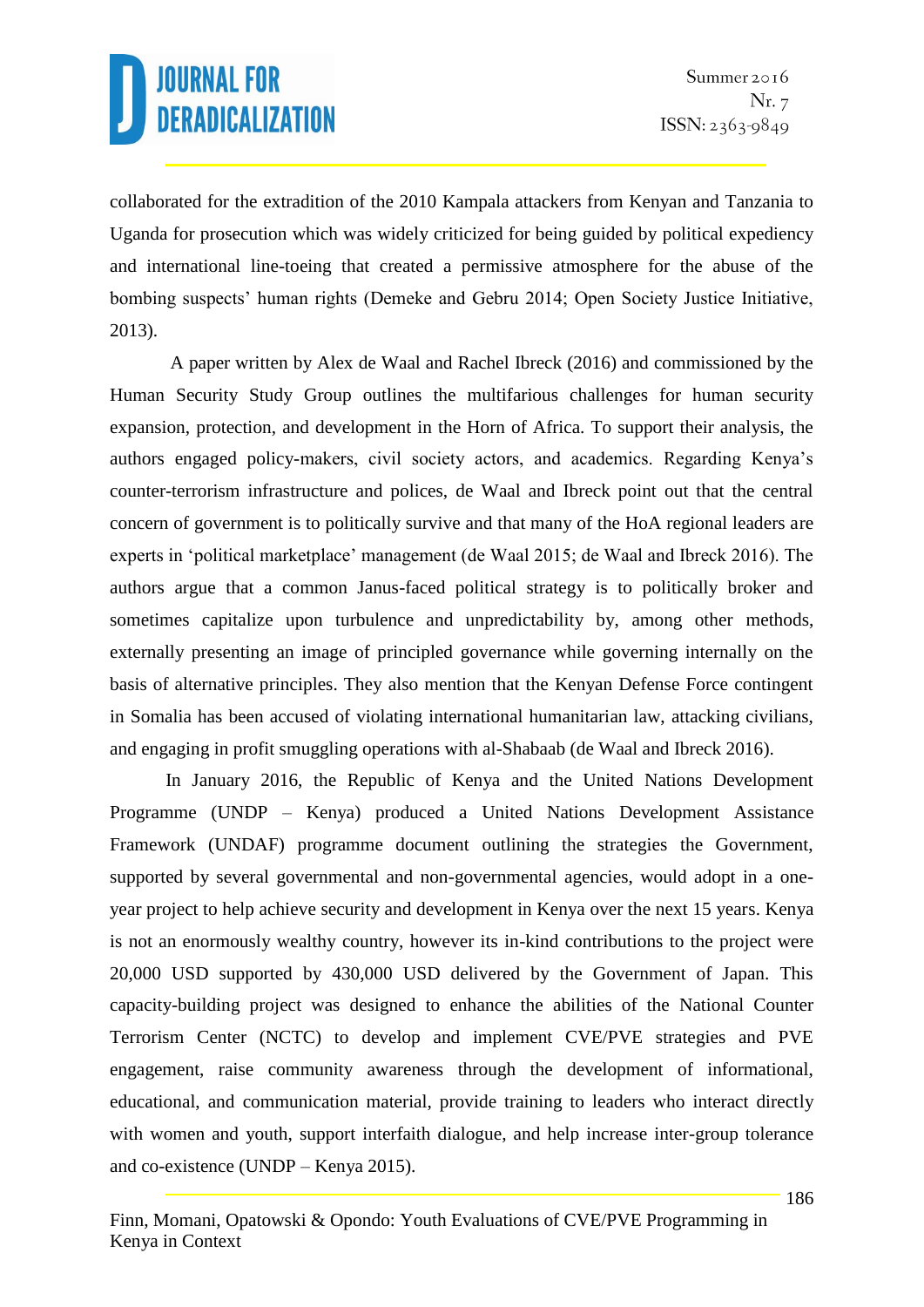In the report, the Republic of Kenya government identified several structural and situational drivers of conflict in the country including political power struggles among various ethnic groups, poverty, youth unemployment, trans-national criminality, terrorism, the recruitment of vulnerable young people into militarism and criminality, and the trafficking of small arms across "porous arid and semi-arid border lands" (UNDP – Kenya 2015). The report also attributed insecurity to the influx of unscreened refugees into Kenya.

#### **Development Agencies, Soft-Power, and Local Concerns**

There is a sustained literature on soft-power programming produced by international organizations, government development agencies, and non-governmental organizations that evaluates the outcomes of the CVE/PVE programs they have implemented with or without government support. Supporting this literature is academic and think-tank research that evaluates, for example, the United States' 'Hearts and Minds' programs in Eastern or Western Africa (Mogire and Agade 2011; Aldrich 2014; Bradbury and Kleinman 2010) or studies that cite government officials to explain the reasons or implications for why, despite significant foreign pressure, the Kenyan government values and pursues autonomy and selfdetermination over the direction of CVE/PVE programs (Whitaker 2008). Although this literature does engage opinions and insights at the grassroots level, such works tend to privilege the voices of political elites, academics, development agencies and community elders.

Whereas British-Kenyan soft-power counter-terrorism collaboration has supported Muslim community engagement, community policing, and a prisons reform program, aside from USAID development programs which have little strategic policy influence, the American-Kenyan soft-power approach is to use military resources to develop infrastructure on the Somali-Kenyan border including the construction of schools and wells in Northern Kenya in a bid to win 'hearts and minds' (Bachmann and Hönke 2010). Bachmann and Hönke (2010) problematize the assumptions of western anti-terror 'peace and security' agendas arguing that the effects of such programming, for locals, remain decidedly in abeyance. These authors ask how western interventions affect, appropriate, and are reciprocally appropriated by local politics. Primary information collected for the Bachmann and Hönke (2010) study was derived from 40 semi-structured interviews with representatives of foreign countries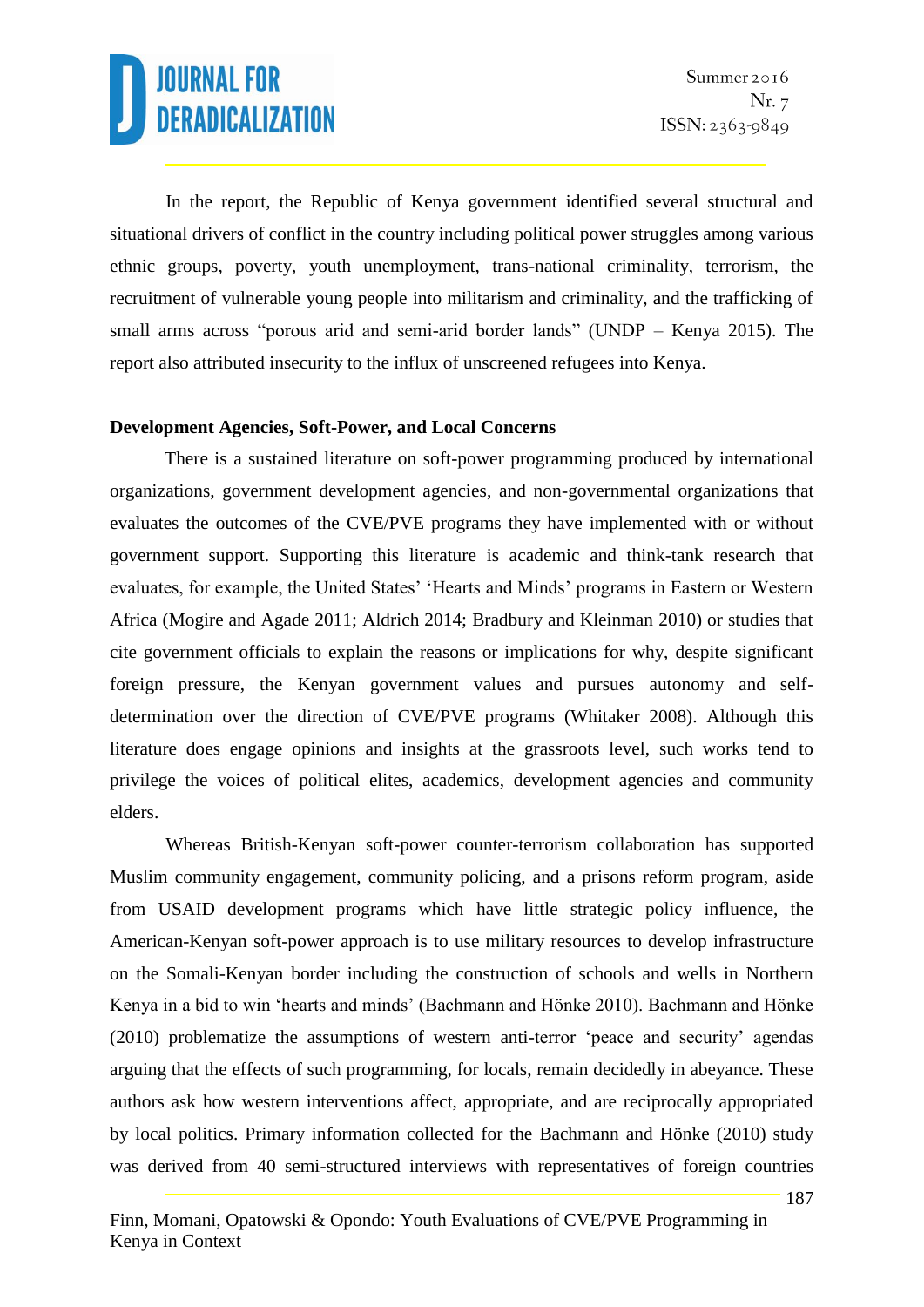including diplomats, development workers, and armed forces personnel, representatives of Kenyan human rights organizations, representatives of Muslim organizations, and local politicians and lawyers conducted in 2007 and 2008. Bachmann and Hönke argue that contemporary liberal engagement with African states often involves selling War on Terror (often hard power programming) security assistance qua development assistance facilitated through local networks. Security technologies of western governance over Kenya are made possible through hard power programming that seek to empower, increase the participation of, and give care to populations deemed 'at-risk' to recruitment into violent extremism (strategically dubbed 'campaigns for winning hearts and minds'). The authors suggest that this is an effort that disaggregates global peace and conflict management with the burden of implementation placed upon the Global South, in this case, Kenya (Bachmann and Hönke 2010).

The International Crisis Group (2014) provided a number of recommendations to the Kenyan government on CVE/PVE policies. First, it recommended acknowledging the threat posed by al-Shabaab in Kenya without conflating it with political opposition groups, illegal organizations, and/or specific communities. Second, it requested the implementation of the new county government structures and agencies that leverage grassroots input on issues of socio-economic marginalization. Third, it suggested that the government consider the impact of official operations such as Operation Usalama Watch and paramilitary operations of the Anti-Terrorism Policy Unit (ATPU) because they are perceived to be targeting whole communities. They also recommend that the government facilitate transparent investigations and pursue redress when operations are found to have exceeded rule of law/constitutional rights and safeguards. And fourth, the ICG suggests that the government implement the recommendations of the 2008 ("Sharawe") Presidential Action Committee (tabled with the 2013 Truth, Justice and Reconciliation report) to address institutional discrimination against Muslims (e.g. issuance of identity cards and passports) and better representation of Muslims in senior public service appointments.

Some small-N qualitative studies have drawn upon, for example, grassroots informants such as community outreach workers, teachers, Muslim community leaders to give more colorful nuance to local efforts to build resilience in young people, or that rely upon pre- and post-testing of youth opinions to evaluate programs like the 'Being Kenyan, Being Muslim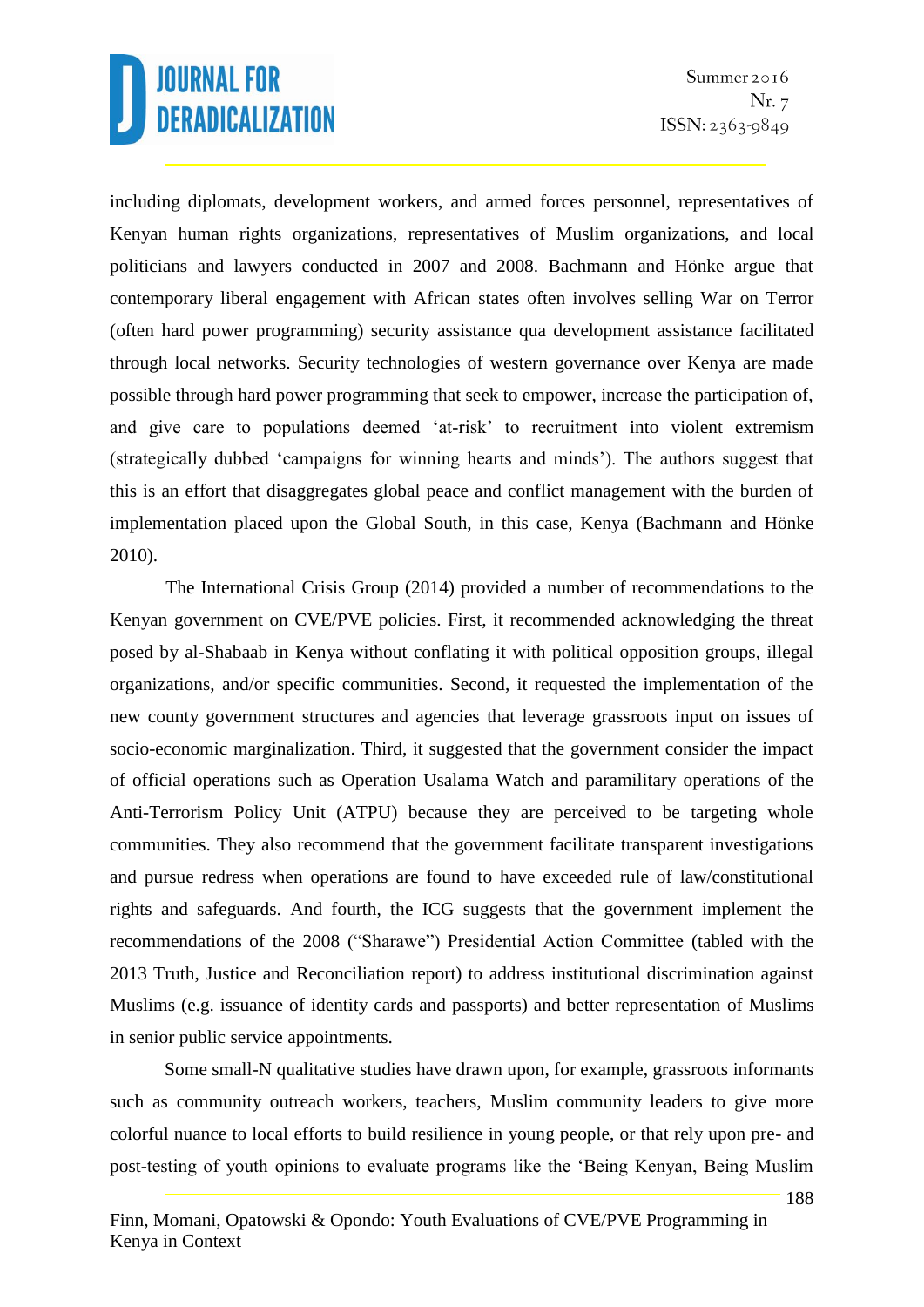(BKBM)' program funded by USAID that was modeled on the empowerment program in the UK 'Being British, Being Muslim (BBBM)' (Savage, et al., 2014). BKBM was an intervention that sought to counter violent extremism and other forms of intergroup conflict through the promotion of value complexity. BKBM was trialed in Eastleigh, Nairobi with a group of twenty-four participants of Kenyan and Somali ethnicities; eight participants were identified as vulnerable to extremism, six of these were former Al-Shabaab members. Group activities explored all value positions on issues central to extremist discourse and relevant to events in Kenya, free from criticism or social pressure (Salvage, et al., 3024).

The intervention involved a sixteen-hour course that used films and group activities to enable participants to problem solve on extremism-related topics according to a broad array of their own values. The program was driven by the assumption that groups radicalize when they feel that their values are threatened by globalization. As a result, they engage in defensive retrenchment to value monism and associated lowered complexity of thinking. A period of sequestration from family and friends and total commitment to the extremist group is the step that usually precedes involvement in violent strikes. The program supported the idea that increasing the complexity with which people think about the issues that radicalizers exploit reduces vulnerability to extremist messages, as a broad-based form primary prevention. BKBM operationalized relevant value conflicts while providing the resources for people to apply their own values, which in turn was deemed to advance thinking complexity. A UK government prevention initiatives assessment report found that programs work best when they support open questioning in a peer group context and are focused on the harder skills such as critical thinking, appreciating different perspectives, developing a person's own worldview, learning to work well with others and appreciating tensions between different viewpoints. It is thought that long-term resilience is built by affirming complex social identities and developing conflict management skills (Salvage, et al., 3024).

The explicit aim of BKBM is to increase thinking complexity promoted by value pluralism, measured by integrative complexity (IC). The BKBM course results showed overall significant gains in IC. The change in the structure of participants' arguments (measured by IC) represented the last stage of a series of deeper changes that involve embodied enactment, interpersonal episodic learning, linking these stages into a narrative, and reflecting upon them conceptually. Altogether, the changes visible through are the tip of a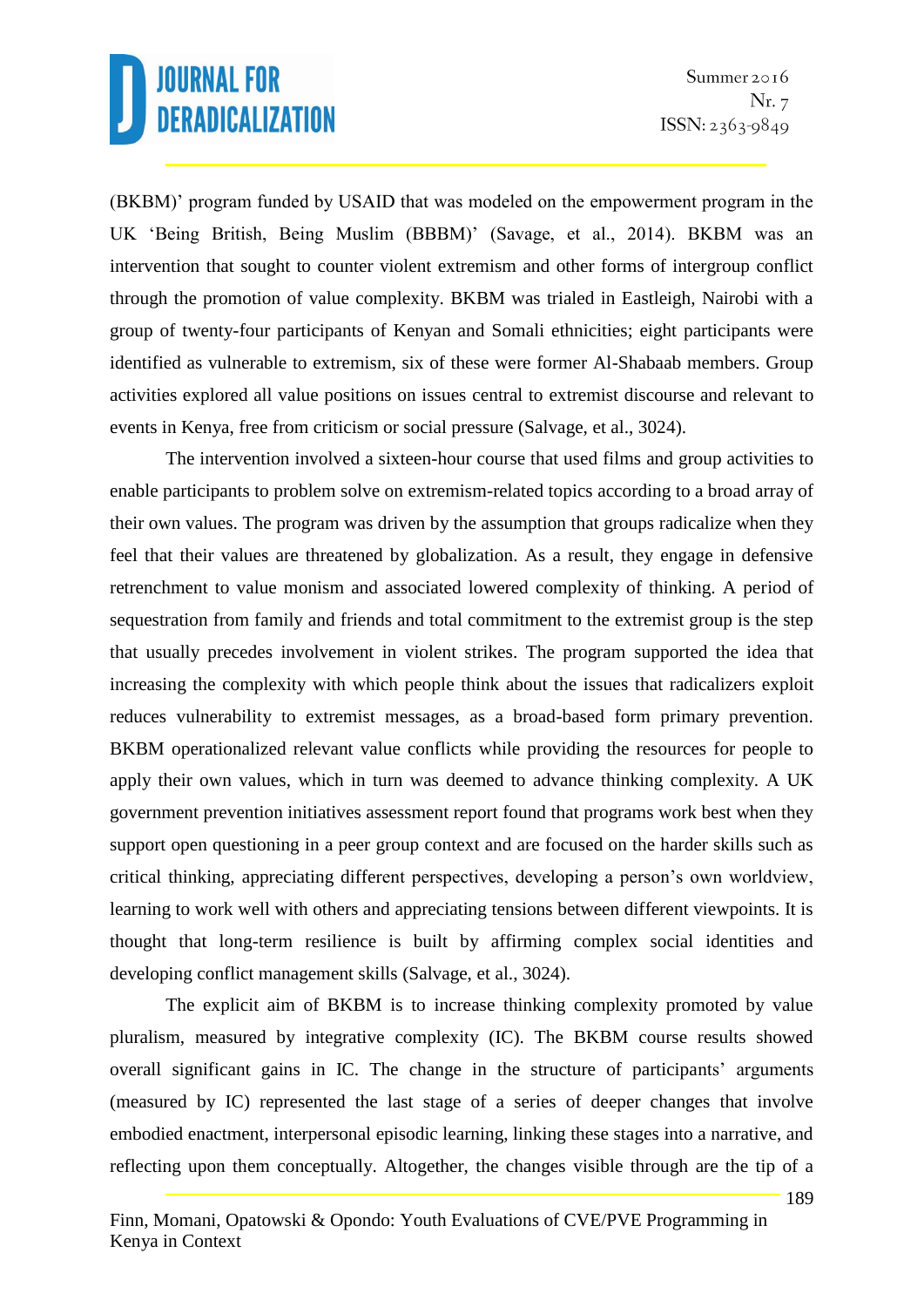deeper iceberg of change needed. Overall, a positive participant response, in conjunction with empirical data, indicates that BKBM was a success in Kenya. The changes seen in participants predict pro-social rather than violent means to resolve conflict.

To our knowledge there has been no outside evaluation of the Kenyan Muslim community-led BRAVE (Building Resilience Against Violent Extremism) program, though in internal report was compiled in 2016. This deradicalization program trains imams to work with at-risk Muslim youth through, what BRAVE committee chair, Dr. Mustafa Ali, calls an "ideological counter offensive" (Ali 2015); incidentally this term is supported by Peter Chonka's argument that in the absence of state structures in South-Central Somalia, al-Shabaab heavily deploys discursive contestation over the political legitimacy and ideology pre-eminence of its governance in this area (2016). For Choka (2016), the centrality of ideology for al-Shabaab is of theoretical importance. For Ali, in terms of on-the-ground interventions, he argues that ideology is 90% of the problem in violent extremism among Muslim youth. The BRAVE program's ideological counter offensive involves, among other things, developing religious, ethical, ideological, strategic, and tactical counter-narratives. BRAVE leaders have developed a training manual that includes a tool called 'EWARVE' (Early Warning Against Radicalization and Violent Extremism) that tries to identify early warning signs on radicalization and violent extremism:

What are the signs that you can see in a child, in a young person that you can tell that this child is not on the right direction? We work with psychologists who identify about 16 – 17 different types of early warning signs. We talk about the meta-narratives and counter-narratives and the areas that are misused by Muslims… [The manual has] a module that would train the imams and teachers on how to communicate effectively…young people do not listen to 2 hour sermons they have no time for that. And this is why, sometimes, the violent extremists are very advanced in their communication strategy. They come with very crisp 45 second – 5 minute videos that attract the attention of the youth.

In January 2016, the BRAVE program organizers launched an anti-radicalization campaign wherein 100 at-risk youth underwent training on the drivers of radicalization and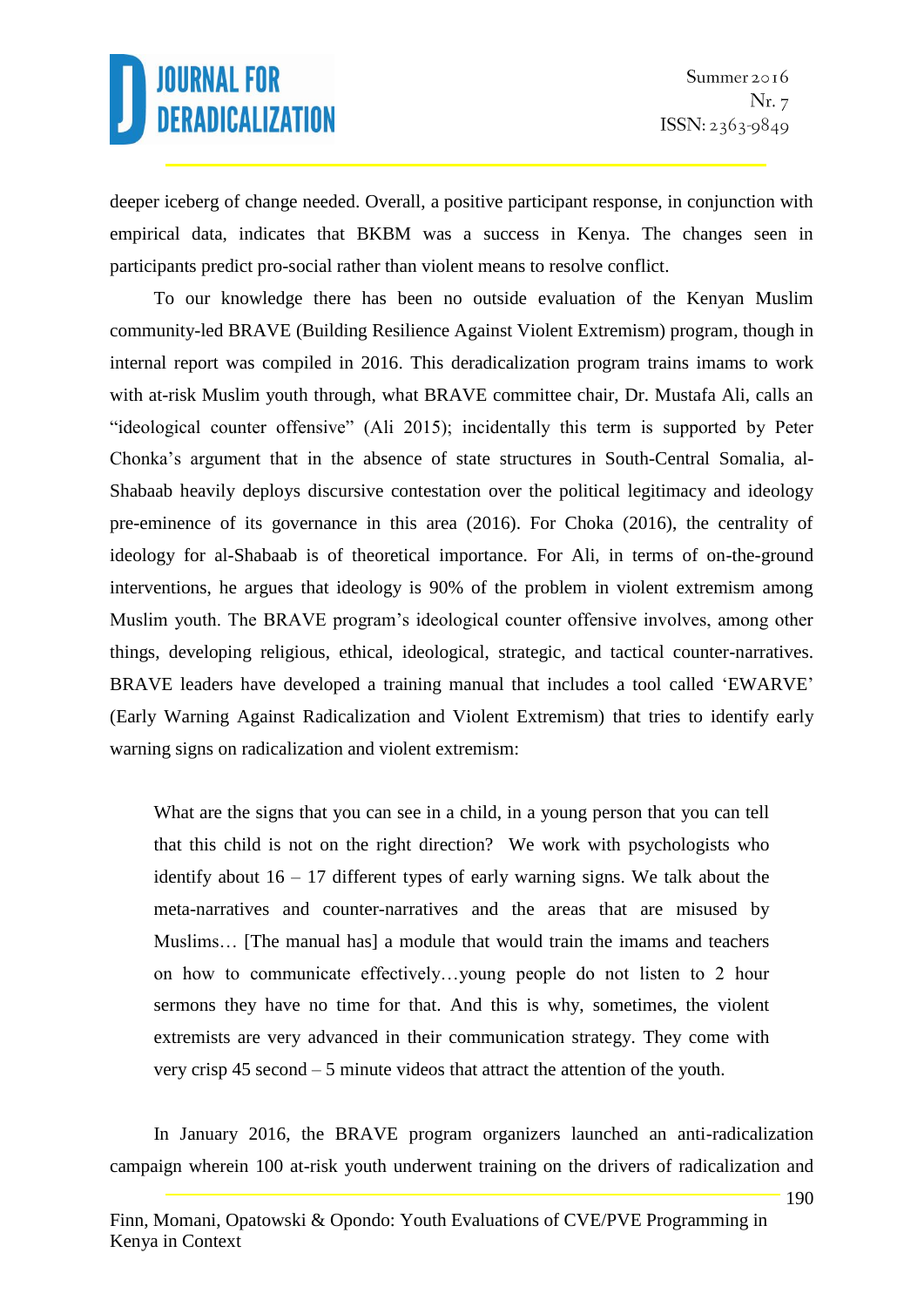how to counter them (2016). The BRAVE initiative is complimented by the community activism of Ayub Mohamud, a Kenyan teacher from Eastleigh, a marginalized suburb in Nairobi. Mohamud was recently awarded 1 million USD by the Varkey Foundation for giving anti-extremism classes, demystifying the benefits of militancy, and develop confidence and critical thinking skills (AFP 2016).

The Kenyan government and its citizens have competing and often incommensurate opinions about how to produce security in the country (Bradbury and Kleinman 2010). The Kenyan government has a hit-and-miss strategy of engaging its own citizens on its CVE/PVE policies and showcasing a real willingness to address and mitigate inefficiencies and harms produced by such policies. The story told by local and government officials is that insecurity is due to resource scarcity, failed development initiatives, and proximity to Somali and by extension, the al-Shabaab insurgency. For local peoples, and especially Muslim youth, insecurity is the result of a host of diverse causes including state policies that have the effect of isolating them as significant threats to national security (Bradbury and Kleinman 2010: 47).

The Kenyan Muslim community and leadership have long been vocal critics of the arbitrary and/or ineffective CVE/PVE policies and practices adopted by Kenyan government departments and agencies. The US – Kenyan state-to-state relationship is particularly contentious. At best, Muslim communities especially in the Northern and Coastal regions of the country see no "discernible improvement to the overall security of their communities" from US-Kenyan military and humanitarian-development collaboration (Bradbury and Kleinman 2010: 47). At worst, state-to-state collaboration has led to numerous tragically counter-productive events that have precipitated an erosion of real security for local populations.

Real and perceived insecurity for local Muslim communities has to be locally contextualized and because of this fact, the 'push' and 'pull' factors that draw at-risk youth into violent extremism must also be context specific. Within many of the Northern provinces, insecurity is the result of inter-ethnic disputes and secessionist drives (e.g., Shifta war) (Ratemo 2015), proximity of communities to the Somali border (keeping in mind that many people in Kenya at this border do not see themselves as qualitatively distinct from Somalis on the other side of the border), distribution and accessibility of resource provisions, and historic and contemporary interactions with state agencies and personnel. In the Northeastern region,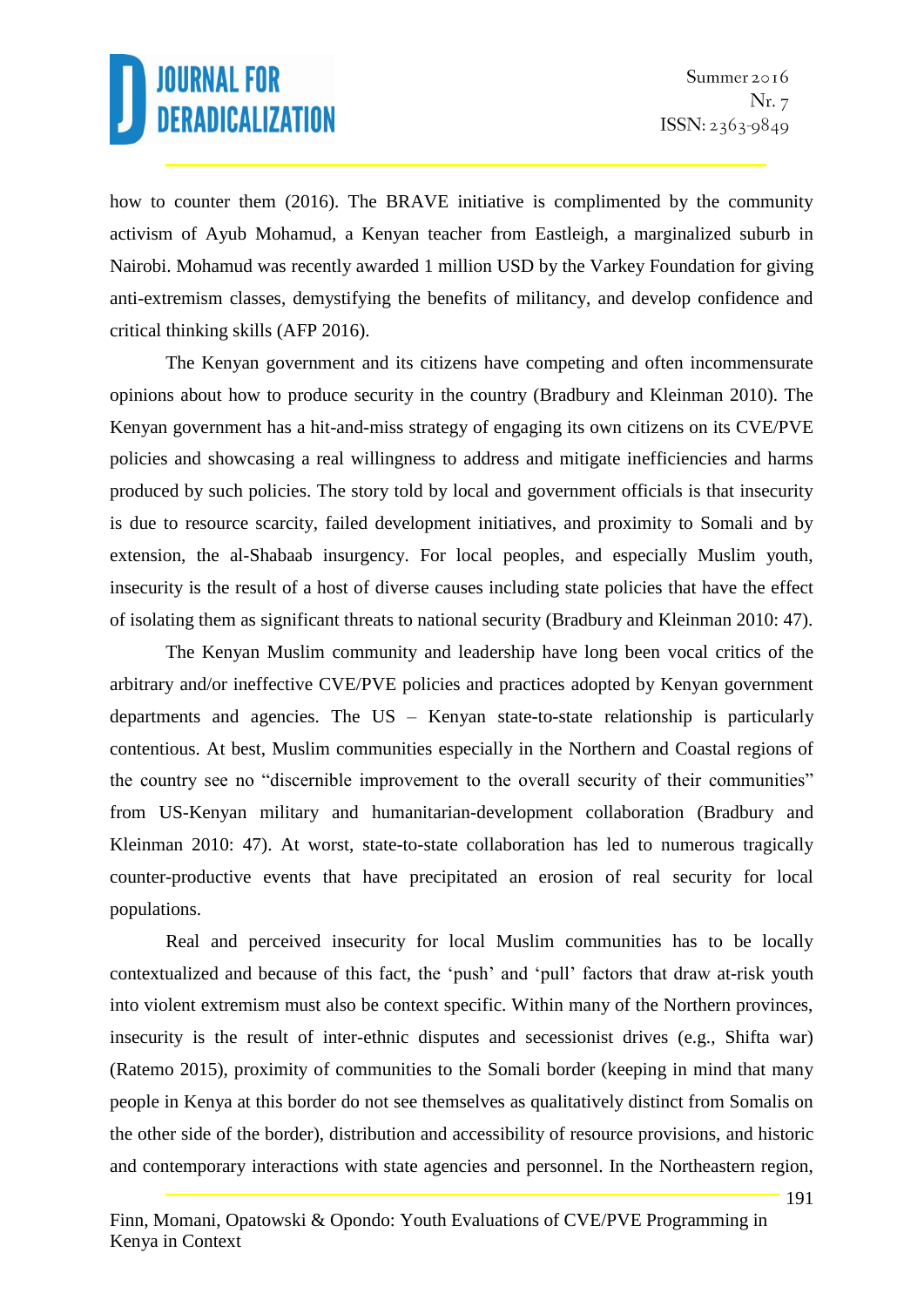many people feel that the Kenyan army is not only a bigger cause of insecurity than violence stemming from Somalia, but perceive it as an occupying force which feeds separatist perceptions and discourse among some segments of this society. Fresh in their memories, for example, is the Wangala Massacre and the resulting passing of martial/emergency laws in the region, the 2008 El Wak suppression, and post-9/11 rendition activities spurred by US pressure. For coastal regions, insecurity is the result of historic and contemporary land disputes (between ethnic groups and between locals and political elites), interactions with state agencies and personnel which have produced visceral and vocal reactions (the government is seen as not just self-serving, and greedy, but also predatory of local environments), drug abuse that is seen as eroding local culture, and criminality such as banditry (Bradbury and Kleinman 2010).

Drawing upon the perspectives of Kenyan citizens, Ratemo (2015) notes in her study on countering radicalization that the Government's military operations are criticized for supporting authoritarian practices and eroding democratic governance mechanisms in the country. For these critics, mitigating poverty, authoritarianism, discrimination, and weak statehood should be the focus of counter-terrorism efforts because they create the conditions for the rise of violent extremism. Respondents in Ratemo's study, of varying age and educational levels, noted that non-state terrorism has an enormous impact upon Kenya's tourism industry and causes significant loss of employment for workers in that industry. The Garissa University attacks, in particular, were cited as the reason participants feared spontaneous attacks of a similar nature. When asked if they thought the government was doing enough to fight terrorism, a majority of respondents felt that the government's efforts were insufficient. Focus group discussions revealed that people were dissatisfied with appointments in the security sector, noting that several high ranking ministers and heads of security had recently been forced to step down from their positions due to alleged incompetency which made Garissa vulnerable to attack. Regarding Kenya's military operations in Somalia, which were perceived as a critical factor producing insecurity in Kenya, Ratemo notes further that, "It was raised in the discussion that the government of Kenya was fighting an extended war of United States in Somalia and should review its operation there" (Ratemo 2015: 53).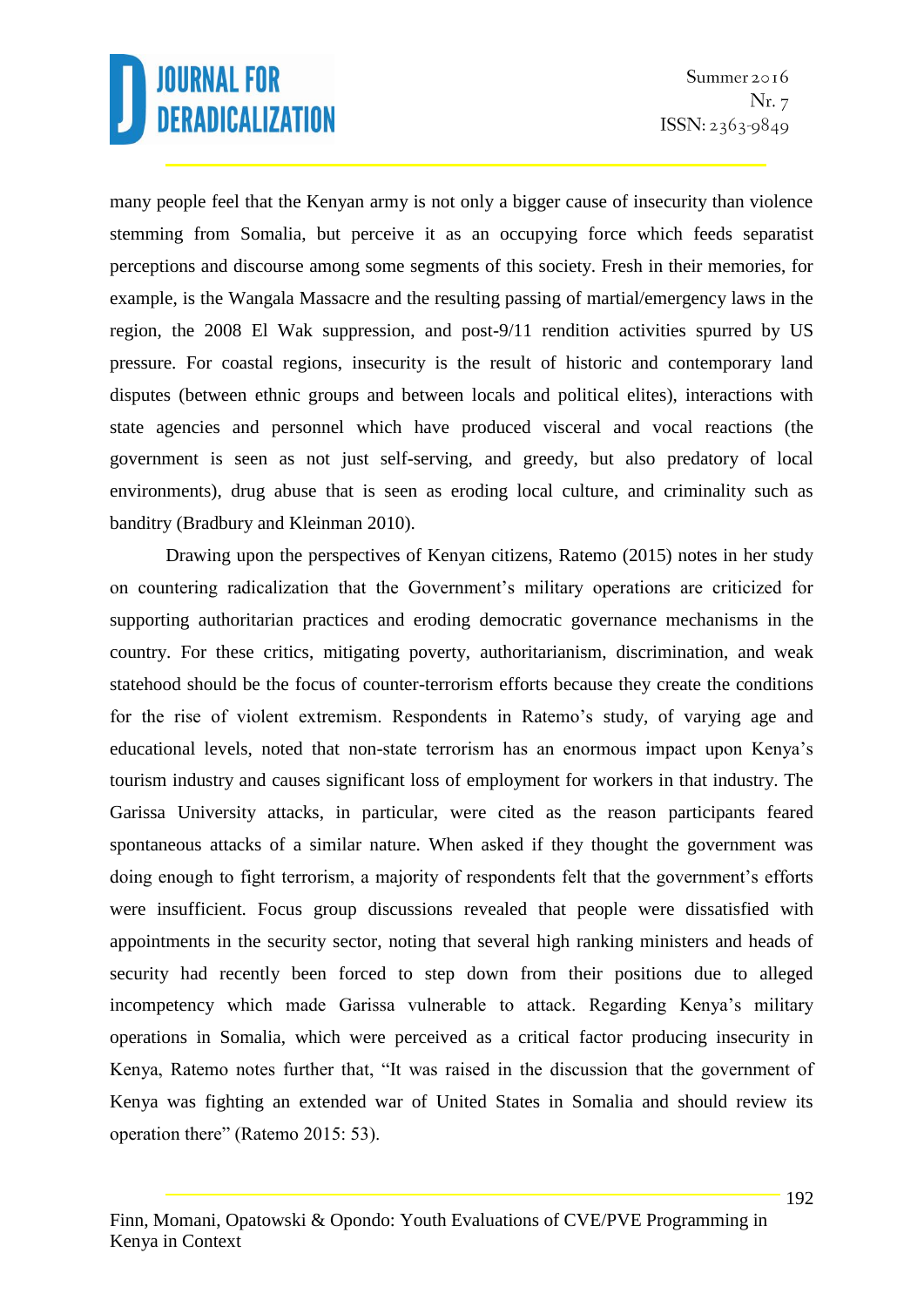#### **The Youth Voice on Kenyan CVE/PVE Policies**

Although CVE/PVE has made positive developments globally, many youth do not appreciate that the term 'extremism' is associated with them and as a result, they harbor a palpable negativity towards CVE/PVE efforts. One manifestation of this distrust is the dissociation of youth from organizations that promote CVE/PVE (Khalil and Zeuthen 2014). As a result of these perceptions, extremist groups have targeted CVE/PVE stakeholders and perceive aid to such stakeholders as a quid pro quo between Kenya and the US which helps privilege an American foreign policy agenda (Aly 2015). The lack of clear and agreed upon definition, means, and goals of CVE/PVE in Kenya, moreover, has led to conflicting approaches which have negatively affected the Government's credibility.

At present, the youth demographic most at-risk is suffering from moderate-to-severe trauma and psychological dislocation, is frequently subject to cross-border communal conflicts, and/or is weighed down by real and perceived marginalization, neglect, and disenfranchisement due to systematic exclusions. Statistics show that unemployment rates for youth are three to six times the rate for adults, and when youth do work, informal, low-wage and insecure work are the norm (Soi 2015; Munga and Onsumu 2014; UNDP 2013). For atrisk youth, the Kenyan government has in many cases, to date, failed to recognize their mobility and education rights, their need for career opportunities, and their basic needs due to poor implementation of core public service delivery in their locales by both foreign development agencies whose implementation period is frequently short-term and by local agencies that lack resources for deep programming. Addressing the needs and human rights of at-risk youth is an important, yet often highly overlooked way to mitigate the growing global threat of Islamic militancy.

The Hanns Seidel Foundation and the Well Told Story (WTS) convened a dialogue forum in Nairobi on April 29, 2016 called: "Youth Voice on Radicalization and Violent Extremism" that presented the findings of a report called: "Exploring Religious Tolerance among Young Kenyans in Nairobi and Mombasa." The event was attended by 43 representatives of more than 25 government and non-government CVE/PVE stakeholders including the World Bank, the United Nations Development Fund (UNDF), the German embassy, the Kenya National Commission on Human Rights (KNCHR), the International Organization for Migration (IOM), the Ministry of Interior and Coordination of National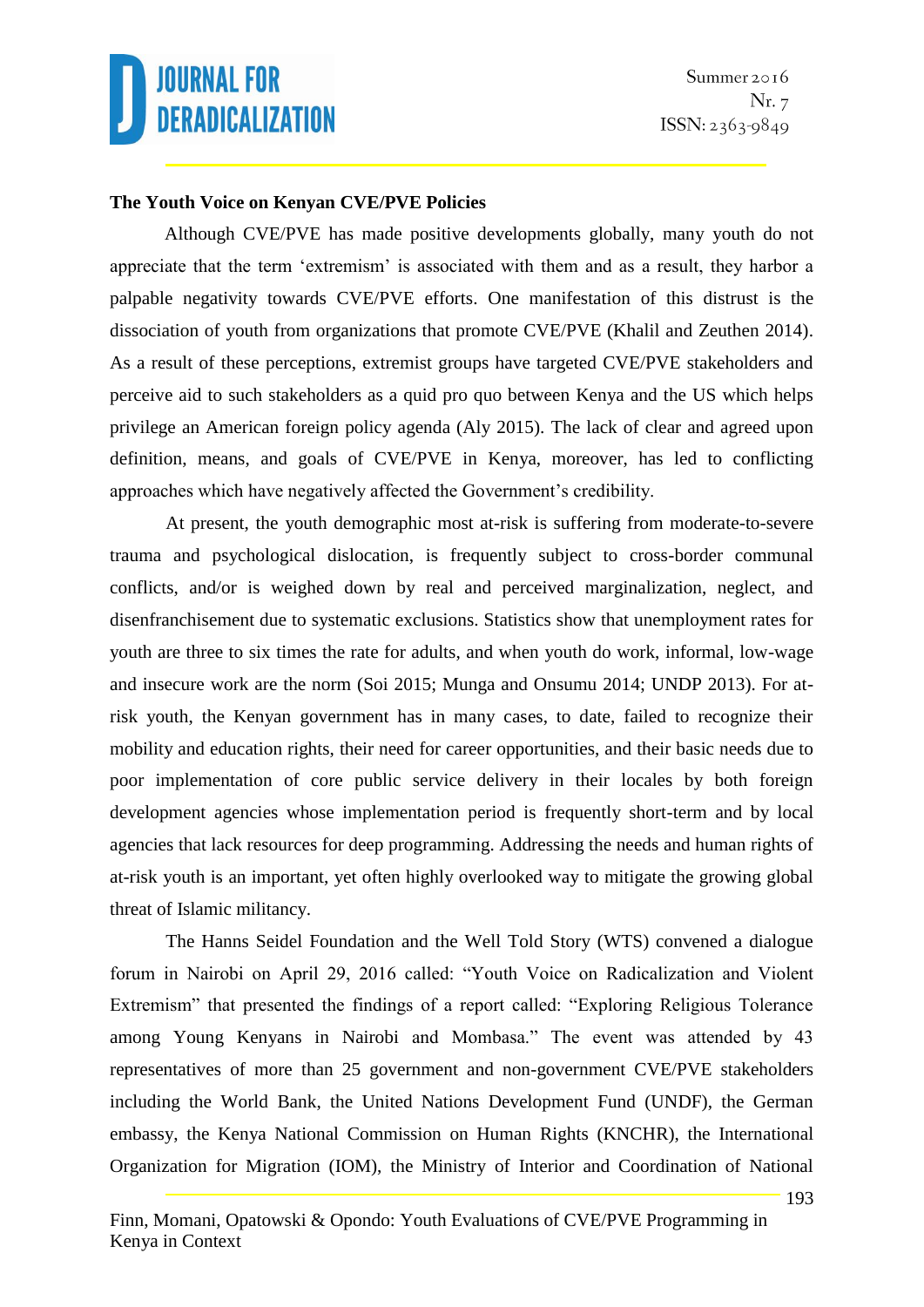Government, and Programme for Christian Muslim Relations in Africa (PROCMURA). Using a 'World Café' model for cumulative dialogical exchange, focusing on multiple scales at the national, local, global, and personal levels, the dialogue sessions identified a number of causes of radicalization and solutions. The section that follows will only focus on the identified causes of, and solutions to radicalization that pertain to the scope of what the national government of Kenya can implement or address.

The attendees pointed to specific issues including inconsistencies in the promotion and presentation of state ideology and national values, the difficulty of translating youth empowerment as a principle into concrete action, inefficient and ineffective communication channels to the target group, state double-speak on youth in calling them the 'leaders of tomorrow' but sidelining or isolating them today, collectively criminalizing Muslim youth, police harassment of the youth population which disrupts their sense of belonging in society, state fighting terror with terror, disjointed and uncoordinated work between state and nonstate stakeholders on counter-radicalization initiatives, a paucity of scientific knowledge guiding policy-making, young people losing faith in political processes due to corruption and injustices, not addressing the historic injustices that fuel rebellion, and the challenge of creating mentorship and role model opportunities for young people (Hanns Seidel Foundation 2016). Ratemo's study (2015) adds to this list noting that youth unemployment and political disenchantment are extremely high, and that an estimated 75% of high school graduates are unemployed.

To address these problems, the attendees recommended that the highest ranks of political leadership promote nationhood, develop civic (national) education to mitigate apathy, improve information exchange, and teach community leadership and security personnel to avoid equating youth with criminality. The attendees also argued that Kenyan leadership should conduct a review of political training curriculum; develop an amnesty policy and integration process that gives amnesty to people returning back from militarism; create an inter-ethnic and inter-religious awareness campaign; use dialogue to bridge the gap between security agencies and communities; improve infrastructure so that parents have more time with children; invest in initiatives that mitigate global warming that produces deplorable (drought) conditions; create mechanisms for military accountability to counter the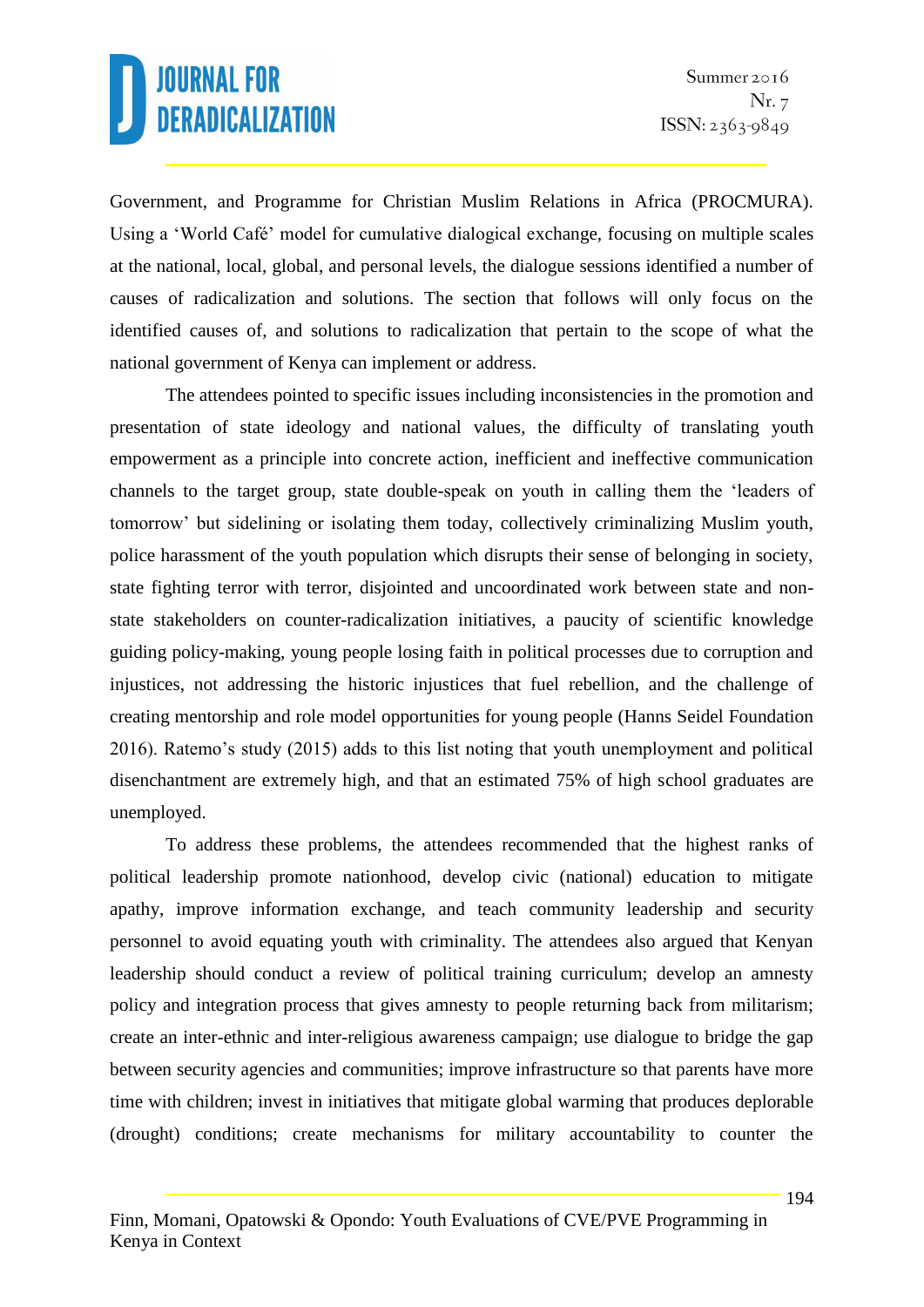indiscriminate use of force and arrest those who violate the law; and produce tangible positive results in the fight against corruption (Hanns Seidel Foundation 2016).

#### **Kenyan Youth Evaluations of the CVE/PVE Policy Framework**

To date, there is a dearth of studies asking what Kenyan youth leaders think about CVE/PVE policies despite the fact that they are often the main targets of al-Shabaab attacks. In our interview with BRAVE chair, Mustafa Ali, we got a window into why Kenyan youth evaluations are important. When asked whether he thought that Kenyan Muslim and non-Muslim youth have the capacities to evaluate CVE policies and offer alternatives, Ali replied:

Yes, I think they can. They feel the effects of these policies…[] the young population [is] under the age of 35 [in Kenya and numbers at] about 60 to 65% and most of the policies are geared towards them. And they feel its effects even quicker than the others. And therefore if we are to [have] evidence [about] whether [the policies] worked...we need to go back to the young people and talk to them. They should also be part of the policy making, not just finding that policies have been done after the fact" (Ali 2015).

Relying upon survey and interview data, this study addresses this lacuna by investigating how young Kenyan leaders evaluate current CVE/PVE and anti-radicalization programming, assess areas for improvement, and contribute to the debate about the best policy mix. From this study, it is clear that the motivation among Kenyan youth to evaluate CVE/PVE policies is prompted not only from the threat of terrorism from non-state actors, but also from the threats upon their lives, well-being, and security due to the Government's current hard power and law enforcement driven counter-terrorism approaches. Many Kenyan youths are aware that terrorism and CVE are two-sides of the same outcome coin for them. Here, we explore how Kenyan youth would like to chart the way forward.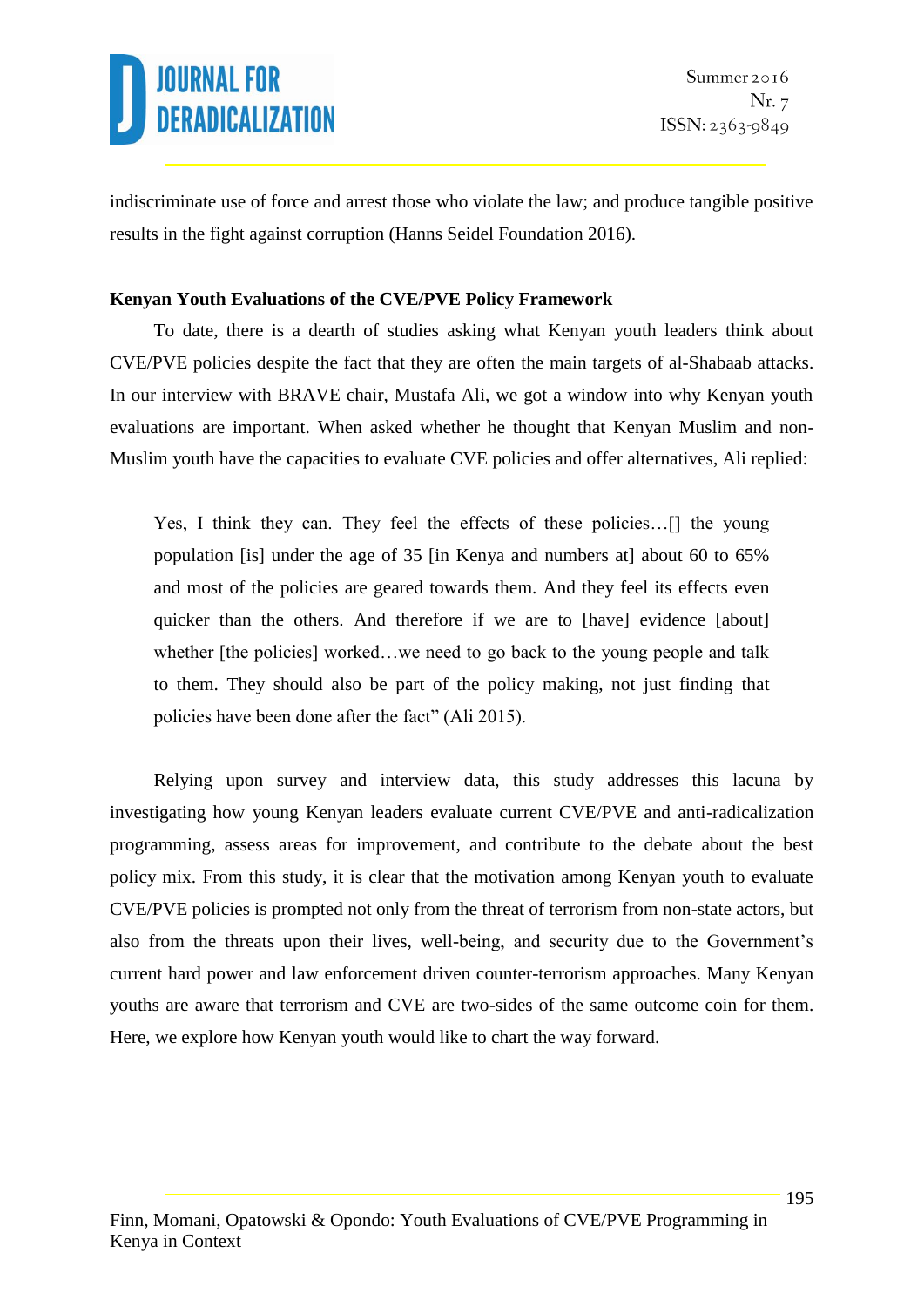### **Context of Perceptions and Experiences: Impact of CVE/PVE Strategies on Kenyan Youth**

In this section, we provide a brief window into the impact of current CVE/PVE strategies on Kenyan youth. Terrorism and counter-terrorism are issues at the forefront of the thinking and planning of Kenyan youth as they go about their daily travels, educational pursuits, navigate their sense of belonging in Kenyan society, and evaluate political constraints in their lives. For example, Kenyan youth provided some important commentary on terrorism's effects on their lives saying comments like: "CVE/PVE always arouse my mind whenever I fear of national politics/ election outcomes and masses, and I pray [postelection violence] doesn't happen again," or "I am scared of staying in high risk areas like churches, buses, and the mall," and "I tend to be scared to be in malls after what happened in Westgate." The information in this section was derived from a question on the survey that asked about the impact of Kenyan CVE/PVE policies on various aspects of their lives.

#### *Impact of CVE/PVE on Mobility*

Regarding the perceived impact of the Kenyan government CVE/PVE policy decisions, youth indicated a variety positions. When asked if the strategies had an impact on their daily movement or mobility for where they live, work, or travel, several respondents indicated that higher security measures did not have an impact upon their mobility and a few respondents said that heighted security patrols or presence made them feel safer. Proponents of security said that "It is safer to move around because law enforcement is within reach," and "[although] security limits/allows movement, I feel safe moving around." Another proponent offered the insight that security bolstered by strong religious faith calms her fears during travel: "Every move I make is haunted by the thought "what if." I have seen security measures fail. I am anxious, but put my trust in God for protection."

The vast majority of respondents suggested that security and law enforcement in particular had a profound impact upon their mobility. One woman said that she intentionally stays away from areas that have special forces or battalions. Other people said that they careful about where they visit during alerts, and that security has increased and is present in many forms including roadblocks, police patrols, and searches in perceived terrorism hotspots. Fearing the securitization of the Somali suburb of Nairobi, Eastleigh, one man noted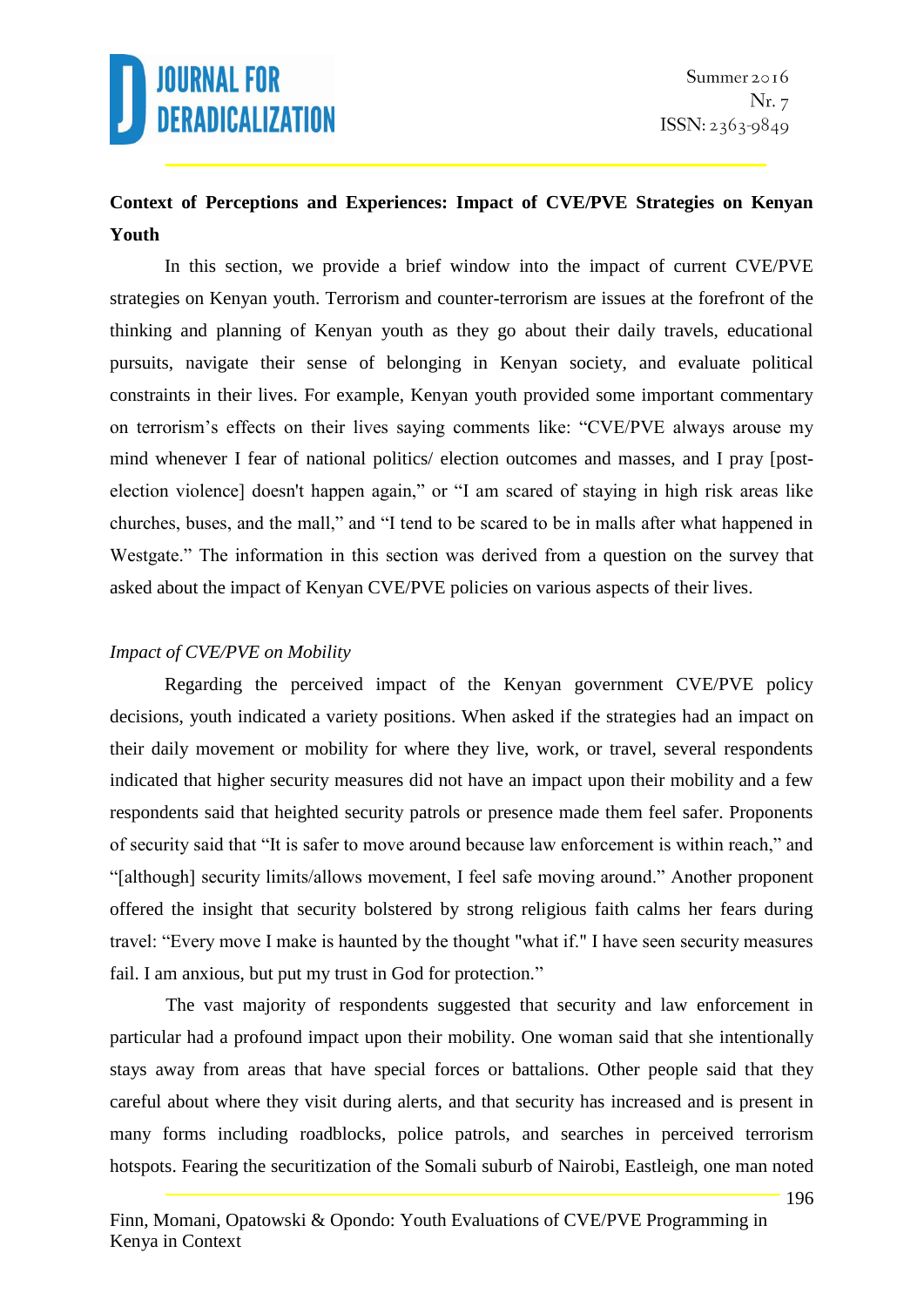that he can never travel or move about in that suburb in peace, and two other people mentioned that their work with youths in Lamu and Mombassa, and travel in Thika are affected, notably, by the presence of security personnel. Many respondents drew a mainly pragmatic focus to the searches they have to undergo, and that restrict their mobility moving from A to B or engaging in activities in multiple locales of their lives from offices to school to university residences ("there are checks everywhere, [where I] work, travel, and live").

Some describe the securitization of society in more personal terms because of heightened and perceived targeted impact on their lives. One argued that "Muslims are not free to move because of police disturbance," and many others noted that they diligently carry their national IDs to every locale they visit for fear that they will be denied entry to different buildings and venues. The securitization of society had the effect, for many, of heightening their perception of risk from other people. One person said, for example, that, "Yes [the impact of CVE/PVE policies are felt], security wise I am more aware of my neighbor." We discuss these sentiments in more detail below.

#### *Impact of CVE/PVE on Future Short and Long-Term Job Prospects*

When asked whether the CVE/PVE approaches in Kenya affected their short or longterm job prospects, respondents indicated a variety position. Some people felt that CVE/PVE policies had no impact or created no restrictions on their future job prospects arguing, for example, that they felt "No impact really as people are free to work anywhere they are comfortable." Other people said that they "would not want to be involved in a CVE/PVE parallel job," and that "Yes, [CVE/PVE policies affect my] long term job [prospects], I want to be a vocal lawyer and sometimes my ideas may be constructed as a terrorist sympathizer."

#### *Impact of CVE/PVE on Interactions with Police and Security Personnel*

For the question about whether the CVE/PVE policies of the Government affected their interactions with police, border, or security personnel, a wide variety of opinions were stated that spanned the spectrum. Some people stated that they did not perceive any impact of policy implementation on their interactions with security personnel and other people perceived significant impact. For example, several male respondents said that they "freely interact with above named personnel particularly on security forces while providing them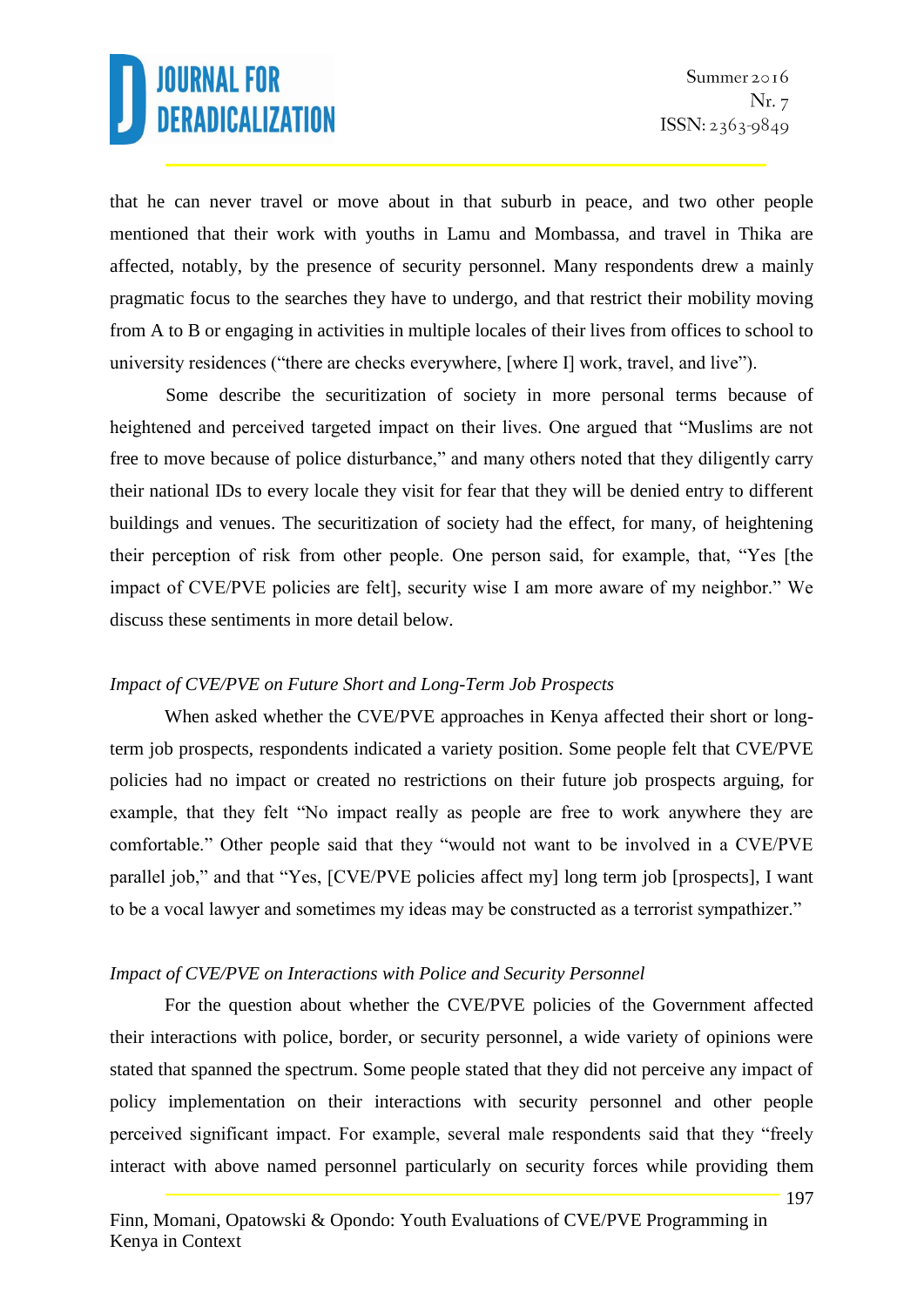1

with information," that there is a "need for close working with police and security personnel," and that interaction "with campus security officers [is necessary] whenever [he is] not satisfied owing to the standard security and laxity at time." A woman suggested that: that "security measures have really improved." One man said that "The Nyumba Kumi initiative<sup>7</sup> has increased my awareness of the Kenyan police, and with frequent interactions with security personnel, I have come to appreciate their role in securing Kenya," and another said that that he was happy with community policing efforts, whereas a female respondent said, "Yes, I feel the need to cooperate more because of the threat." One person saw interactions with police in a positive and negative light, arguing that "No [the impact is of CVE/PVE policy on security personnel interactions is minimal] because racial profiling, though wrong, is very helpful at times of need and the police and security are securing me, [and] yes [the impact is more significant because the] brutality in the police is unbiased, and without a national identification card I am at risk of harassment."

Many other respondents had particularly poignant and critical opinions about the effects of CVE/PVE policies for their interactions with security personnel. These interactions were described as "brutal," "unfriendly," and "difficult." A respondent argued that "There is no good relationship between the youth and police, border, or security [personnel]." Some people focused on corruption in the police force. One person said that the police are not trusted because there are so many cases of mass corruption and therefore interactions with them are personally avoided. Additional people affirmed that sentiment saying, "Yes, I will tend to avoid the police because most are corrupt and capable of setting you up," or that corrupt pretexts for extortion are prevalent on the streets because police officers "are underpaid and hence want to make more money [on the] pretence that you have committed a crime."

Other people pointed out that police harass people and that is a reason to avoid them. One woman said that she avoids the police "like a plague because they tend to be very sexist

<sup>7</sup> This initiative was organized by the Government of Kenya. 'Nyumba Kumi' means 'ten households' in Swahili. The initiative was spurred by the idea that community policing can supplement the existing work of government police forces and that people are more secure when they do know their neighbors. In an attempt to encourage Kenyans to get to know the people around them and thus expand their security, the Government encourages people in this initiative to get to know ten households in their immediate vicinity. The program has had mixed reviews among Kenyan citizens, and critics argue that crime rates in Kenya continue to soar while persistent mistrust of the police forces affects how community policing efforts are received (Mukinda 2015).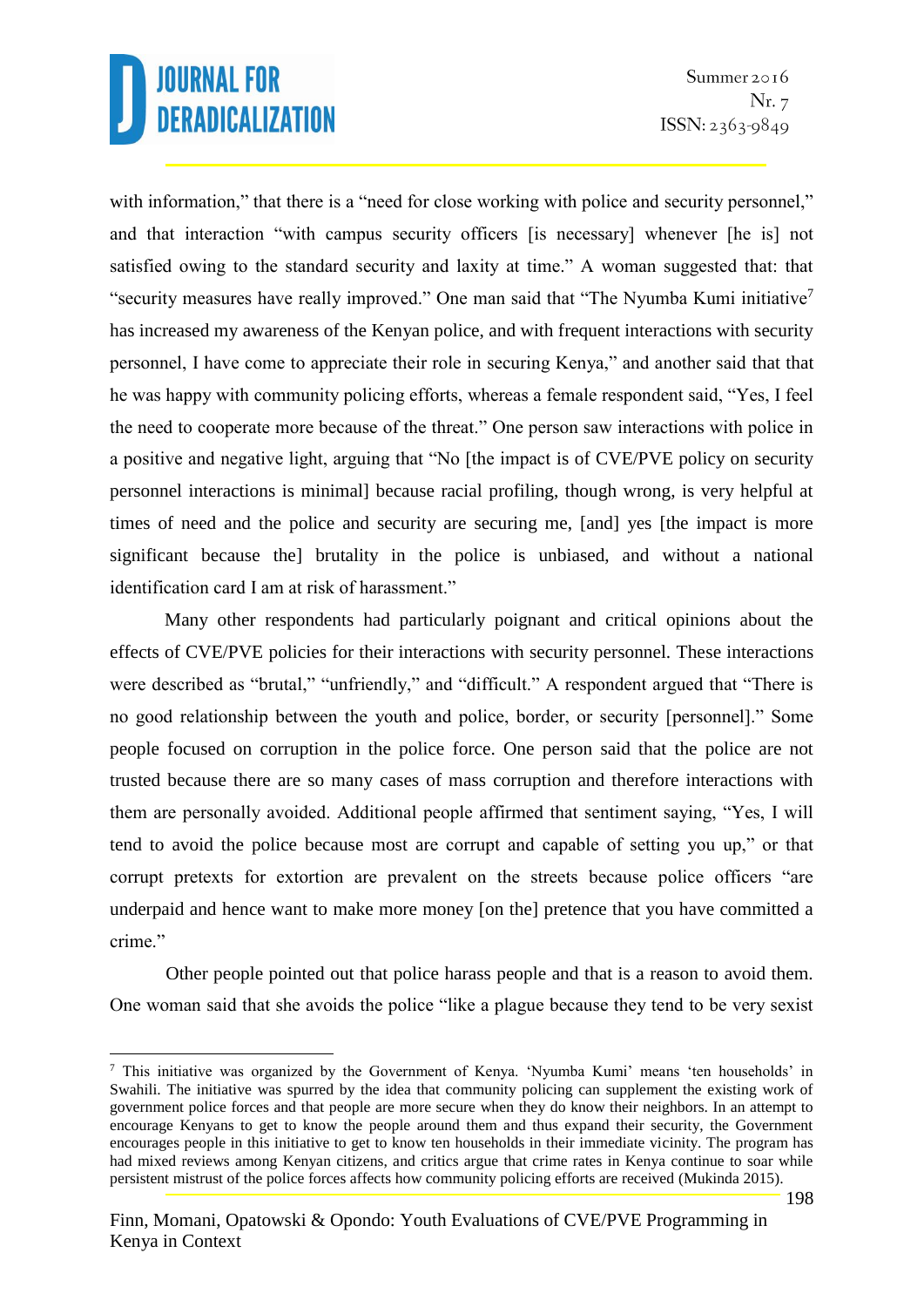most of the time," and a male respondent said that he does "not interact with police officers due to personal reasons." Another common theme prevalent in the survey responses was discrimination and harshness by security or police personnel and their effects. One person said that security, border, and police personnel are themselves engaging in terrorism and discriminating against fellow citizens on the basis of their looks. Another person said that "Nowadays police, many, but not all, have become extra harsh with Muslims in general, which personally I find unfair as not all are extremists and some happen to be my friends who are good people." Another respondent affirmed this sentiment saying, "Police are always terrorizing Muslims and infringing their human rights." There was also the perception expressed that the police and security forces are arbitrary when they conduct raids, and that fear and unease increase around them because if the police doubt a person's intentions, they can take "rigorous action" against that person.

#### *Impact of CVE/PVE on Free Expression*

Kenyan youth also indicated that political speech or expression is curtailed or challenged on the pretext that it incites people into violent extremism, is inflammatory, or that it constitutes terrorism. For example, when asked if Kenya's CVE/PVE policies affect political expression, people made comments such as: political expression is under a lot of "scrutiny" and that "bloggers have been arrested for some political comments," speech in Kenya is "definitely limited because words can be twisted or construed to mean other things," "there is that fear that any post on the internet maybe constructed as pro-terrorism," "yes, [a] few people have been arrested in the past for giving their political opinions about how the government is responding to terrorist activities," "I have to be careful on what I post especially on the topic [of terrorism or CVE/PVE]," "I am quite cautious about what I say or not say online [and] I also sensitize my peers on the same," that the "Kenyan government can prosecute you for spreading hate messages [and thus you had] Better watch what you type," and "yes, the measures taken by the government have limited the freedom of expression." Some people justified measures to curtail freedom of expression by arguing that: "I still believe that political expressions in social media should be curtailed in Kenya for fear of it being labeled as hate speech, ethnic biased, or inflammatory," and "Kenya does not allow online political expression [because] there is a lot of racism in political expression online."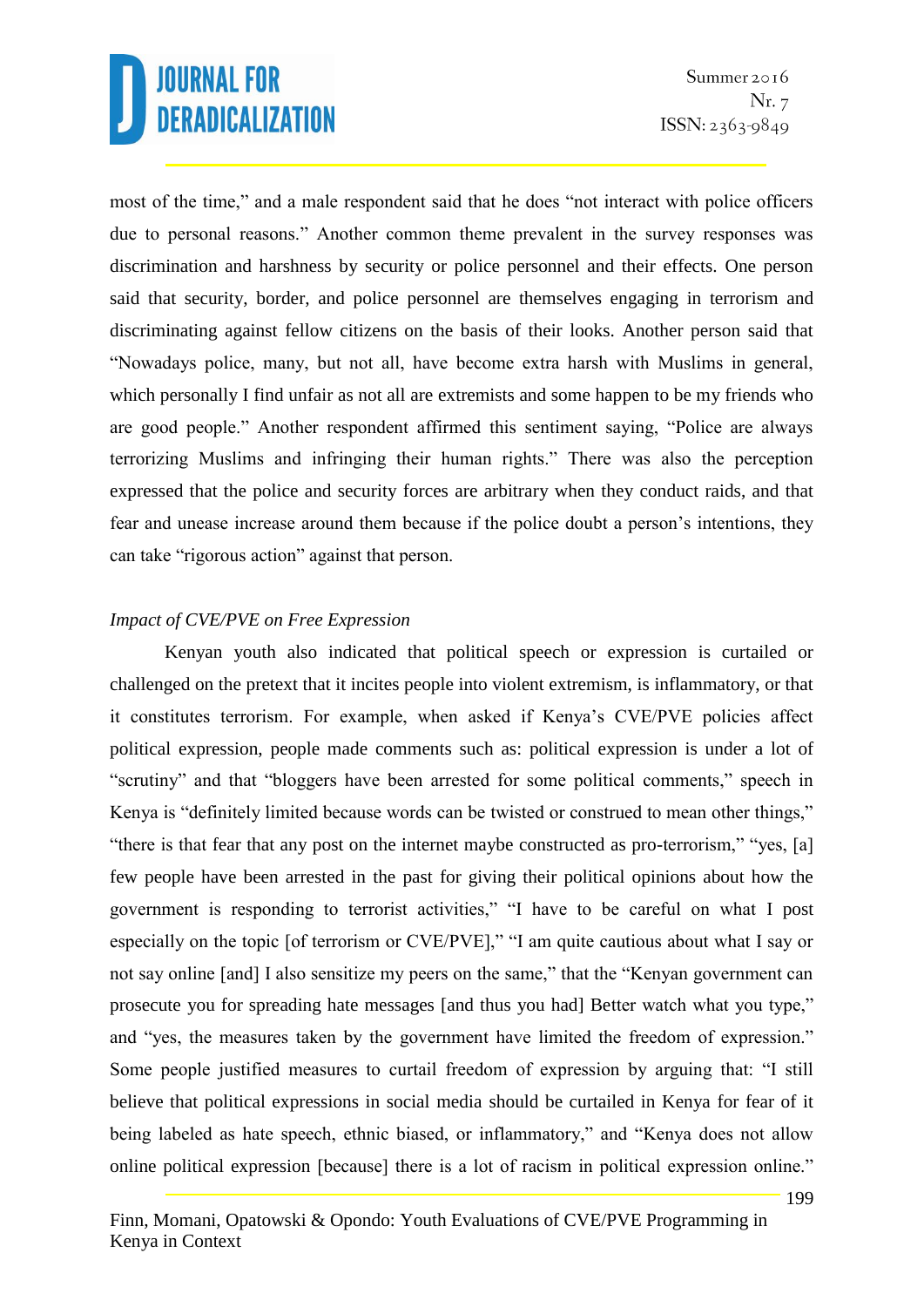One respondent was in favor of limits for online political expression because the post-election terror attacks in 2007 were fueled, in part, by online political speech.

#### **Critical Analysis of CVE/PVE Measures: Kenyan Youth Perspectives**

#### *Use of Force Counter-Productive*

The first prominent theme identified by Kenyan youth participants, in their CVE/PVE policy evaluations, is that government counter-terrorism policies using force and repression are ineffective, counter-productive, and ethically problematic. Kenyan youth consistently cite widespread systems of corruption and bribery, military "revenge" responses, and police crackdowns as major instigators of non-state political violence in the country. One survey respondent summed up widespread sentiments succinctly: "Some of these measures taken to counter terrorism are counter-productive. They promote the abuse of human rights instead of their reaffirmation." One participant argued that a key driver of violent extremism recruitment is the excessive use of force by law enforcement and that youth need to have more conversations with police personnel on this issue. Another critiqued the attitude among police officers that, in order for counter-terrorism to be effective, they must "take human rights out of play" or that "terrorists don't understand human rights so why should we". This particular individual added that Kenyan society, youth included, need to start a discussion on the fact that "this [sic] is what organizations like Al Shabab or other would like you to say and we see elsewhere it doesn't work. If you don't believe in the values that you are trying to promote when it gets difficult then what are you? You are a hypocrite like everyone else."

One criticism that is frequently voiced among Kenyan youth is that the protection and maintenance of civic freedoms and the pursuit of preventative strategies are far preferred to reactive military shows of force in the wake of a tragic event. As one conference attendee put it:

I hope that in trying to do some interventions we can move the conversation about prevention forward. In the conversation between freedom and security, the state prioritizes security of the country. Whenever there is an attack, it is often that we move down the security route. But if we can have this conversation about the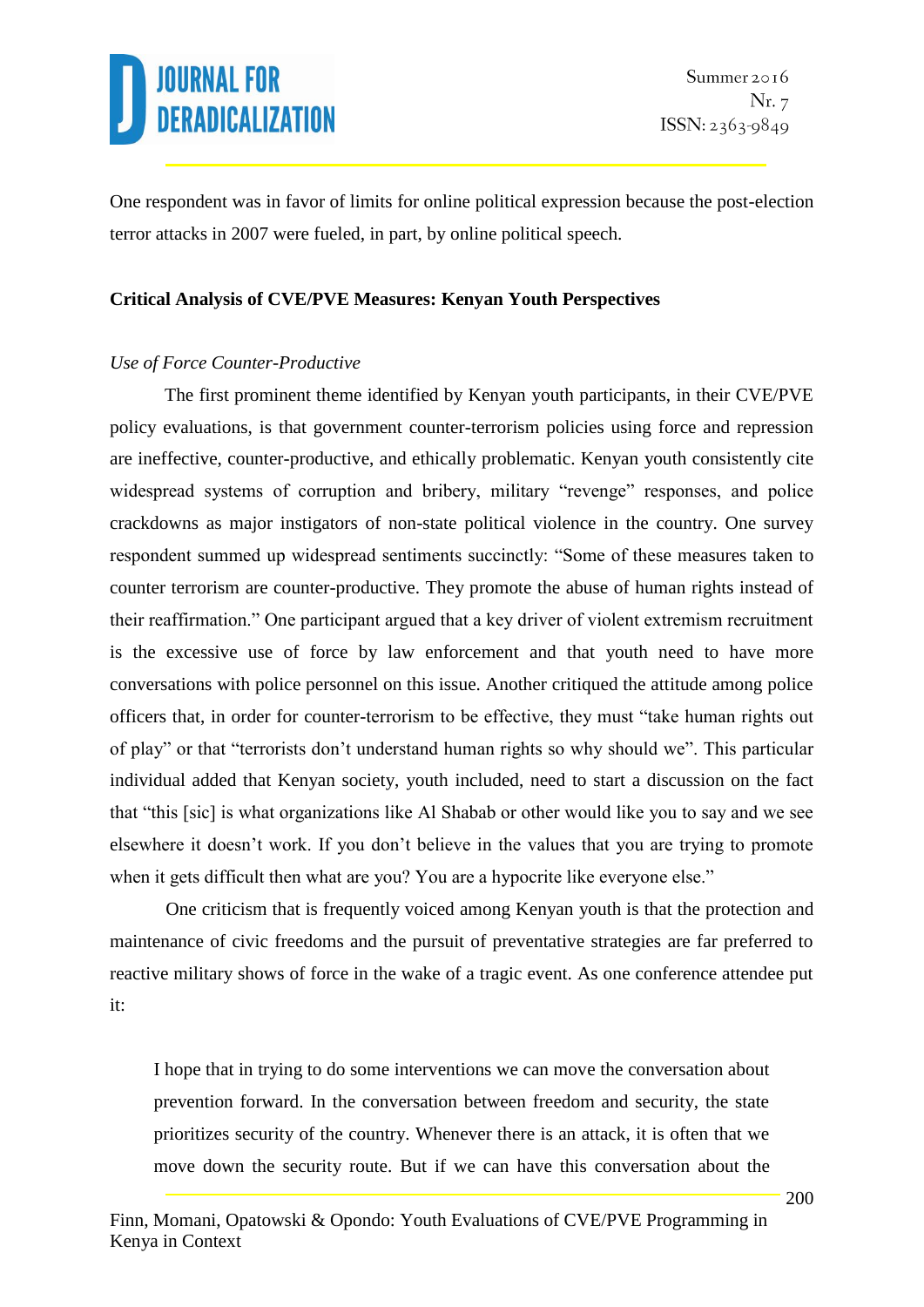value of prevention activities and how social change happens…So that the immediate response is not just, let's buy bigger guns, but also build bigger schools and buy bigger guns. It is naïve, but I would really like that prevention get considered in those bigger policy discussions particularly after an attack.

#### *Foreign Policy Decisions Affect Domestic Security*

It is not just domestic policy that is criticized; youth feel that the state foreign policy decisions affect their security. As one person argued: "When things are put in motion like invading Iraq or Afghanistan it is very hard to recover from that. And I think that is incentive for vast recruitment of young extremists and that is hugely unfortunate. And we are still feeling the effects of that." Another Kenyan youth argued against 'countering violent extremism' following a reactive model attributed to the US approach, and instead advocated a 'preventing violent extremism' strategy leveraged via networked and coordinated decisionmaking: "Certainly there is a lot of money being pumped into preventing counter extremism programs right now. It would be helpful to have some government policies and strategic frameworks in place but also have them linked so that there is a broader way to respond more effectively. Speaking on what I see coming from the US, the US government is often one step too slow in responding to some of the ISIS messaging. They are always a step behind, they are always reacting, and that is not going to be effective. So linking some of these strategic efforts and policy decisions is going to be important."

Another participant drew connections between the "revenge" nature of the extra-judicial violence of the state and hard power counter-terrorism with the "revenge" responses of militant groups.

We have many journals mostly printed in the Middle East showing how Muslims, or people are treated. So there is a journal that is talking about Guantanamo prison and how people are punished. So someone who reads that and say one day I will get revenge for how they are treating my people and one day I will get revenge because I know if I revenge I will die as a *mujahideen*. He does not know that Islam has its roots and that you cannot just attack someone just like that. Also, with magazines and journals we also have the issue of extra judicial killings that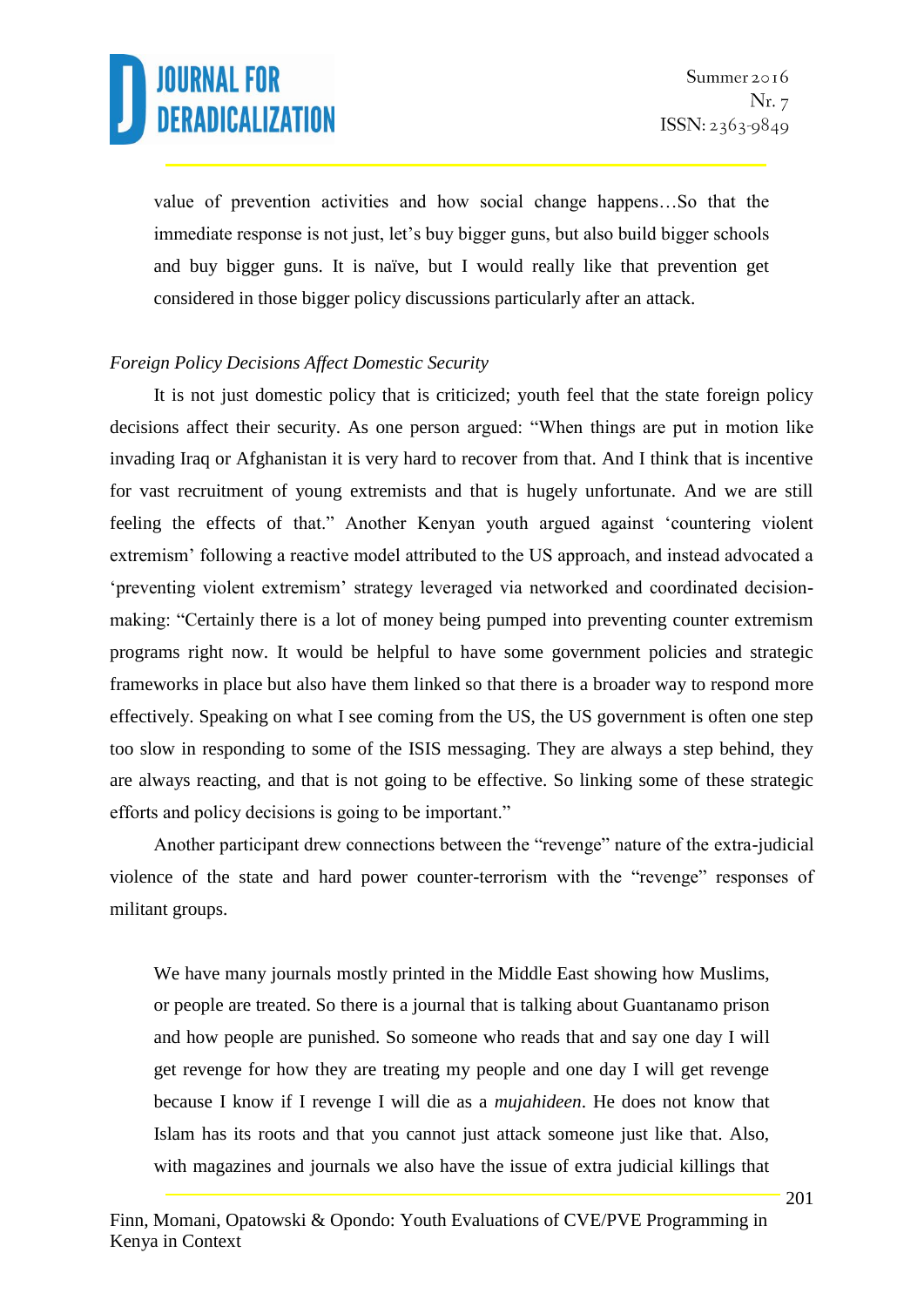have been happening in Kenya. People have disappeared according to [a] report…So someone who sees this may see that they must kill to have revenge for that person.

#### *The Problem of State Terrorism*

In addition to recognizing that actions taken by the state and militants alike are increasingly vengeful and retributive, other respondents noted that the designation of the 'terrorist' label need not be confined to non-state actors alone. One respondent drew attention to the aggressive behavior of police vis-à-vis Kenyan youth noting, "I think police are also terrorists, as youth they terrorize us…it is not only ISIL and Al-Shabaab that are terrorists. The police are terrorists." Another youth echoed similar sentiments arguing that the government can be both terrorists and police "because terrorism comes in different ways."

While police harassment remains a serious concern among many Kenyan youth, it is especially intrusive for Somali Kenyans who routinely confront bureaucratic inefficiencies and police profiling as subjects of heightened suspicion when tending to the demands of daily life. Many participants must demonstrate proof of their national identify through a government-issued ID card as a prerequisite for being able to partake in Kenyan society. Without it, "you cannot open a bank account, can't be employed, or walk down the street." However, obtaining a national ID card can be cumbersome and have lasting consequences for those unable to secure one in a timely fashion. One Kenyan youth respondent noted that people over the age of 18 in Kenya are "supposed to have a national identity card", she was not given one at her school because she was not "from this area." After being told to return home and apply, she complied, but complained saying that "I am waiting for this ID for almost a year." While waiting for her ID card, this participant recalled being stopped by a police officer en-route and needing to bribe the officer because she did not have proof to demonstrate she was Kenyan: "I removed my birth certificate and he refused to accept it. So basically I bribed him 200 [Kenyan shillings] because if I don't, I will be left there with hungry men in a deserted place." The national ID card carries a currency above all other identify proofs of 'Kenyan identity', and the punishment for not carrying one can be quite severe: as one Somali Kenyan youth recalled, she was "jailed for two hours in detention simply because I did not have the national ID card but I had the University student ID card."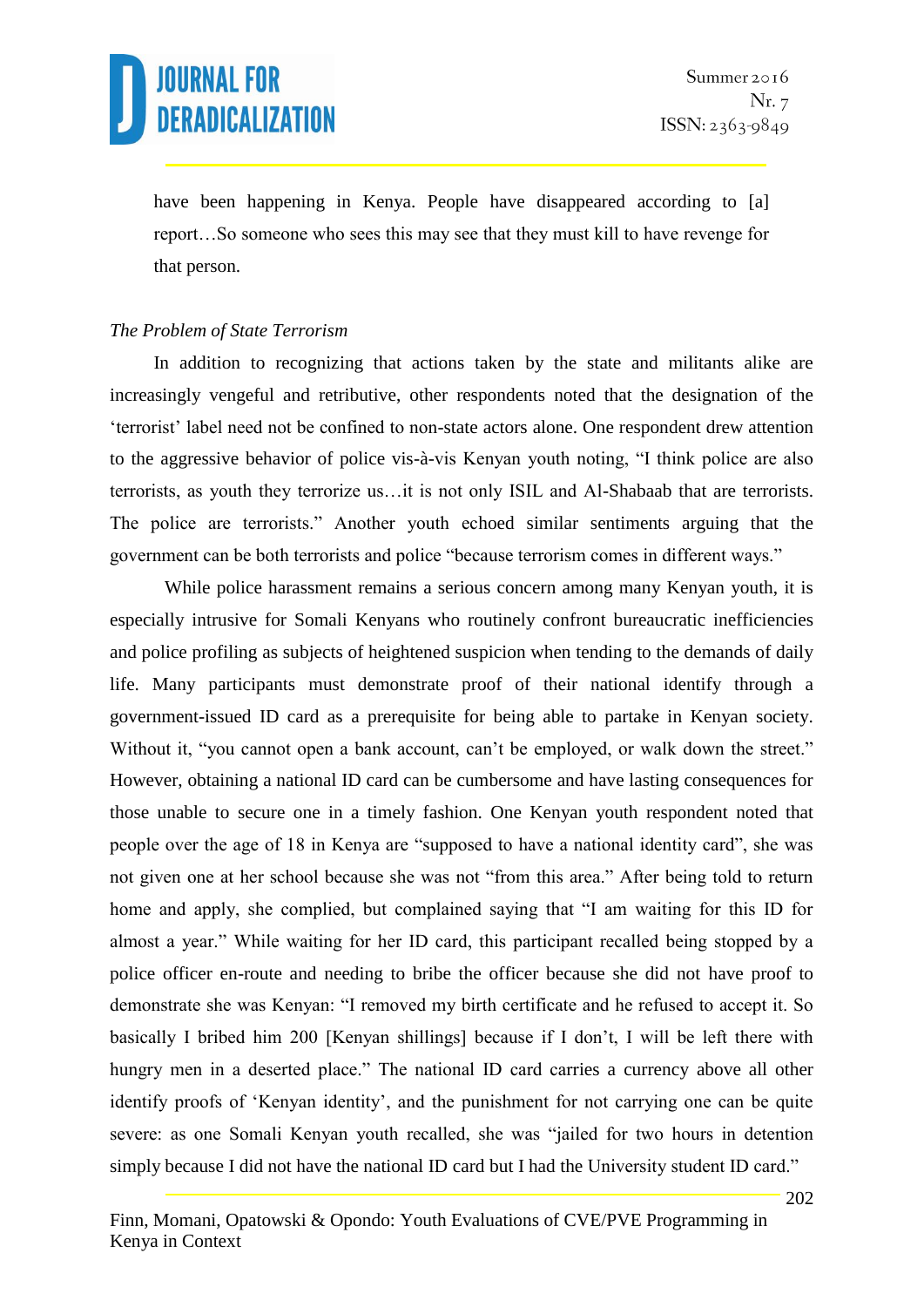A Somali Kenyan participant told a similar story about police interaction which points to a broader pattern of racial profiling that negatively affects the reception of CVE/PVE initiatives among Kenyan youth. This person noted that he was particularly singled out for being Somali: "I am a Kenyan Somali and every day I get to experience really horrible experiences out there. For instance, I was in a car and the police stopped the card and they asked for our identifications. And they did not ask the driver for his ID and when I asked them why it was just my ID they wanted, the police said that he is Kenyan." On this differential treatment he remarked, "as a youth, when I see that kind of justice I feel like people do not consider me like one of them." This feeling of alienation and marginalization was also expressed by another Kenyan Somali respondent, who spoke of estrangement from Somalis and Kenyans alike in ways that seemed to dislocate the person from Kenya as a place of belonging and from inclusion in Kenyan nationhood: "Somalis are Kenyan. When the Somalis see me they say that I am Kenyan. They don't see me as being Somali. And when I talk to Kenyans, they see me and they say that I am Somali. So where do you want me to go? So that is the feeling we have."

#### *Insufficient Focus on Root Causes of Violent Extremism*

In acknowledgement of these grievances, some youth pressed for the need for CVE/PVE stakeholders to understand the root causes of terrorism and focus attention on how government responses to particular marginalized communities themselves may be fueling the problem they are attempting to resolve. As one argued:

We have to appreciate the challenges that the youth go through. Once we know the challenges then it is easy to know the roots of the problem. We can all agree the nobody is born a terrorist. There are things that we go through that make us become terrorists and that is the root of the problem and that is what we should address. And looking at the challenges, some of these people, especially the areas that have been affected by terrorism activities, it is because our government has treated these areas. These areas have been marginalized and radicalized because of what the government does to them. Because of the way they are perceived [youth react] and this goes into the core of terrorism, because if you are treated differently when you are very small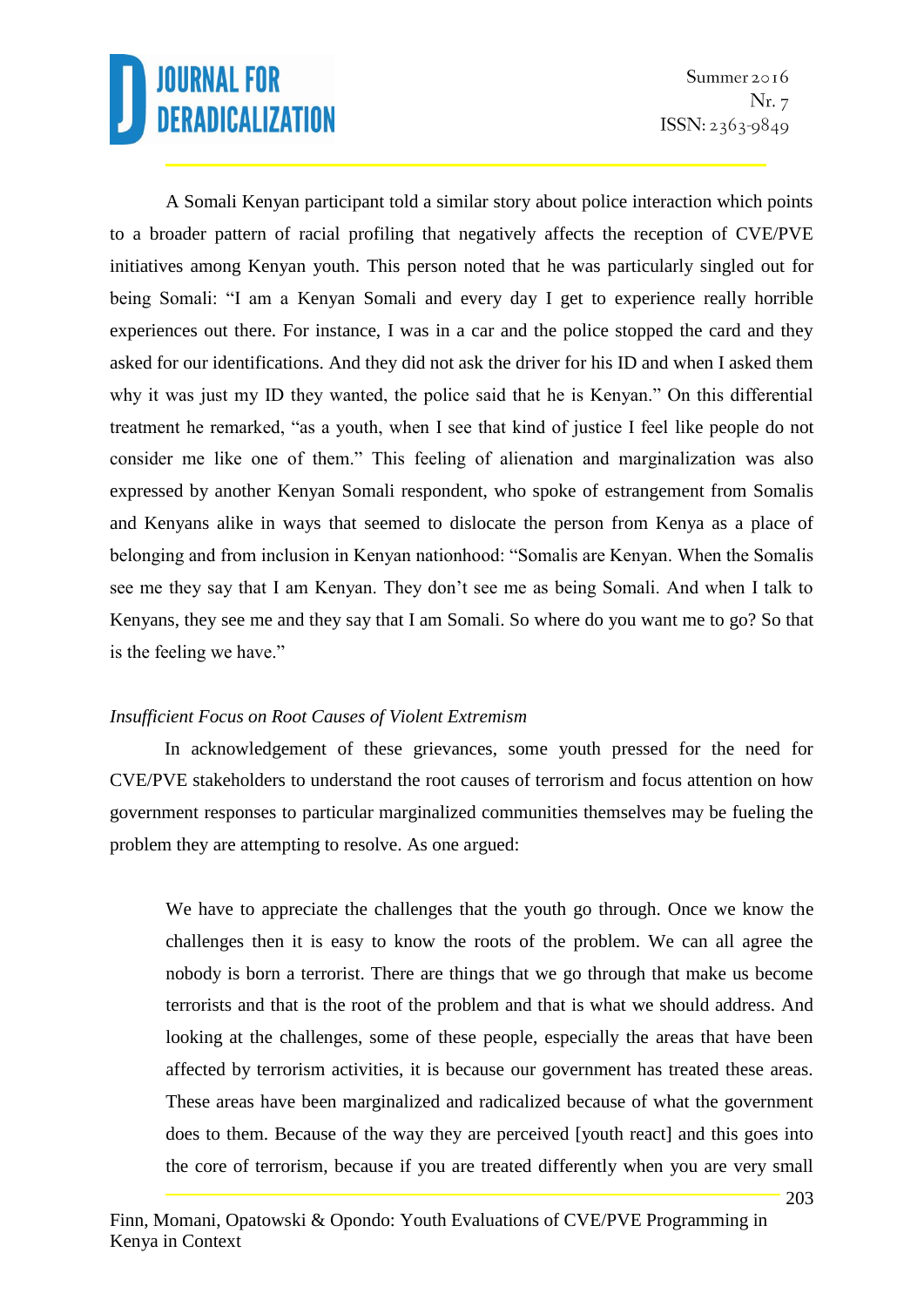from the other kids, this person will growth with some enmity inside. Such treatment links to people joining the terrorism activities.

Poverty, as an instigator of violent extremism, was a structural issue raised by Kenyan youth discussants that felt they have a role to play in mitigating its effects: "The issue of poverty is used by these terrorist groups. I think the youth needs to be mentored for them to be able to develop themselves and not associate with these terrorist groups to get money. The people need to understand that money is not everything. We should struggle to live a good life so that when we reach the hereafter we become successful."

#### *Mixed Reactions to Effectiveness of Hard and Soft Power Approaches*

On the question about their opinion about current state hard and soft-power practices, there were mixed responses. Some indicated that above all, they do not feel that security has increased. Along this vein, one stated that "the government has not done enough", whereas another felt that the government more "reactive than active", undermining its effectiveness in preventing another terrorist incident. Whereas for others, "even more should be done to security" or that through security initiatives, "personal safety and well-being is reduced." Other participants observed that state security practices involved targeting of particular communities: "there is a tendency of society, especially the Government, to target certain groups of persons like the Muslims who live in Eastleigh in Nairobi County." Some were more critical of religious profiling but nevertheless stated the need for security measures: "some of these practices although they may appear harsh and far fetched are warranted because of the current situation on the security of the country. However, the government shouldn't target certain groups unfairly like the Kenyan Muslim community."

#### *Structural Disenfranchisement Matters*

Kenyan youth are perceived to be vulnerable to violent extremism because of readily identifiable structural issues. The participants of our study pinpointed many reasons that youth in the country are made vulnerable to violent extremism recruitment and many of those reasons are structural in nature, for example, state and family neglect, lack of income and opportunity, profiling, and online recruitment. One non-Kenyan participant argued that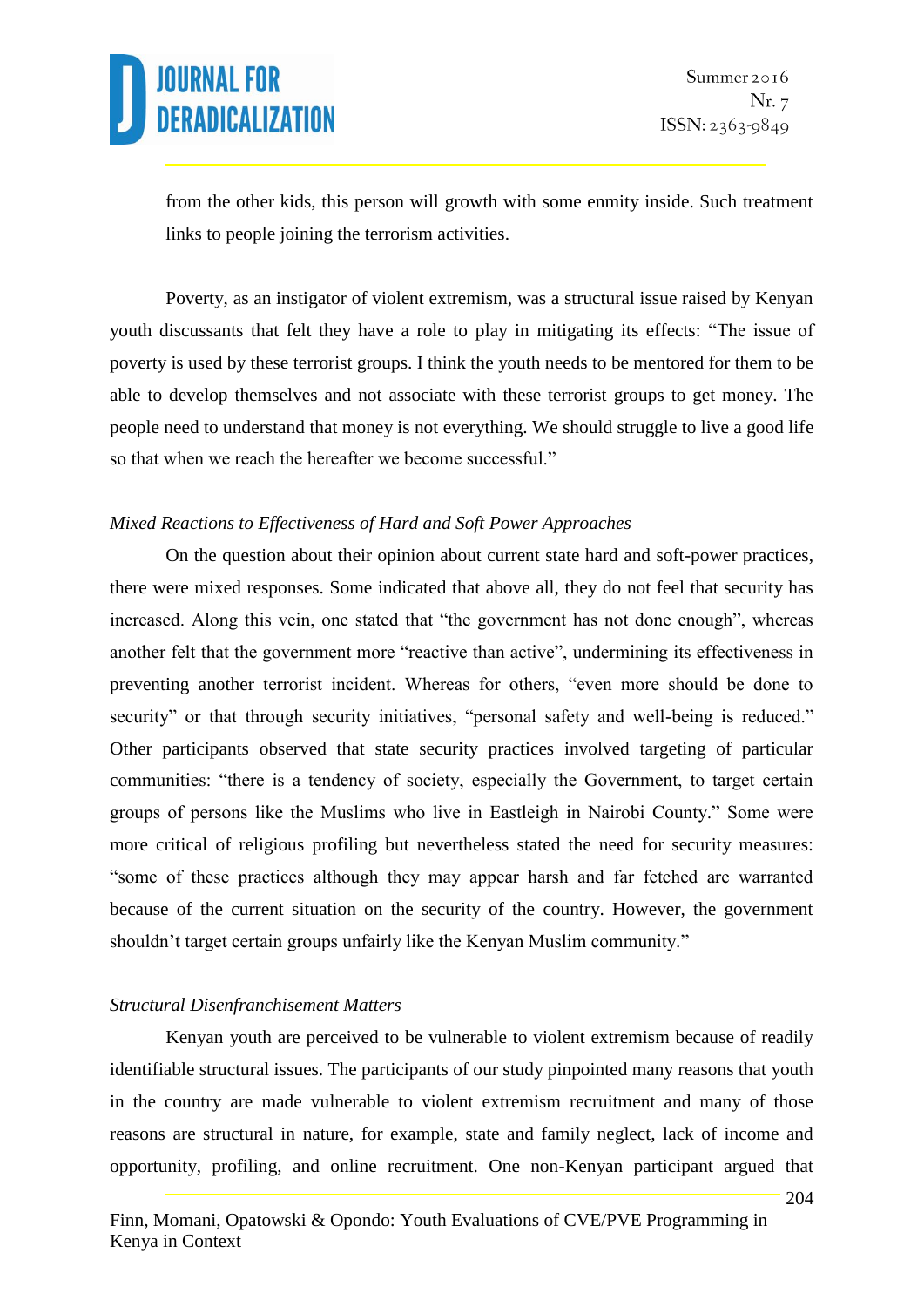widespread unemployment and a "lack of economic activities among the youth" in many African countries is a form of "economic terrorism". A particularly prominent and sustained discussion during the IYAAT Conference centered on the irresponsibility of the news media in properly and fairly reporting on political violence and related issues in the country. Much of this analysis focused on the sense of widespread helplessness and desperation felt by youth across the country to the output of mainstream and jihadi media outlets. "Several Somali activists noted that much jihadi literature including media, magazines, and journals incite youth to develop negative feelings towards the state and/or the west. "The major thing is those newly promoted Internet scholars who they get from the Internet who say, 'God said you should kill so and so'. So those are the people that have more impact on our youth rather than an old man [old scholar of the community]. Most of our scholars are very old, are above 40. [A scholar] who is almost 45 telling a 20-year-old boy [] that what he is doing is very wrong, [he] will not listen."

In one interview, a CVE/PVE stakeholder indicated that clanism is a significant structural issue:

When we are talking about recruitment in Somalia and in South Central Somalia we have to analyze the clan dynamics because very often the youth are the [protectors] of the community and they have to secure the clan and the community they live in. Clan elders will negotiate with whoever is able to provide security in that area. The youth are a militia for the clan and sometimes it is in their advantage to gang up with Al Shabab to secure access to water, roads, and markets. It is pragmatic. When it is minority recruitment who comes from a minority clan it is individuals who make the decisions to join for so many reasons because their mother has been raped or because they have been inspired by Sunni [fighters]…there are so many reasons. But then it is an individual case and again those dynamics are different again.

This interviewee provocatively noted that al-Shabaab often does not give people a choice to join, that "choice" is against ultimatum: "It isn't necessarily a voluntary conversation, it is like you join or we shoot you". In terms of getting out of al-Shabaab,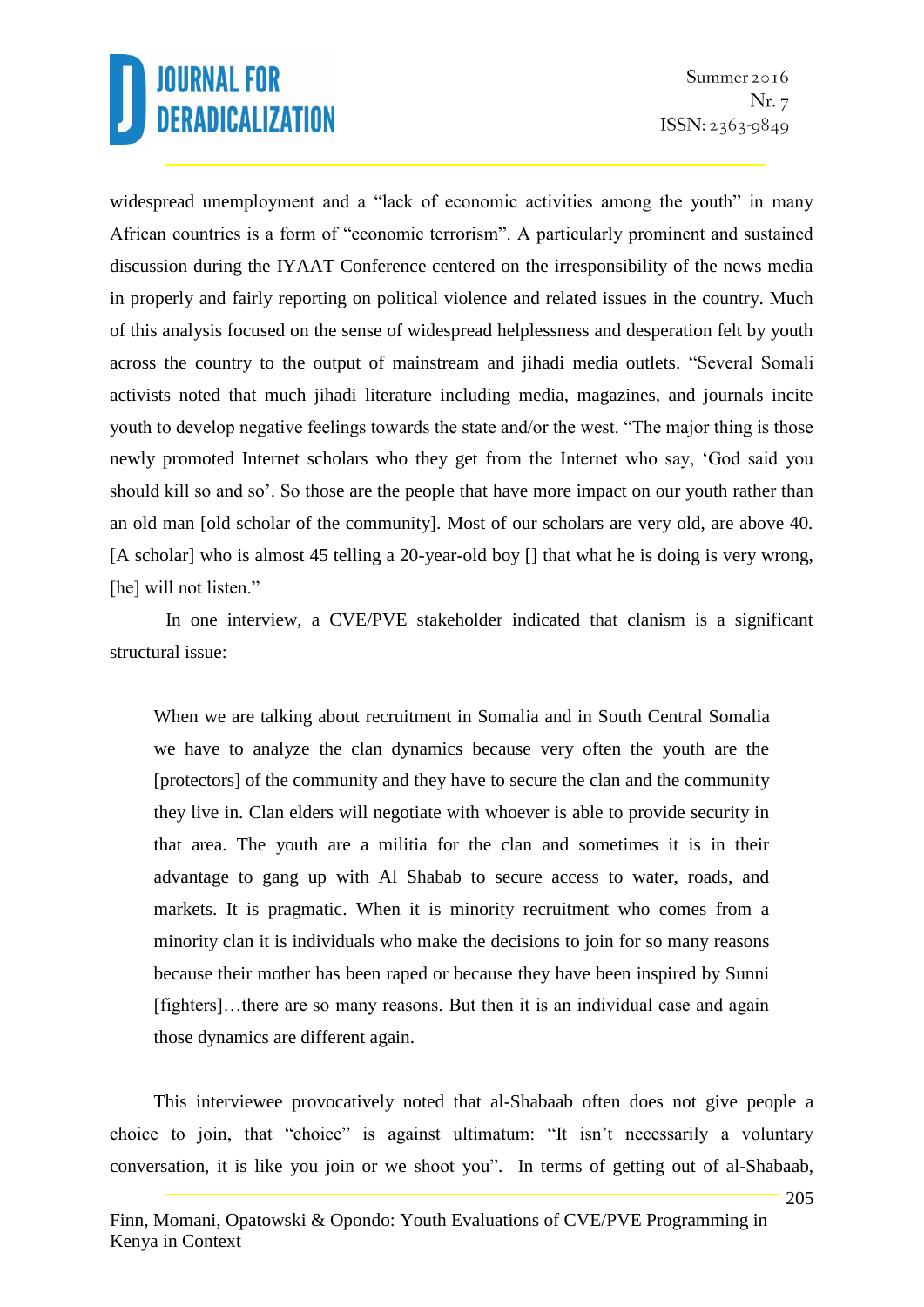Mustafa Ali, a leader in the BRAVE program [sic] argued that many youth want out, but struggle to figure out how: "Many of these young people, now men who have been duped into joining militant groups, a lot of them are actually innocent. So we need to reach out to them to get them out of that situation. A lot of them are calling to be rescued out of that situation and we have to do that" (Ali 2015). Ali notes moreover that these situations have to be approached in a sensitive manner because most the youth who leave for violent extremist groups lack a father-figure in their lives (Ali 2015) and thus that many homes are led by mothers who have a leveraging power over their children, but are insufficiently regarded as stakeholders in individual cases and for societal-level dialogue. Ali argued that many radicalized youths involved in militancy might even prefer for their mothers to come to Somalia to take them home and that although mothers are highly courageous and adept, they are frequently sidelined (Ali 2015).

Youth recruitment into groups like al-Shabaab is effective not only because of deeprooted grievances, but also because al-Shabaab offers them something meaningful in forms of material and/or ideological fulfillment. That is to say, socio-economic opportunities, financial incentives, religious affiliation, and/or community development projects are positively associated, according to our research, with violent extremism when coupled with experiences of government sanctioned discrimination, poverty and societal neglect. One youth respondent cited how financial compensation by a terrorist group may be persuasive to youth routinely harassed by police: "So imagine he is a kid that is going through this [harassment for lack of national ID] and you get a text that says 'hi'' there is a job at ISIS, can you join? We are going to pay you 500,000 shillings, and you do not need an ID to be there. And they will just join because they feel that we are frustrated by the way the government treats us." This point was clarified in an interview with a non-youth stakeholder: marginalization and opportunity work hand-in-hand in terms of youth recruitment into extremist groups: "…they may feel neglected by the community or by the government. They may feel like they are not part of this people. And so these terror groups use such opportunities to try and win [over] the youth." Or, as Martine Zeuthen of RUSI noted in an interview, it is not enough to examine 'push' factors like socio-economic desperation, but one must also look at how al-Shabaab offers "access to material resources and a sense of belonging. Many of those under al-Shabaab control, […]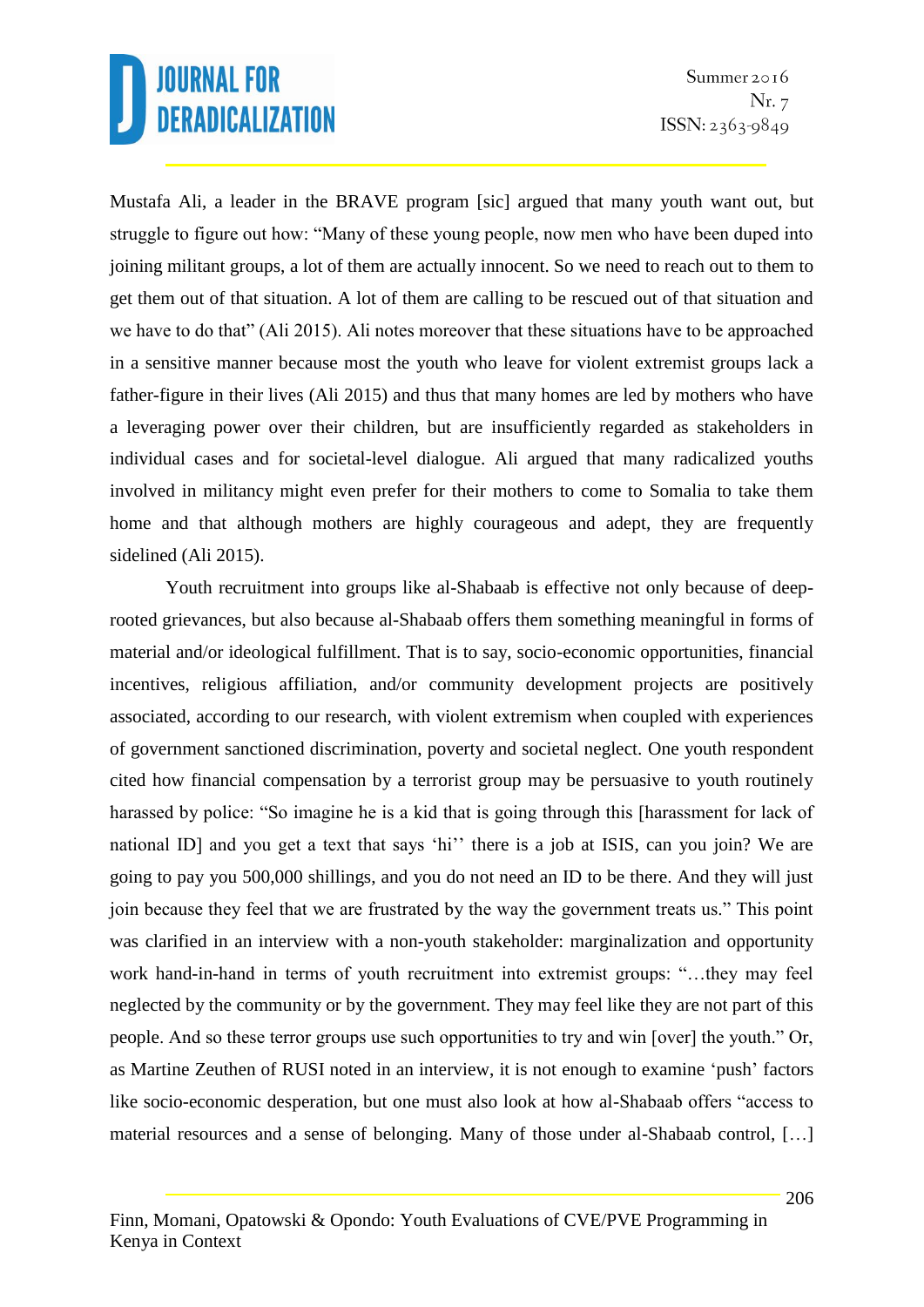they organize things [sic], the hospitals are working, the schools are working, the roads are working, you have access to market." (Zeuthen, 2016)

Another respondent was more circumspect and noted that youth recruitment stemmed from a combination of lack of government presence, good community relations with al-Shabaab, inattentiveness to minority areas and an overall lack of protection. He argued that minority youth do not join al-Shabaab because the latter is:

"influencing all of them with money, or because of ideological or religious reasons to join, but because they have no one to stand for them for their rights and to help them and to disengage them and bring them back to integrate them into society…minority youth do not have someone to come to their rescue. Al-Shabaab has gotten on very good terms with people who are not connected them…[and sometimes]…they will hassle them and force them to join them. And when we try to approach the union in different times to help those youths who were working from al-Shabaab there was nothing coming from the union to help in that particular sector…the union does not want to give any kind of solution or support…you will never see somebody talking about this because they do not want to do research."

Martine Zeuthen (2016) proposed that one should always examine the connections between local politics and recruitment processes as a first step to grasping how grievances unfold in particular ways. "In Mombasa, it is about land combined with marginalization. In northeastern (areas) it is more clan issues and in Nairobi, it is more often communal violence that intermixes with recruitment. In each location, the guys that are being recruited from the universities is different than those being recruited from the slums. They all have their own grievances, so we have to address all of them from a different perspective" (Zeuthen, 2016). She argues against generalizing or universalizing notions of youth discontent, and instead situating recruitment processes in their particular social, political, religious and economic milieu: "so to engage in these issues you always have to understand the local politics" (Zeuthen, 2016)).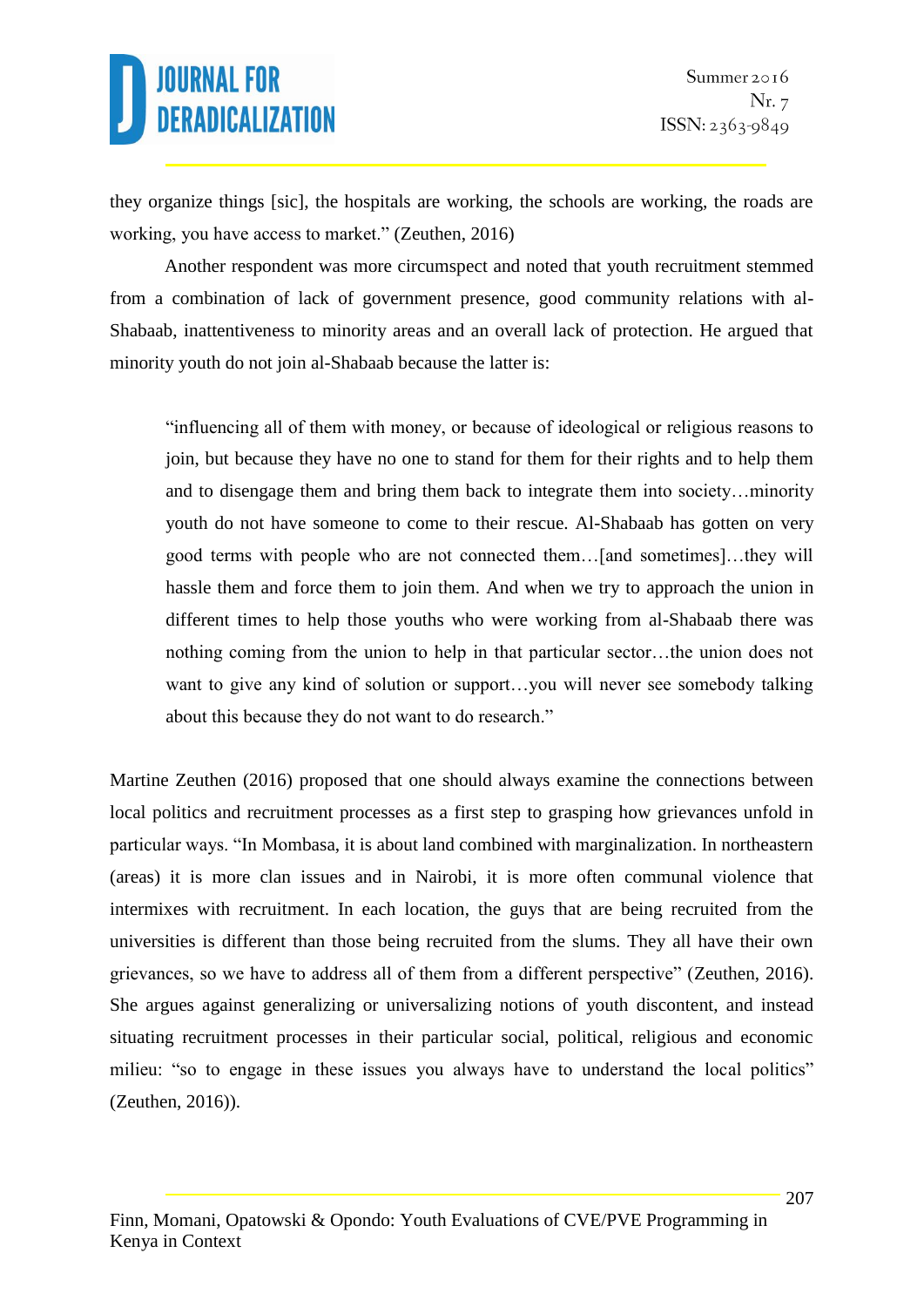#### *Involve Youth in CVE/PVE Programming*

A third theme from our research is Kenyan youth think that alternative CVE/PVE strategies are possible and that youth input is central for those strategies to reach and realize their objectives. Kenyan youth want a bigger stake and role in national communication and dialogue about counter-terrorism. They want their views, perspectives, and opinions to matter and influence government policy-making. Many expressed the view that youth input may in fact be a crucial resource that can help turn around other youth vulnerability to violent extremism. Participants focused on prevention in their articulation of the best counterterrorism practices and policies. Core themes of this vision include a focus on: entrepreneurship/ finance training, counseling and mentorship, dialogue and communication, re-directing youth, re-framing the relationship of youth to the state, advocacy programs, local ownership of initiatives, building pan-African and pan-Kenyan connections, teaching life skills and personal development capacities, addressing historic experiences of terrorism in Africa (e.g., from colonization forward), engaging the Muslim community, involving international institutions, and enhancing democracy.

This vision is supported by the best CVE/PVE practices literature which recommends specific actions for institutional and community capacity-building against violent extremism. These recommendations include enhancing official and frontline practitioner training for better community engagement, improving public service delivery, reforming the practises of the security and criminal justice sectors, ensuring that stakeholders can discuss contentious issues in a safe environment, evaluating and implementing security sector reform, raising access to justice, evaluating the applicability, proportionality, and effectiveness of CVE/PVE legislation, improving detention and prison conditions, supporting community-oriented policing, and developing risk assessment, disengagement, and reintegration programs for radicalized individuals (Global Center for Cooperative Security, 2014).

A participant at the IYAAT conference noted that one key to solving the radicalization program is having more youth working directly with the government which is a key part of solving the "puzzle" that violent extremism poses for the country. One participant hoped that policies would be adopted that are more youth friendly and which seek to empower youth. Another mentioned that, in terms of traineeship programs, youth need to be including in policy-making decisions. This same person also made a linkage between excluding and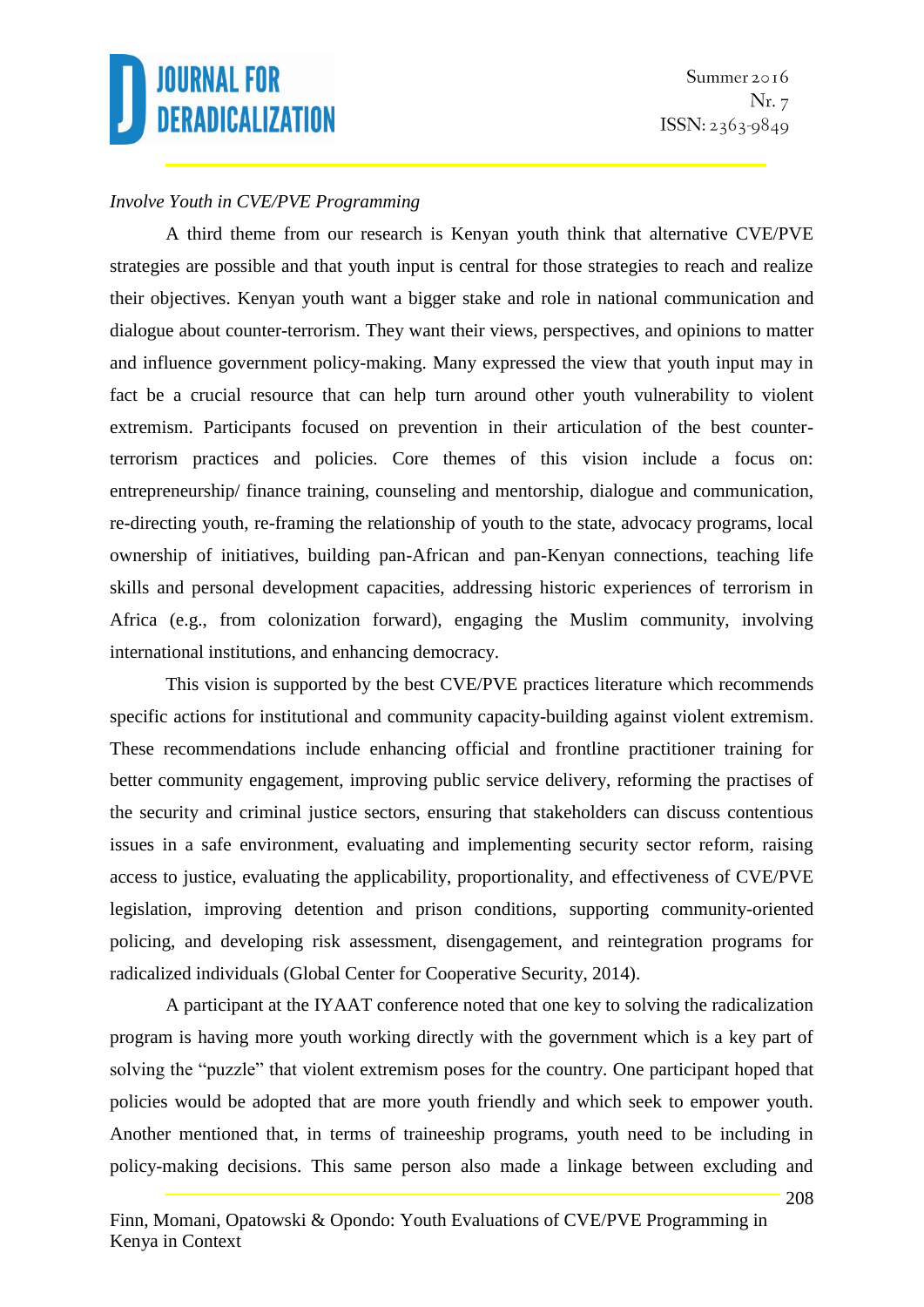sidelining youth and the involvement of youth in militant activities. Addressed and framed in a variety of ways, Kenyan youth repeated cited the importance of their input and this inclusion in CVE/PVE conversations that matter: "And then our work with government is a key part of the puzzle, which is also very different with normal development programs. The key driver is excessive use of force by law enforcement and if we don't address that [we] might not contribute to the full equation. So we need to have those conversations."

Another interesting parallel was the observation that just as women's empowerment programs have a quota for women's involvement, violent extremism is largely a problem involving youth and therefore a quota for the involvement of youth in CVE/PVE programming must also to be in place: "We should also include youth who [] are more than 60% of the world's population. And in Africa these are the working class. So if you sideline this group, I am sure that [] we find the disgruntled subjects who take up arms or will be involved in terroristic activities." A related theme involved focusing on the fact that youth need to have a grounded understanding of religious teachings and understand them well to avoid being lured by groups committed to violence.

#### *Opinions of Counter-Narratives*

Addressing counter-narratives through social media engagement was another topic discussed. According to Mustafa Ali, "governments should not orchestrate counter narratives. The can enable counter narratives to address, but let it be orchestrated by religious leaders themselves. Or the youth themselves. By the way, there are many religious leaders who are youth in this country. It is just that they are not given the platform" (Ali 2015) What, however, do Kenyan youth leaders think about counter-narratives? One person suggested that: "The main issues come from the online content. There is the main problem. And I think we need to come up with a solution because we have Youtube, Facebook, Twitter, Instagram and other social media instigate the youth to extreme violence?" Another conference attendee recognized that "the media, or the magazines or the journals…the information [jihadis] have [incites] the youths to have that feeling against the government or the west." One participant added that: "Countering extremist violence through social media can always be reactive and too slow, but I think that part of the solution lies in presenting alternative and inclusive narratives. There is always some other content or communication channel that can be turned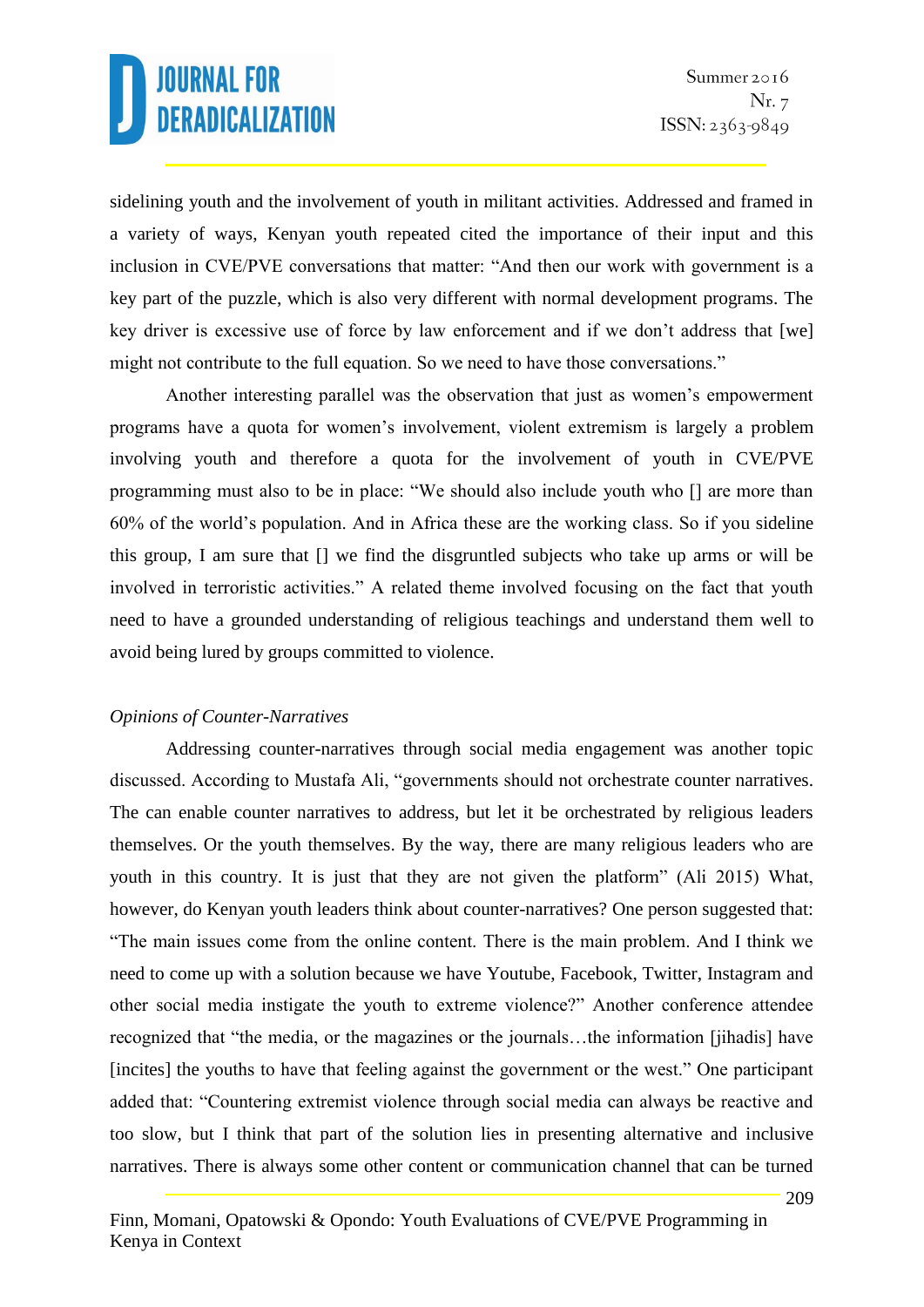to as opposed to the extremist content. There needs to be more of it and better quality content and channels available so that everyone can have other options to turn to. So flooding the media and social media marketplace with better inclusive content is part of the solution."

Youth also highlighted the important role of religion as being both a source of education, as well as a means for positive community engagement to combat recruitment into extremist groups. One respondent noted that whereas "all of the youth understand the religious teachings", current knowledge may be insufficient to challenge some of the more radical messages being channeled by religious teachers: "we need to understand these teachings very well or be lured." Others mentioned that current efforts in Kenya to bring together communities of different faiths (Christians, Hindus, Muslims) through conferences was a positive step forward and ought to continue.

#### *Importance of Grassroots CVE/PVE Efforts*

Significantly, participants at the IYAAT Conference advocated a youth-led, country-wide, bottom-up, grassroots, community-oriented approaches. One participant showcased their own mentorship program as being effective in particular areas, and expressed intentions to expand the program to other areas in Kenya to "see if it has the capabilities." Another youth recommended establishing linkages with communities in order to cultivate dialogue with disaffected youth in order to "use these forums to integrate, and have a conversation with these guys, see their challenges and try to help them." This respondent stressed the importance of grassroots outreach on issues of peace "because some of these things start within the community." Above all, youth saw themselves as agents of positive change and responsible for developing solutions to address terrorism-related issues. A survey respondent summed this view well: "It is up to us as the youth to educate our peers in other forms of activities besides terrorism."

#### **Solutions to Problem of Political Violence: Kenyan Youth Evaluations**

One of the only youth-led organizations in Kenya that specifically focuses on terrorism and counter-terrorism is the International Youth Action Against Terrorism (IYAAT). IYAAT has identified twelve key ways that soft-power and community-based programming can help counter the radicalization of youth into movements supporting political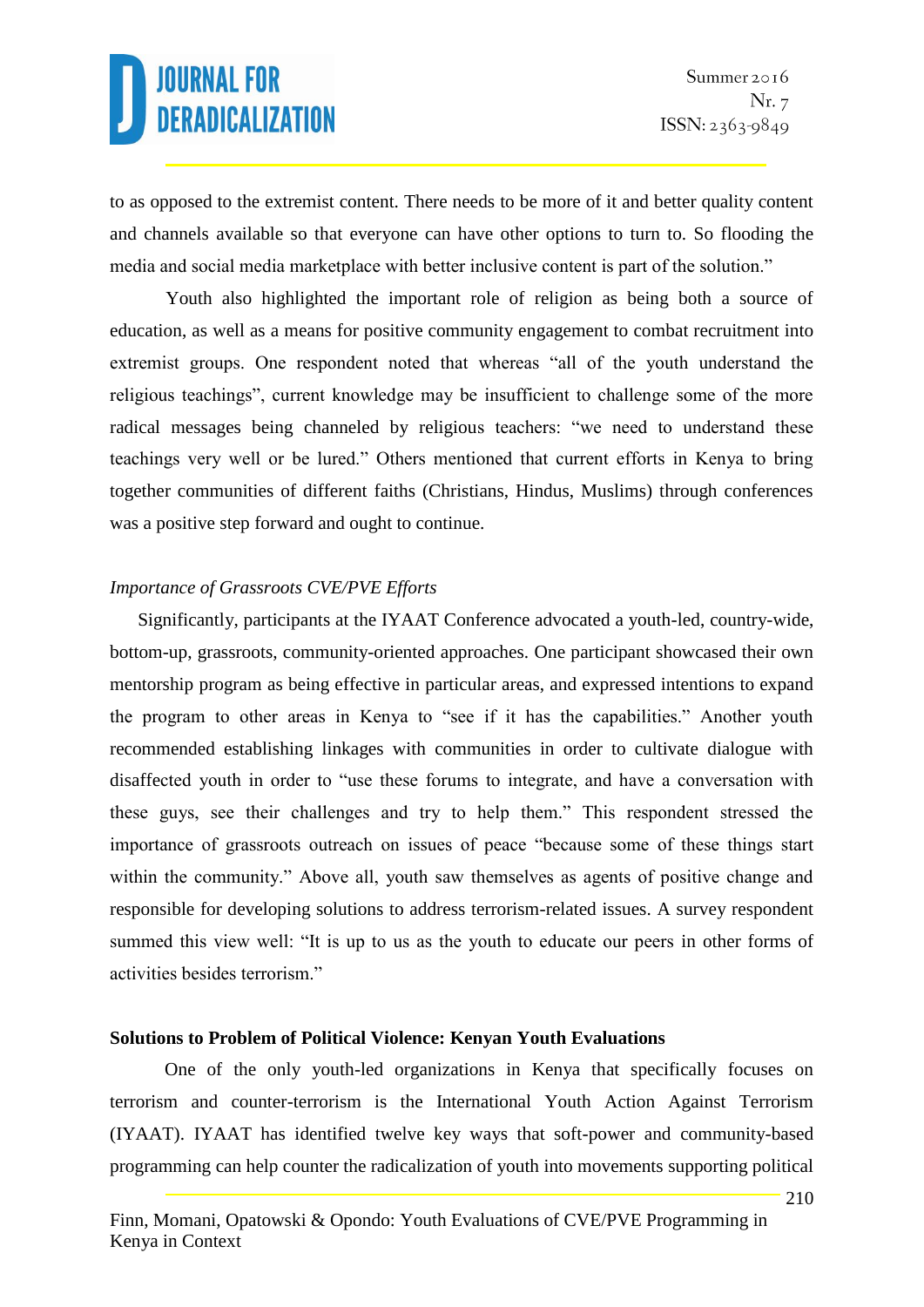violence. Survey respondents were asked to comment on the strengths and/or weaknesses of each IYAAT identified initiative and we review their input here in detail.

#### *Develop Student CVE/PVE Consultancy*

The first suggestion is the development of student CVE/PVE consultancy. This initiative would involve students consulting on the best methods of countering extremism, and asking students to evaluate methods for counter-radicalization or de-radicalization. Participants noted that empowering students as consultants to generate knowledge and formulate methods for CVE/PVE was an overwhelmingly "good measure", "good strategy" with many "strengths" such as "getting to know the grassroots and root causes", "creating awareness of how to early identify a radicalized youth," and producing an atmosphere where "students and the youth generally feel involved in nation-building."

One youth linked this strategy to demographic realities, education and outreach: "75% of our population is the youth. Starting with the most knowledgeable and experienced of them is a good move, gearing toward sensitizing the rest of the youth against radicalization." Others noted that youth represent an important epistemic community because they already have firsthand experience with both radicalization and generating research on counter-terrorism approaches. Illustratively, one argued that consulting students was "valuable" because "the status quo is that most people recruited to terrorism in North Kenya are youth/students." Similarly, youth added that "there has been good contributions from consultation of the students since some of them have encountered radicalization." Another reflected that she was "asked to write research papers on counter-terrorism measures" and derived confidence from the knowledge gained from the research. Significantly, IYAAT conference participants viewed young people "who are mostly the perpetrators of violence" not as foes, but as members of their community that can still be "instilled with good ideas."

Discussions also revolved around which social spaces should be selected for producing student consultants on CVE/PVE measures. One argued that this strategy "should be focus on students in universities and middle level colleges…high schools in urban areas…due to proximity to potential terrorist attacks e.g. malls." Another thought student CVE/PVE consultancy should begin with "community schools and polytechnics and surveys with unemployed individuals on their outlooks." Overall, there was consensus that youth ought to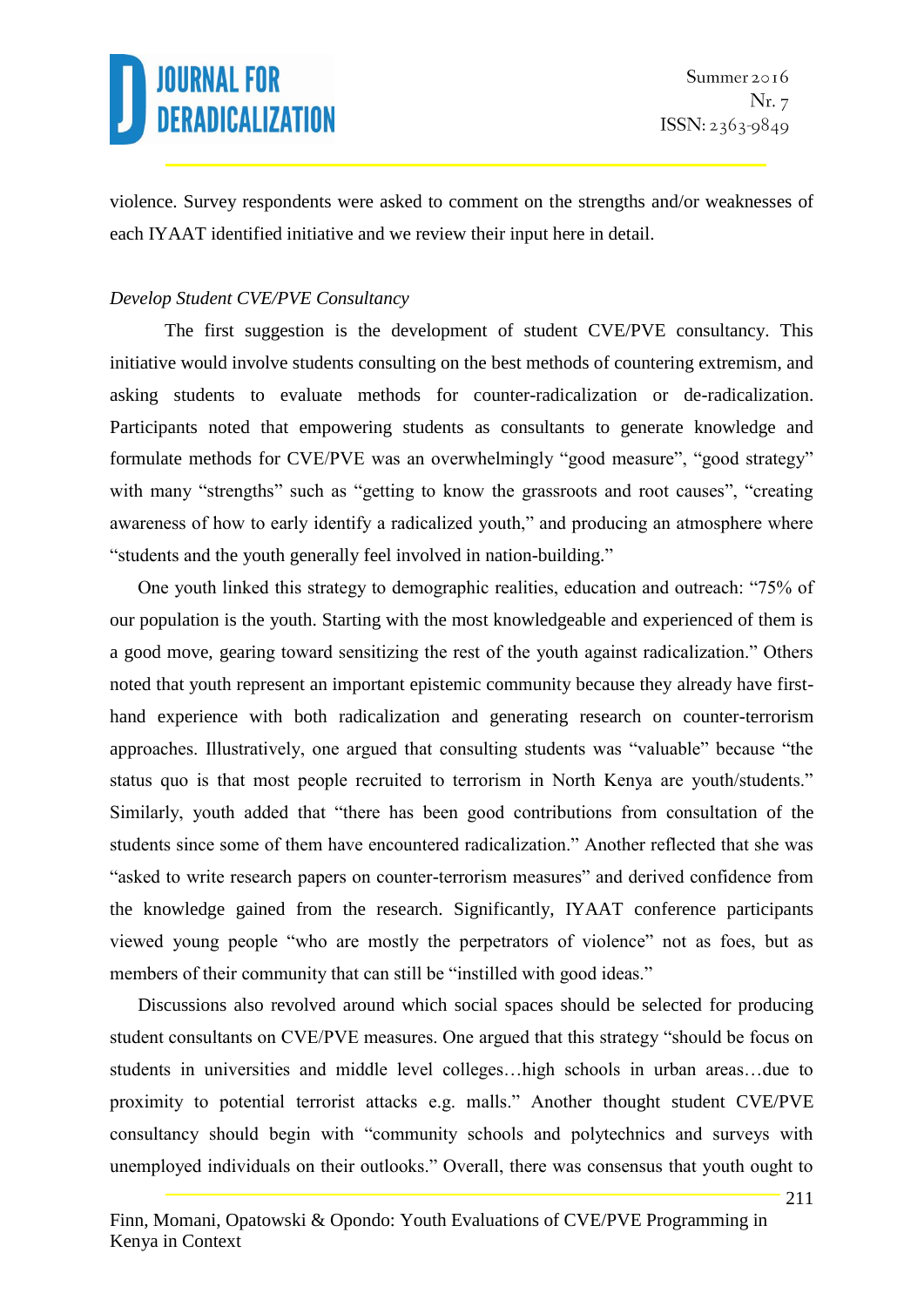be involved not only because it will "give them an avenue for expression", but also because "youth are the leaders of tomorrow and are the ones on the ground--- so empowering them will really have a positive effect."

#### *Engage Youth in Activities Supported by Research Evidence*

A second IYAAT sponsored idea is youth engagement through research. With this idea, youth would develop inter-active programs of engagement that encourage free debate and collaboration among other youth (helping them to gain skills, values, a sense of belonging, and inclusion, and helping to motivate them to be participants in political processes). Active, informed, youth-led and ongoing engagement with young people in marginalized communities was proposed as a potential solution to preventing radicalization. Some participants pointed out that youth engagement addressed a crucial void in current CVE/PVE measures both because "debates are not held in terrorist prone areas" and "the government is hardly doing anything of the kind." Others enumerated the positive aspects and outcomes of interactive youth engagement. Youth respondents underscored how this strategy endowed young people with a sense of purpose that may "reduce their involvement in terrorism." Many highlighted how engagement would serve an educative and advisory function "on the causes of radicalization and also how to avoid it". Youth could use this knowledge as a transformative source of power so that "they can prevent the issues from happening." Other members discussed how engagement would foster feelings of personal and national inclusivity and belonging whereby youth feel like their voices matter and "through the engagements they [may] become more patriotic."

Beyond the positive normative benefits that may come from youth engagement, participants also discussed how these interactions could take place. One argued that celebrity and popular Kenyan social media personalities like Yah Boi Selfie and XtianDela should "spearhead these debates since their target is the over 2 million Kenyans on Twitter, [the] majority of whom are youths." Another mentioned that multiple approaches "involving the youth through media, social functions, and even day to day life situations" should be utilized to increase young people's purpose, inclusivity, engagement, knowledge, self-expression and ability to fight against recruitment ploys. One participant shared his own personal experience about the positive merits to youth engagement after his university organized a partnership that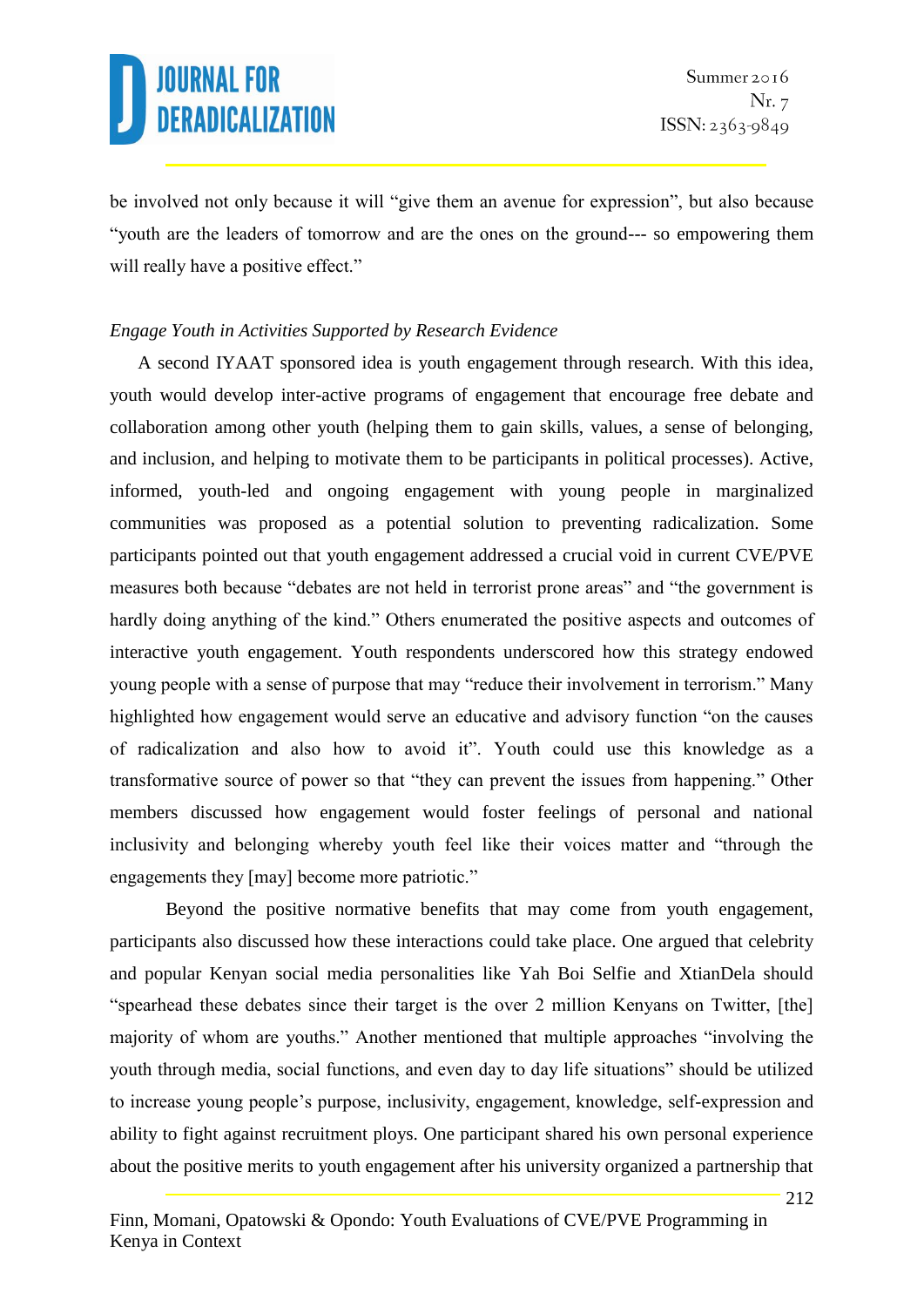brought together staff and students on collective issues. Similarly, another reflected that: "I recently was involved in a youth empowerment training with AEWIT, which was great." Importantly, another focused attention on the linguistic, cultural, and religious particularities that would need to be part of any localized interaction: "The expert trainers should be well versed with local culture in order to make an impact upon the population."

Youth were also attentive to the potential challenges that came with pursuing youth engagement strategies. One noted that more outreach was needed "to make the youth more aware of this initiative." Another pointed out that this programme's effectiveness would not be accomplished through one-off events and would be "quite limiting unless you keep organizing consultative conferences." Others stressed that the primary challenge will be generating political will and government enforcement, especially if it is expensive to pursue. Nevertheless, if implemented, one respondent concluded that the experts and professionals who engage on these matters can advise government agencies and "implement favorable policies that enable awareness of PVE strategies."

#### *Involve Expert Trainers for Development of Culturally Sensitive Programming*

A third IYAAT suggestion involves bringing expert trainers on board to help train PVE stakeholder organizations, individuals, and government agencies to develop more culturally sensitive programming and awareness for their PVE strategies. Youth were asked their opinions about this idea. The idea of incorporating experts into programs to train actors taking part in PVE measures was overwhelmingly viewed by youth as a pertinent prerequisite to effective communicative strategies. On the one hand, some youth participants emphasized the importance of enhancing more informed processes by noting that "information is vital when it comes to communication" and that "it can be beneficial to creating awareness on CVE/PVE", others cited potentially positive outcomes whereby effective communication could result in "some extreme situations" being avoided. Another youth drew connections between culturally sensitive programming/information to ease the enforcement of CVE/PVE protocol.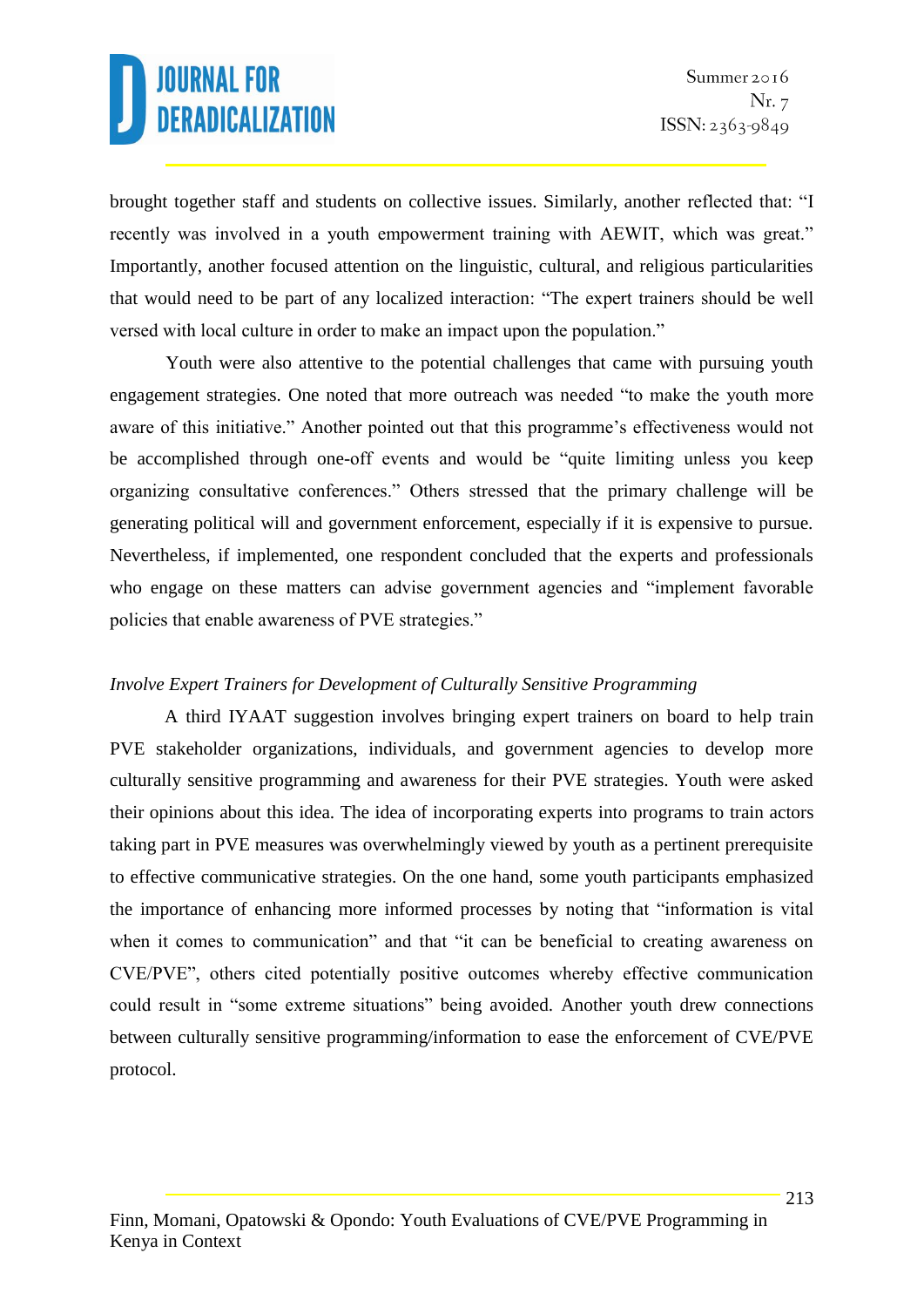#### *Create Reporting Network on CVE/PVE Safety Concerns*

A fourth argument favors the creation of a network system among stakeholders for the reporting of PVE safety concerns. Kenyan youth participants stressed how a networked system of reporting on PVE safety concerns would be a beneficial structure linking stakeholders in academia, government and community outreach organizations. As an example, one youth cited the IYAAT Conference itself as "one such effort" at building a reporting network. Others highlighted the strengths that would come from the construction and maintenance of this kind of network. Notably, such a system would foster dialogue and free exchange through the "openness of reporting that creates a platform for discussion." Another commented that the knowledge generated through a reporting system would help "prevent terrorist propaganda since through the network one can get information on how to combat and thus goes a long way in preventing terrorist propaganda."

Issue and policy coherence was also mentioned as a beneficial product because "this will help in discussions so all parties are on one page." Lastly, youth discussed how such a network would serve an important feedback loop that would "increase and improve government action in countering CVE/PVE by directly being involved with PVE."

#### *Develop Workshops to Train Community Stakeholders*

A fifth area of IYAAT's recommended CVE/PVE focuses involves providing focused workshops and professional development opportunities to school administrators, community/ faith-based organizations, youth workers, mentors, and law enforcement. This approach would involve training such stakeholders on how to assess and work with young people experiencing conflict, isolation, and alienation.

IYAAT participants identified community workshops as an effective strategy to inform stakeholders who will be engaging with disaffected young people in areas vulnerable to conflict and alienation. A couple of people applauded the 'grassroots level' of engaging the problem, while stressing how 'various stakeholders, especially law enforcement' would benefit from the education provided by community and professional development trainings. Another respondent identified the strength of prevention/preemption approaches as these workshops would handle a problem "before it blows out of proportion.' Some underscored how collaboration and inclusivity would be additional by-products of this approach as it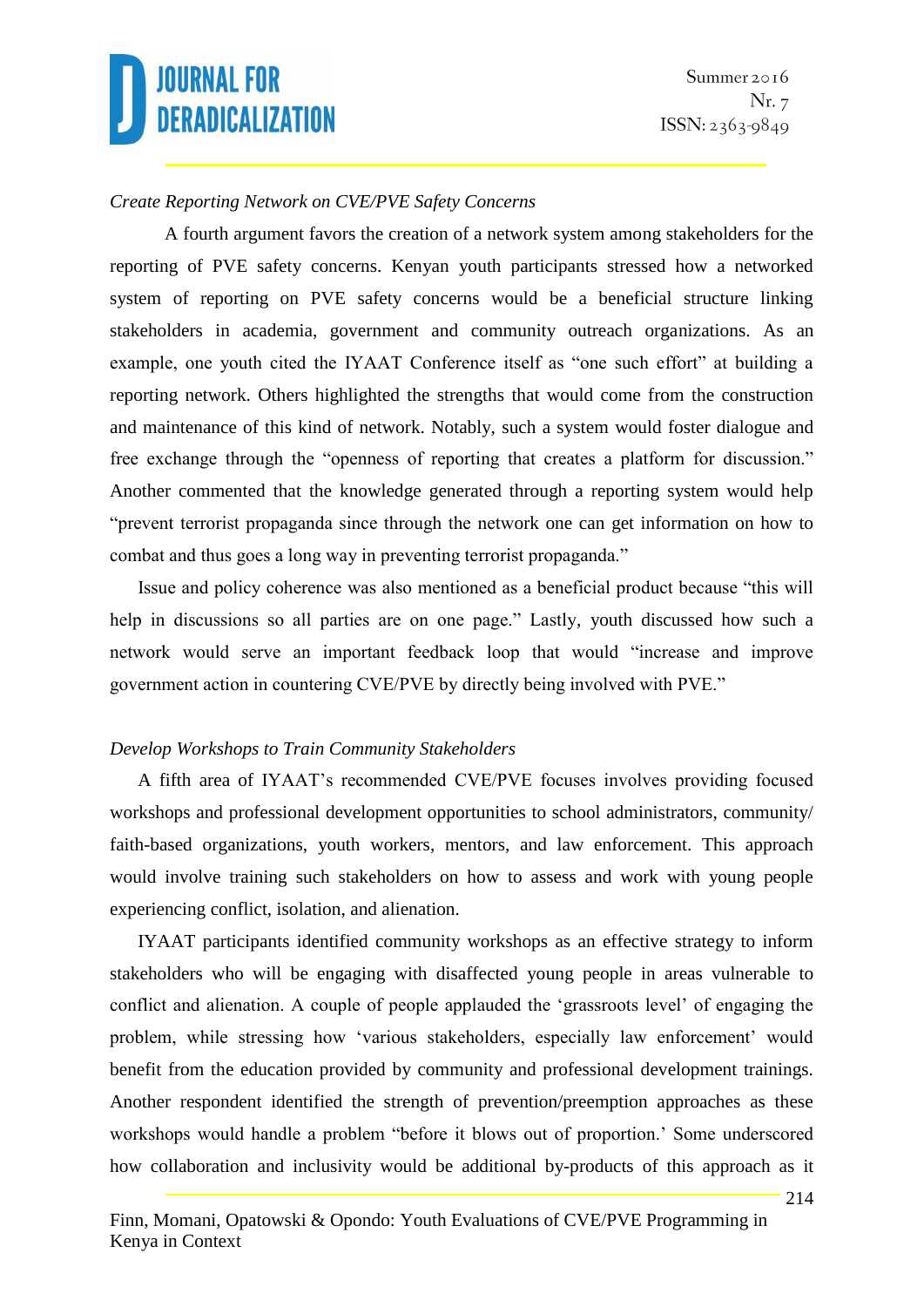would "help in sensitizing and bringing stakeholders together" to work for a "common cause."

Alternatively, youth participants also noted that community workshops may be effective, but similar previous strategies have been limited because there was "no follow through mostly." Another pointed out that "Muslims are neglected" in many of these workshops. However, one member argued that this can be mitigated and made "effective especially with faith based organizations…because most Kenyans are deeply religious."

#### *Construct PVE Curriculum for All Education Levels*

School curriculum development is the sixth IYAAT recommendation that involves assisting in the development of PVE-focused school curriculum that conforms with various educational levels. The project of creating and mainstreaming PVE-oriented school curriculum was recommended by Kenyan youth participants as a necessary, yet perhaps insufficient educational strategy. Many acknowledged the formative role that education plays in people's lives as being places of moral instruction, spaces of "second foundation" after the home, and in their experience of being "majorly shaped by their schools." Another argued that terrorism is a relevant contemporary issues taking place nationally and globally, and should therefore be incorporated in school curriculum. Above all, respondents were in favor of a PVE-focused curriculum commencing "from the very beginner level to the senior most curriculum" to "instill good morals", give authoritative voice and instruction to teach young children that "terrorism is indeed bad…teach a child good morals," and to "understand and unlearn stereotyping views on terrorism."

Having said that, others recommended that PVE educational strategies should be expanded to incorporate other areas like "traineeships, and youth development" and "cater for other co-curriculum activities." One noted that government ought to take a deeper interest advocating that the Minister of Education should work on this issue more.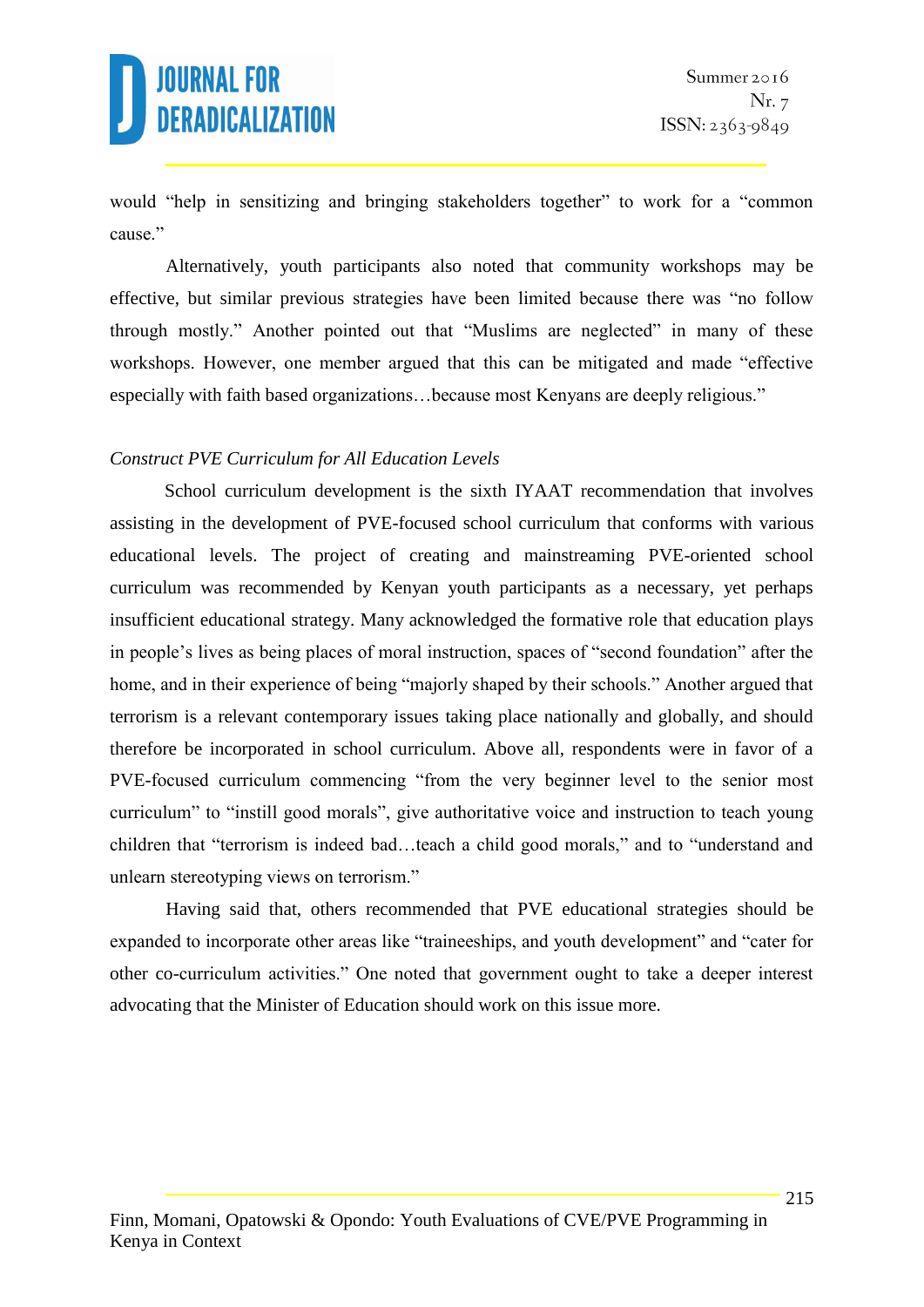#### *Leverage and Market Partnerships via Cultural Engagement Initiatives*

Cultural engagement initiatives are a seventh suggested or recommended area of CVE/PVE development and would involve leveraging partnerships and cultural engagement initiatives to enhance understanding between groups. These partnerships would market their activities within and across the African region.

The proposal of building connections and bridging divides across cultures produced a mix of responses. Some youth stressed how cultural engagement enhanced feelings of unity "making it hard to convince one to harm another" and "hence avoid community conflicts"; whereas another observed that "inter-cultural engagement" is limited in Kenya to "showcasing cultural initiatives" and therefore has not "been well conceptualized." Another critiqued this strategy, arguing it would be ineffective: "this cannot counter terrorism, not all Africans are affected." Despite the mixed reviews, many respondents admitted that association among and between different cultural groups would have positive effects, and might even be transformative for counter-terrorism in Kenya.

#### *Use Social Media Platforms to Challenge Jihadi Narratives*

An eighth suggested area of CVE/PVE development is using social media platforms to counter jihadi narratives and war framing. Utilizing social media as an instrument to support PVE initiatives and counter war-based jihadi narratives resonated with a majority of the Kenyan youth respondents. Many argued that the strength of social media activism could be found in its already ubiquitous use and appeal among young people in Kenya. One participant emphasized social media's speed and connection to youth ("it is the fastest way to reach the youth nowadays"), whereas another highlighted how this platform appealed to the skills of young people ("the youth are very tech savvy"), and therefore would "do good in the spread of PVE strategies and awareness."

As a caveat, a few youths nuanced their opinions by arguing that while social media activism may be an effective strategy, a positive outcome was not guaranteed. One participant succinctly differentiated between virtual and offline activism: "Yes, but we see social media clicktivism doesn't always mean offline actions." Another raised the concern that just as social media could be used to spread messages of PVE awareness, it could also be wielded as a tool to spread violent, extremist messages: "Yes, it is active, but it can be counteractive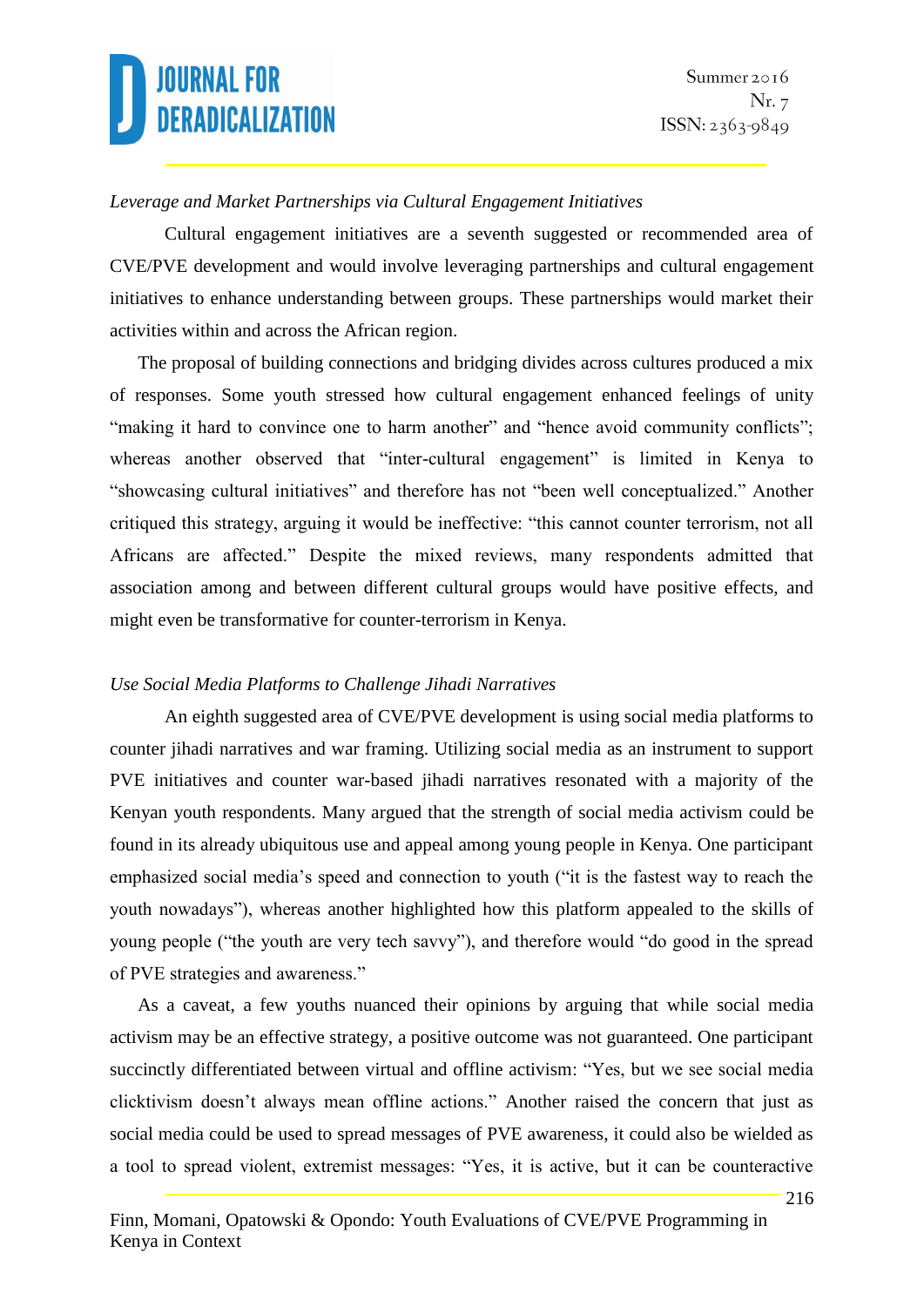where misquoted opinions may trigger terrorism"; or as another put it, "they use the platform to fuel the jihadi rather than preventing it."

#### *Ensure Youth Input Contributes to CVE/PVE Policies*

On the suggestion of conducting consultations with youth and distributing surveys to youth stakeholders to ensure that PVE policies are transparent, and participation and input from youth contributes to PVE policy development, responses were mixed. Kenyan youth participants were in disagreement about whether positive prospects would result from the consultation and surveying of young people. Some stated that they believed it was a "good initiative" and that these actions would "enable monitoring of different areas, especially those prone to be affected." Another linked the importance of this strategy to engendering an atmosphere of inclusivity.

Other participants either questioned its efficacy or remained skeptical about whether the collection of personal information would be used for discriminatory purposes. To the former, one youth commented that he thought surveying youth may be helpful but did not immediately see the merits: "I think so, does it really help though?" In terms of the latter, this respondent noted that "survey[ing] is never done, and if it is done, it is to capture innocent Muslims." Notably, this demonstrates that while surveying youth is viewed as potentially beneficial by youth, there may not be many examples ethically and culturally sensitive examples of doing so.

#### *Establish Online Radio and Television PVE Programming*

Another CVE/PVE idea involves creating online radio and television programming that supports resilience to violent extremism, and showcases productive and ethical PVE practices that are known to have an impact. This idea had widespread appeal among the youth participants. Many emphasized optimistically that using media and communication as a strategy to reach a wide audience would "enhance PVE practices", "inculcate good morals", and "improve unity and knowledge."

Some youth drew attention to the fact that many Kenyans living in rural areas are limited in their television programming due to shortages or absence of electricity. Hence, one argued that "radio would work better in such areas." Others also particularly singled out radio above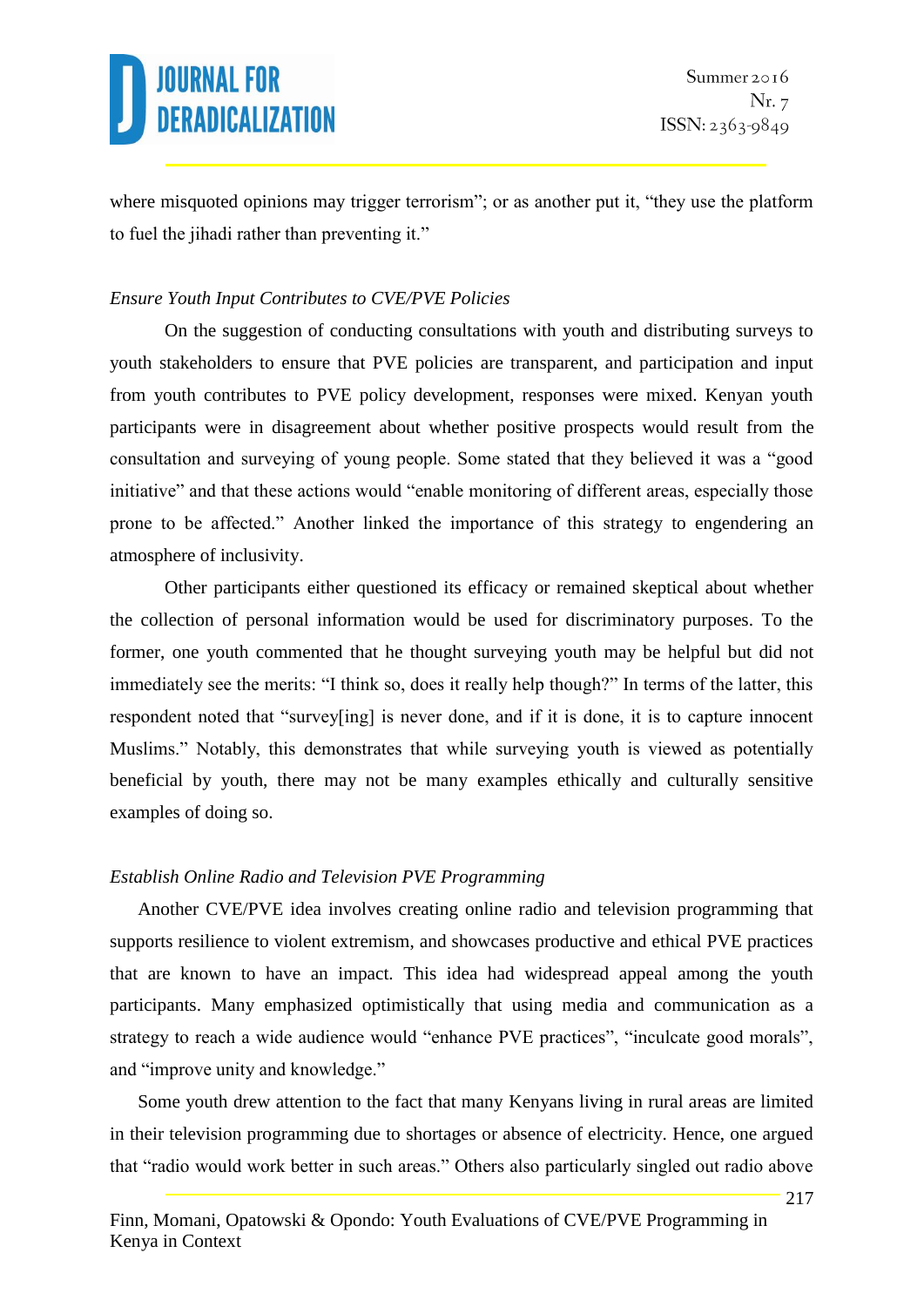television because "it is known that radio is the most effective way to reach the masses" or "especially in stricken areas in Kenyan, radio is the only media."

#### *Disseminate Academic Journal on PVE*

Regarding the usefulness of academic scholarly output for CVE/PVE, IYAAT recommended the crafting of a magazine and counter-terrorism studies journal for the publication of news-related analysis or academic work on PVE policies and approaches. Kenyan youth were less enthusiastic in terms of the utility that an academic scholarly magazine or journal would have on increasing public awareness on PVE policies, or influencing state behavior. Lack of accessibility was mentioned as a concern. One lamented that academic journals "are not easily accessible", whereas others suggested that "if these journals are shared through social media platforms" or "if there were weekly publications in the daily newspaper", then this would improve accessibility. The influence that academic research publications would have on policy and government approaches was doubted. One claimed that even though "academic research is [currently] done, the government doesn't accept it." Overall, whereas youth were open to the idea, many expressed skepticism or remained tepid.

#### *Promote Counter-Heroes*

Drawing upon the best practices literature on PVE, IYAAT also recommended developing counter-heroes. Counter-hero initiatives involve working with Muslim groups to create hero alternatives to the ones promoted in jihadi propaganda and working with Muslims to create frameworks that show how to be heroic and create positive change without resorting to political violence.

The idea of creating alternative heroes to counter those promoted in jihadi propaganda received a variety of responses from Kenyan youth. Whereas some commented that it would be a "good strategy" or that it would "curb the issue of radicalization", another questioned whether these of heroism would resonate with Muslims: "Muslims do not want to be heroes, but to defend the religion of Allah." This comment may help inform the content of what is meant by the counter-heroism. At the same time, one pointed out that examples may already exist in Kenya as "there have been youths of Muslim origin trying to sensitize society."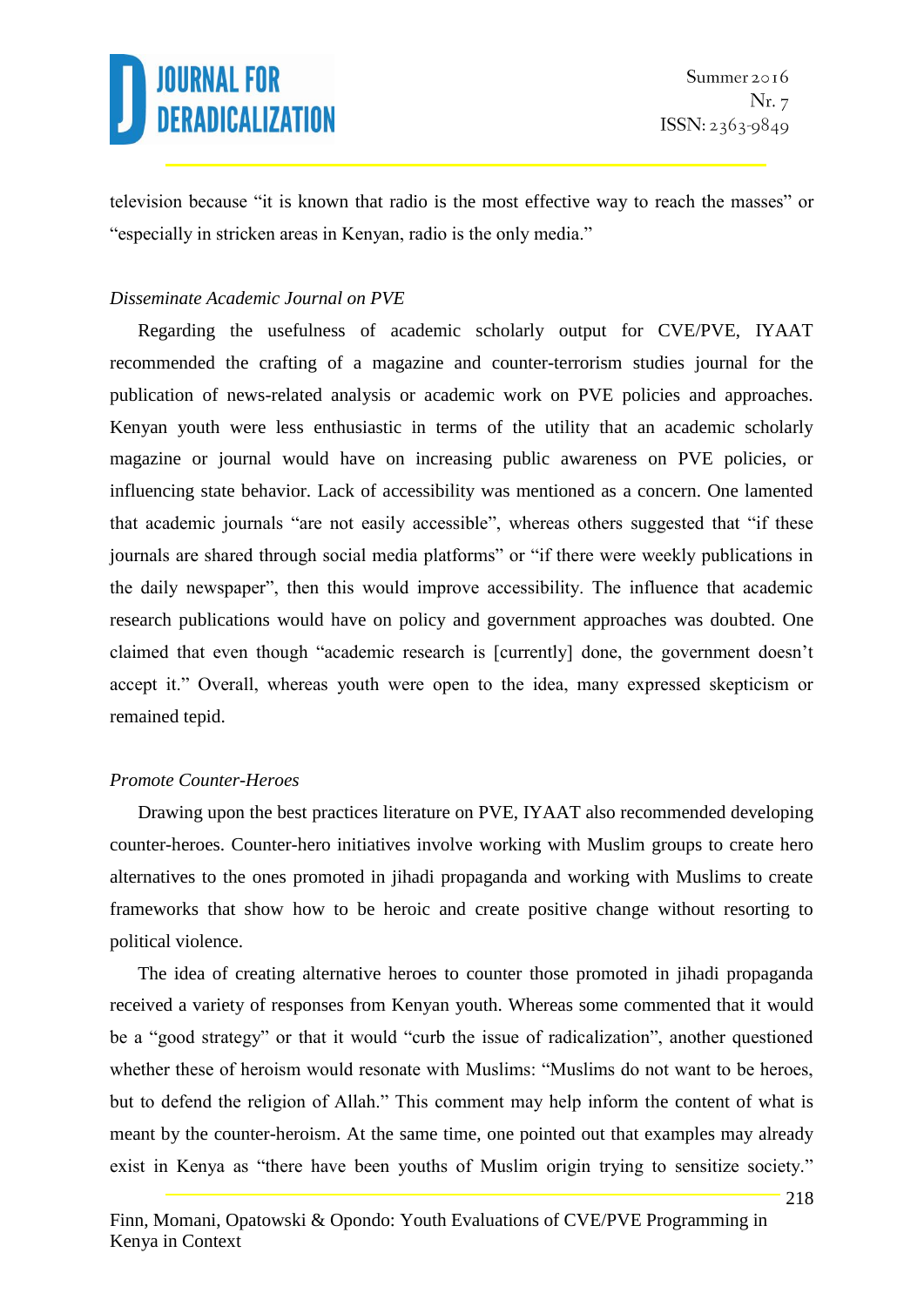Involving multiple communities of faith to work together on such a project was recommended by one: "I think it will be a good measure to accommodate both religious Christian and Muslims as equals because, in most cases, Muslims tend to be sidelined."

#### **The Way Forward**

This unique study has inquired into the views, perspectives, and experiences of Kenyan youth in order to explore the varied effectiveness, suitability, and appropriateness of current CVE/PVE policies in Kenya. What we have found in this research is that Kenyan youth overwhelmingly in favor of soft-power and community-based PVE initiatives that address structural inequities and identify core problems with the systematic profiling of Kenyan Muslims. Many do this while navigating cues they receive from media outlets and popular discourse about the problematic loyalties of ethnic Somalis. For some, they have resolved the competing drives of integration and separation; for others, they locate security in the securitization of society and attribute personal security to separation from particular identities associated with jihadism and terrorism.

We have also found in this study that many of the current best known practices of CVE/PVE are supported and reinforced by Kenyan youth. Through their own particular and personal framing of terrorism and counter-terrorism, Kenyan youth provide guideposts and ideas for how to promote and enhance state and civil society partnerships through collaborative mechanisms, supplement existing state-sponsored education programs, advocate for vulnerable people and amplify their stories through youth engagement, raise awareness among media practitioners about having sensitivity on CVE/PVE issues, inspire communities to adopt alternative narratives and programming, foster youth leadership and training, emphasize the importance of engagement with traditional leaders, and strengthen the capacity of community organizations to access and manage resources for CVE/PVE programming.

Taken as a whole, Kenyan youth support a CVE/PVE policy mix that promotes an empowered and accountable security and law enforcement sectors, including improved security-citizen relations, with multiple grassroots and youth-supported initiatives that can help mitigate structural injustices and the appeal of jihadi groups. In the process of giving voice to their perspectives, Kenyan youth reveal a highly multiform presentation,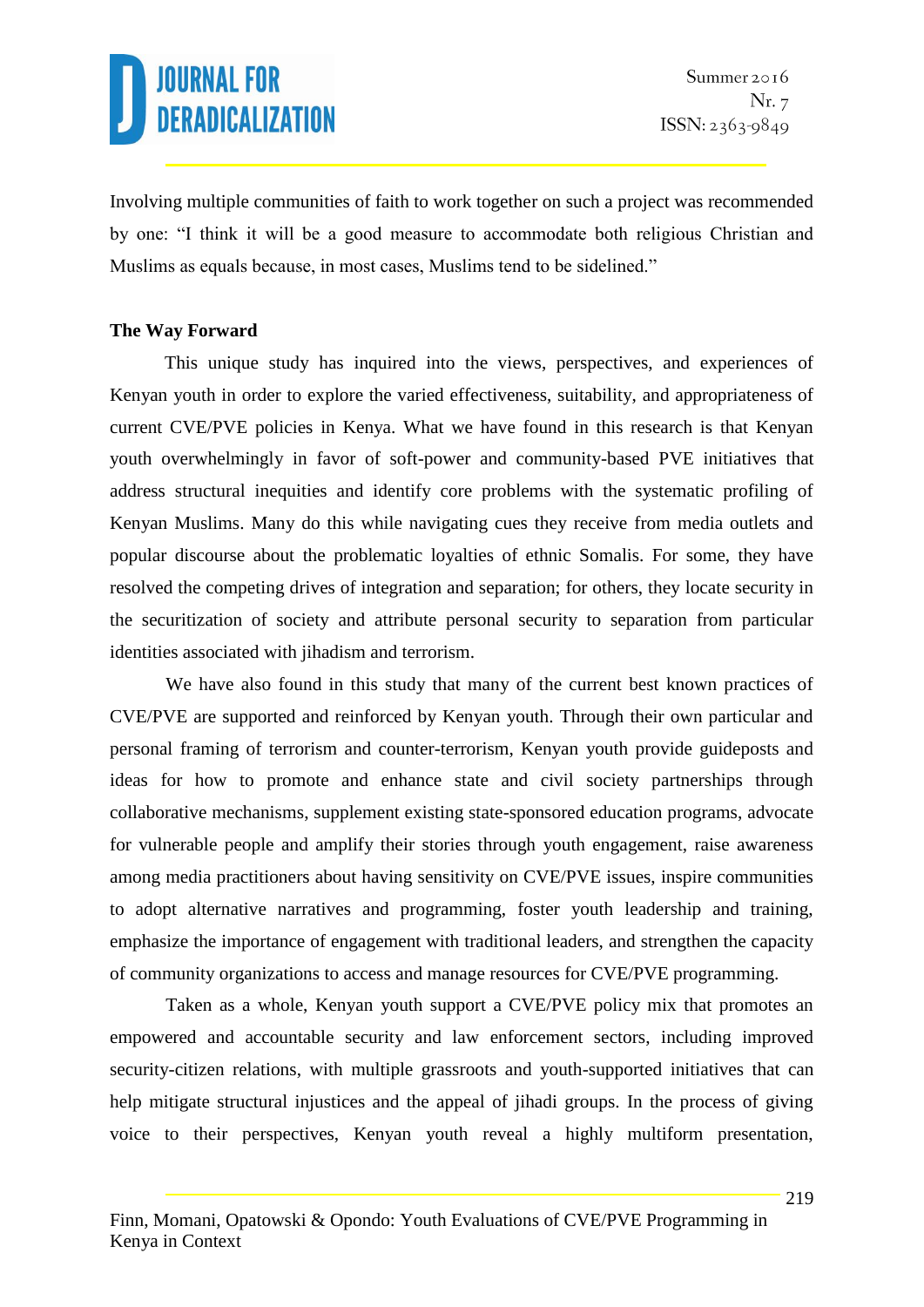heterogeneity of concerns, and a collective sensitivity to the idiosyncratic nature of the threats to their personal, societal, and national security.

IYAAT has identified a number of questions about youth and counter-terrorism that need to be asked in the Kenyan context in order to chart the way forward. It asks, for example,

- How can we work with members in our community on youth counter-radicalization and deradicalization efforts?

- How do we ensure that youth-focused programs are developed with youth input?
- How can youth ensure that their voices are heard?
- What avenues exist to regularly solicit youth opinions, grievances, or solutions?
- How can youths play a role in helping deradicalize and reintegrate their peers?
- How do we ensure the safety of youth during their participation in CVE/PVE programming?
- How do we make sure they are free from intimidation, threats, or violence?

It is our hope as researchers that a future study will explore these questions in more detail among multiple segments of Kenyan youth society. We argue that youth must be highly incorporated and engaged as significant stakeholders if PVE in Kenya is to have real, on the ground impact and effect.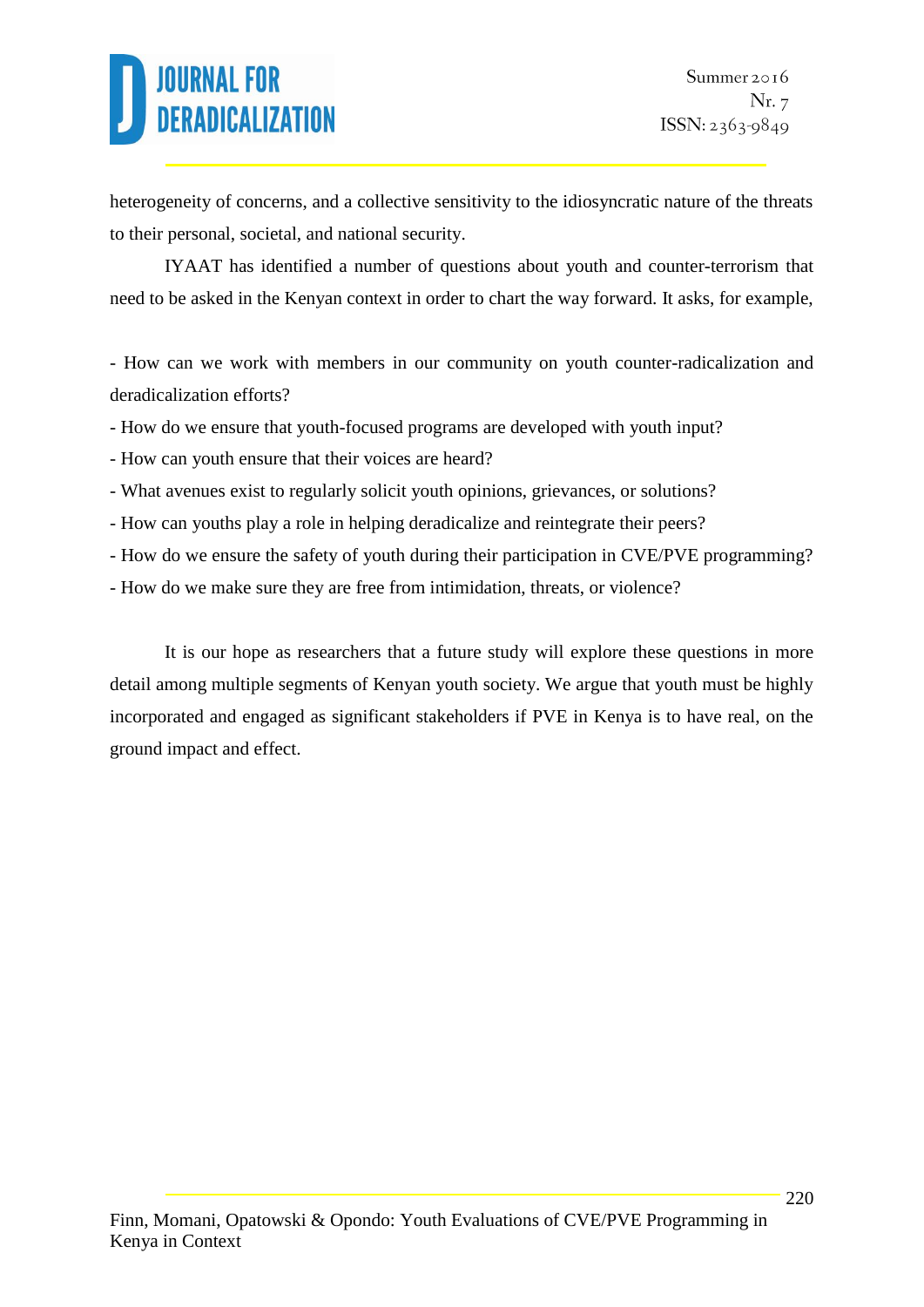

#### **Bibliography:**

AFP. (2016). "Kenyan teacher eyes \$1 mn prize for campaign against extremism." *Mail Online* (11 March).

Aldrich, Daniel P. (2014). First Steps Towards Hearts and Minds? USAID's Countering Violent Extremism Policies in Africa. *Terrorism and Political Violence*. 26: 523-546.

Ali, Mustafa. (2015). In-depth Interview. Nairobi, Kenya (26 October).

Aly, A. (2015). Finding meaning for countering violent extremism. *Journal of Policing, Intelligence and Counter Terrorism*, *10*(1), 1-2.

Amnesty International. (2014). *Amnesty International Report 2014/2015 – Kenya*. Accessed via: [http://www.refworld.org/docid/54f07dd74.html.](http://www.refworld.org/docid/54f07dd74.html) (June 1, 2016)

Anderson, D. M. and J. McKnight (2015). "Kenya At War: Al-Shabaab And Its Enemies In Eastern Africa". *African Affairs* 114 (454): 1-27.

Anzalone, Chris. (2016). "The Resilience of al-Shabaab." *CTC Sentinel* (April): 13-20.

Bachmann, J., & Hönke, J. (2010). 'Peace and security'as counterterrorism? The political effects of liberal interventions in Kenya. *African Affairs*. *109* (434): 97-114.

Boon, K. (2012). *Terrorism: The Changing Nature of War*. Oxford: Oxford University Press.

Buzan, B., Wæver, O., & De Wilde, J. (1998). *Security: a new framework for analysis*. Lynne Rienner Publishers.

Chebet, Vivian. (2016). "Kenya: Anti-Extremism Drive Launched in Isiolo County." *The Nation* (15 January).

Chonka, Peter. (2016). "Spies, stonework, and the suuq: Somali nationalism and the narrative politics of pro-Harakat Al Shabaab Al Mujahidiin online propaganda." *Journal of Eastern African Studies*. 10 (2): 247-265.

Christmann, K. (2012). "Preventing religious radicalisation and violent extremism: A systematic review of the research evidence." UK: Youth Justice Board. Accessed via: [https://www.gov.uk](https://www.gov.uk/) (June 1, 2016)

Daily Nation. (2016). "Kenyan military was 'warned' about Somalia attack." (January 22).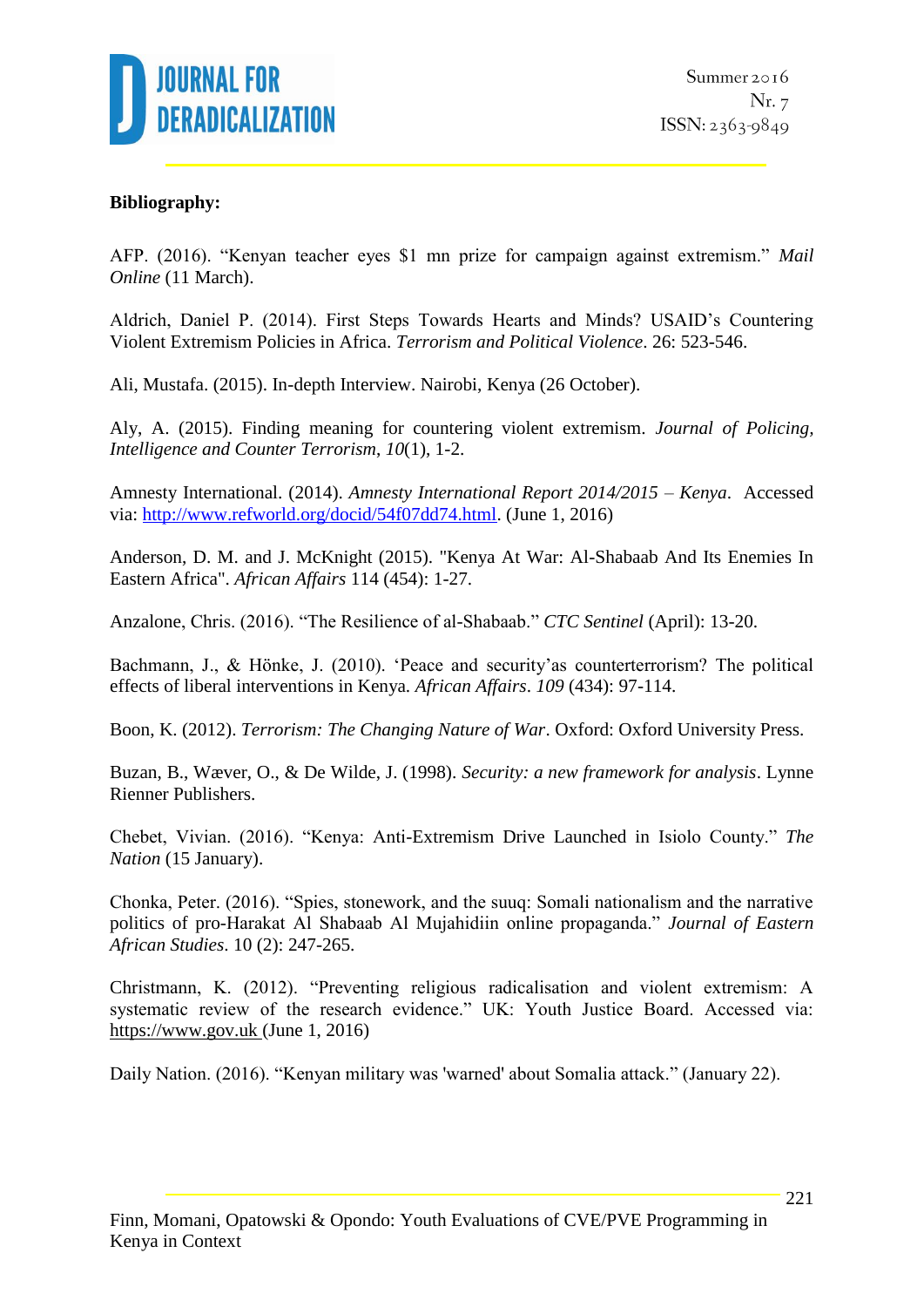

de Waal, A., & Ibreck, R. (2016). A Human Security Strategy for the European Union in the Horn of Africa. Accessed via: [http://www.feslondon.org.uk/cms/files/fes/img/publications/FES\\_LSE\\_%20Horn%20of%20](http://www.feslondon.org.uk/cms/files/fes/img/publications/FES_LSE_%20Horn%20of%20Africa_de%20Waal_Ibreck_2016%2002%2023.pdf) [Africa\\_de%20Waal\\_Ibreck\\_2016%2002%2023.pdf](http://www.feslondon.org.uk/cms/files/fes/img/publications/FES_LSE_%20Horn%20of%20Africa_de%20Waal_Ibreck_2016%2002%2023.pdf) (June 11, 2016).

Demeke, Memar and Solomon Gebru (2014). "The Role Of Regional Economic Communities In Fighting Terrorism In Africa: The Case Of Inter-Governmental Authority On Development (IGAD)". *European Scientific Journal.* 2: 216-229.

Feddes, Allard R. and Marcello Gallucci. (2015/16). "A Literature Review on Methodology used in Evaluating Effects of Preventative and De-radicalisation Interventions." *Journal for Deradicalization*. 5 (Winter): 1-27.

Global Center on Cooperative Security (2015). *Countering Violent Extremism And Promoting Community Resilience In The Horn Of Africa: An Action Agenda*. Goshen: Global Center on Cooperative Security. Accessed via: [http://www.globalcenter.org/wp](http://www.globalcenter.org/wp-content/uploads/2015/05/HOA_CVE_Action_Agenda_lo.pdf)[content/uploads/2015/05/HOA\\_CVE/PVE\\_Action\\_Agenda\\_lo.pdf](http://www.globalcenter.org/wp-content/uploads/2015/05/HOA_CVE_Action_Agenda_lo.pdf) (May 30, 2016).

Hanns Seidel Foundation (2015). *Youth Voice on Radicalization and Violent Extremism*.

Hoffman, P. (2004). Human Rights and Terrorism. *Human Rights Quarterly*. 26 (4): 932-955.

Hope Sr, K. R. (2012). Engaging the youth in Kenya: empowerment, education, and employment. *International Journal of Adolescence and Youth*. *17*(4): 221-236.

Horgan, John and Kurt Braddock. (2010). "Rehabilitating the Terrorists? Challenges in Assessing the Effectiveness of De-radicalization Programs." *Terrorism and Political Violence*. 22: 267- 291.

International Council on Human Rights (2008). *Talking about Terrorisms – Risk and Choices*.

International Crisis Group. (2014). *Update Briefing: Africa Briefing #102*. Nairobi/Brussels.

International Crisis Group. (2012). "Kenyan Somali Islamist Radicalisation." Nairobi: ICG.

Jawad, S. (2015). Terrorism and Human Rights. *Sociology and Anthropology*. 3 (2): 104-115.

Kabukuru, W. (May 2014). Kenya: Bad move by the police. *New African*.

Khalil, James and Martine Zeuthen. (2016). "Countering Violent Extremism and Risk Reduction: A Guide to Programme Design and Evaluation." *RUSI: Whitehall Report 2-16*.

Khalil, J., and Zeuthen, M. (2014). A Case Study of Counter Violent Extremism (CVE/PVE) Programming: Lessons from OTI's Kenya Transition Initiative. *Stability: International Journal of Security and Development*, *3*(1).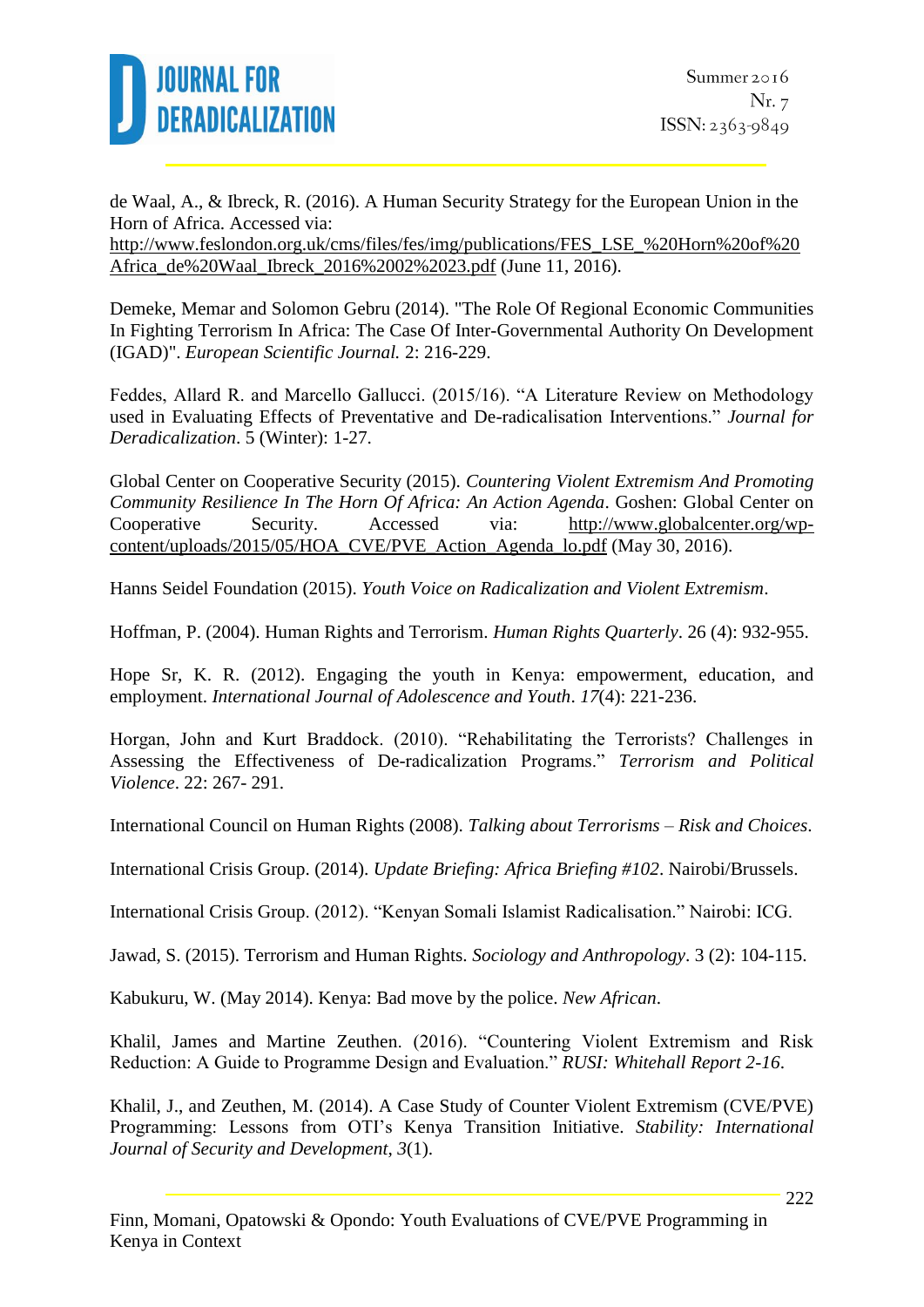

Lun, C., L.W. Kennedy, and A. Sherley. (2008). "Is counter-terrorism policy evidence-based? What works, what harms, and what is unknown." *Psicothema*. 20.

Mastroe, Caitlin. (2016). "Evaluating CVE: Understanding the Recent Changes to the United Kingdom's Implementation of Prevent." *Perspectives on Terrorism*. 10 (2).

Mogire, E., & Mkutu Agade, K. (2011). Counter-terrorism in Kenya. *Journal of Contemporary African Studies*. *29*(4): 473-491.

Mukinda, Fred (2016). "Nyumba Kumi has little to show as crime rate continues to soar." *Daily Nation*, April 13, 2016. Accessed via: [http://www.nation.co.ke/news/Nyumba-Kumi](http://www.nation.co.ke/news/Nyumba-Kumi-has-little-to-show-/-/1056/3158236/-/bptof9/-/index.html)[has-little-to-show-/-/1056/3158236/-/bptof9/-/index.html](http://www.nation.co.ke/news/Nyumba-Kumi-has-little-to-show-/-/1056/3158236/-/bptof9/-/index.html) (June 11, 2016).

Mueller, J. C. (2016). The evolution of political violence: The case of Somalia's al-Shabaab. *Terrorism and Political Violence*, 1-26.

Munga, Boaz and Eldah Onsomu (2014). "State Of Youth Unemployment In Kenya". *The Brookings Institution*. http://www.brookings.edu/blogs/africa-in-focus/posts/2014/08/21-stateof-youth-unemployment-kenya-munga.

Open Society Justice Initiative (2013). *Counterterrorism And Human Rights Absues In Kenya And Uganda: The World Cup Bombing And Beyond*. New York: Open Society Foundations. Accessed via: [https://www.opensocietyfoundations.org/sites/default/files/counterterrorism](https://www.opensocietyfoundations.org/sites/default/files/counterterrorism-human-rights-abuses-kenya-uganda-20130403.pdf)[human-rights-abuses-kenya-uganda-20130403.pdf.](https://www.opensocietyfoundations.org/sites/default/files/counterterrorism-human-rights-abuses-kenya-uganda-20130403.pdf) (June 11, 2016)

Patterson, William R. (2015). "Islamic Radicalization in Kenya." *Joint Forces Quarterly* (78).

Ratemo, E. M. (2015). *Counterterrorism in Africa: Countering Radicalisation in Kenya* (Doctoral dissertation, University of Nairobi).

Savage, S., Khan, A. & Liht, J. (2014). Preventing Violent Extremism in Kenya through Value Complexity: Assessment of Being Kenyan Being Muslim. Journal of Strategic Security. 7(3), 1-26.

Soi, Catherine (2015). "Kenya Tries To Tackle Youth Unemployment". *Al Jazeera*. http://www.aljazeera.com/video/africa/2014/07/kenya-tries-tackle-youth-unemployment-201472463345503624.html. (June 11, 2016)

Stratfor (2015). "In Somalia, African Forces Make Gains Against Al Shabaab". *Stratfor*. [https://www.stratfor.com/analysis/somalia-african-forces-make-gains-against-al-shabaab.](https://www.stratfor.com/analysis/somalia-african-forces-make-gains-against-al-shabaab) (June 11, 2016)